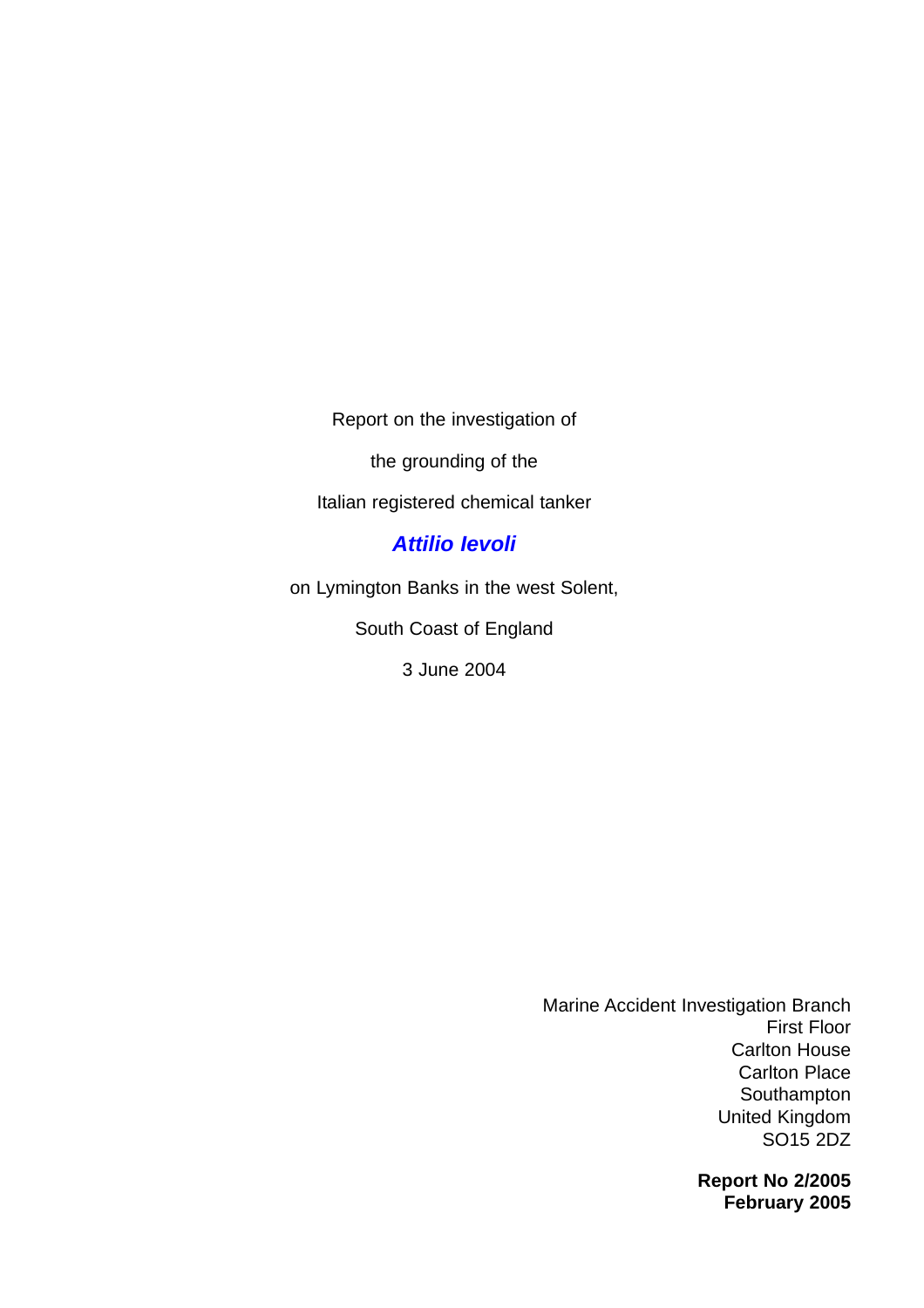# **Extract from**

# **The Merchant Shipping**

# **(Accident Reporting and Investigation)**

## **Regulations 1999 – Regulation 4:**

*"The fundamental purpose of investigating an accident under the Merchant Shipping (Accident Reporting and Investigation) Regulations 1999 is to determine its circumstances and the causes with the aim of improving the safety of life at sea and the avoidance of accidents in the future. It is not the purpose to apportion liability, nor, except so far as is necessary to achieve the fundamental purpose, to apportion blame."*

## **NOTE**

This report is not written with liability in mind and is not intended to be used in court for the purpose of litigation. It endeavours to identify and analyse the relevant safety issues pertaining to the specific accident, and to make recommendations aimed at preventing similar accidents in the future.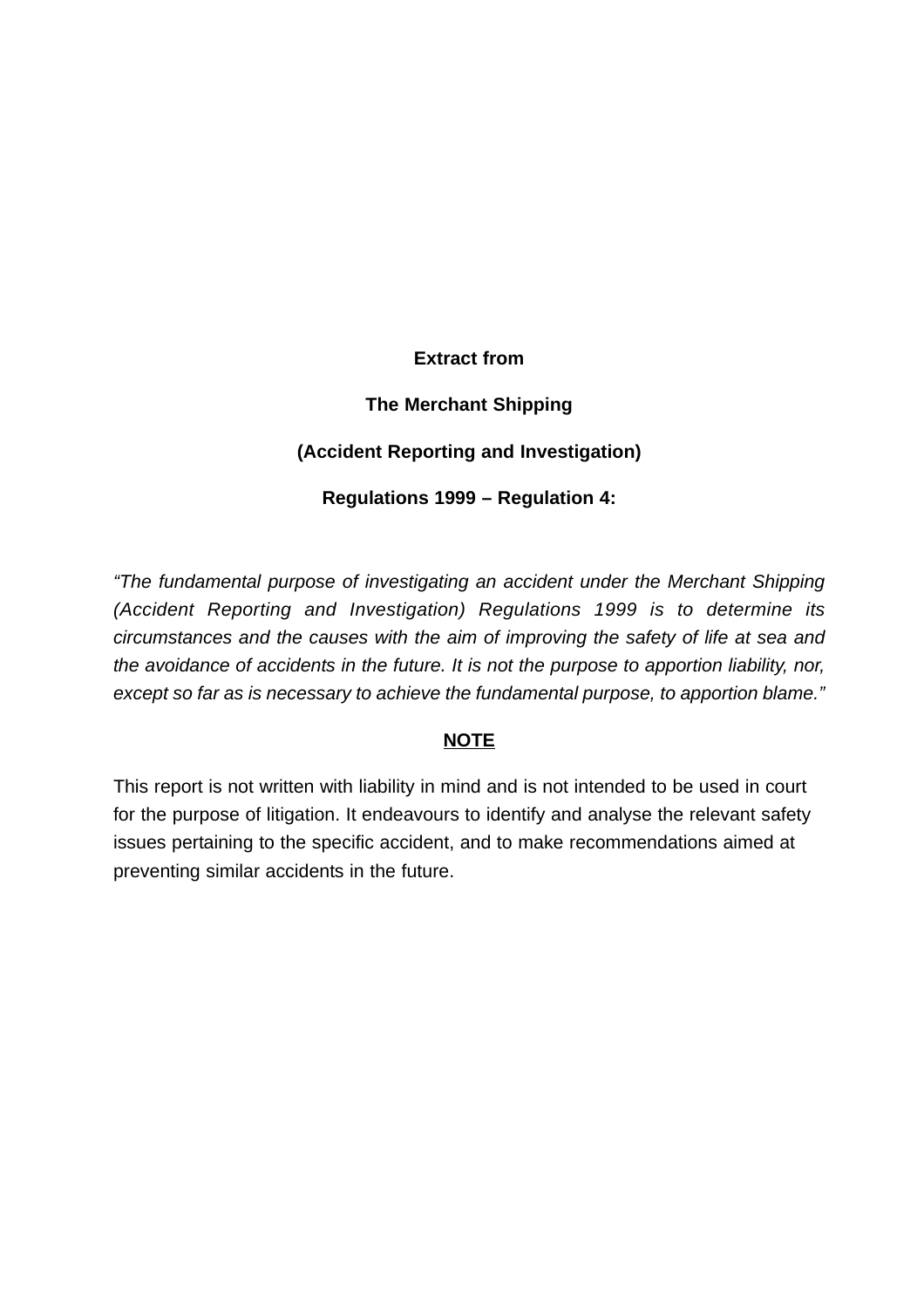# <span id="page-2-0"></span>**CONTENTS**

|      | <b>GLOSSARY OF ABBREVIATIONS AND ACRONYMS</b>               |                          |
|------|-------------------------------------------------------------|--------------------------|
|      | <b>SYNOPSIS</b>                                             | 1                        |
|      | <b>SECTION 1 - FACTUAL INFORMATION</b>                      | 3                        |
| 1.1  | Particulars of Attilio levoli and accident                  | 3                        |
| 1.2  | <b>Background</b>                                           | $\overline{4}$           |
| 1.3  | <b>Narrative</b>                                            | $\overline{\mathcal{A}}$ |
| 1.4  | <b>Environmental conditions</b>                             | 8                        |
|      | 1.4.1 Tidal stream                                          | $\bf 8$                  |
|      | 1.4.2 Weather                                               | $\bf 8$                  |
|      | 1.4.3 Seabed<br><b>Attilio levoli</b>                       | $\bf 8$                  |
| 1.5  | 1.5.1 The vessel and crew                                   | 8<br>8                   |
|      | 1.5.2 The bridge team                                       | 10                       |
|      | 1.5.3 Bridge watches                                        | 10                       |
|      | 1.5.4 The damage                                            | 10                       |
| 1.6  | Marnavi S.p.A.                                              | 11                       |
|      | 1.6.1 The company                                           | 11                       |
|      | 1.6.2 Company instructions                                  | 12                       |
| 1.7  | Pilotage                                                    | 13                       |
|      | 1.7.1 General                                               | 13                       |
|      | 1.7.2 Admiralty Sailing Directions                          | 13                       |
|      | 1.7.3 Advice for the west Solent from the Admiralty Sailing |                          |
|      | <b>Directions</b>                                           | 13                       |
| 1.8  | Bridge team management                                      | 14                       |
|      | 1.8.1 Bridge equipment                                      | 15                       |
| 1.9  | <b>Recorded data</b>                                        | 15                       |
| 1.10 | Harbour Revision Order - public enquiry                     | 18                       |
|      | <b>SECTION 2 - ANALYSIS</b>                                 | 19                       |
| 2.1  | Aim                                                         | 19                       |
| 2.2  | <b>Fatigue</b>                                              | 19                       |
| 2.3  | <b>Human factors</b>                                        | 19                       |
| 2.4  | <b>Bridge team management</b>                               | 20                       |
|      | 2.4.1 Missed early indications                              | 21                       |
|      | Mobile telephone<br>2.4.2                                   | 22                       |
| 2.5  | <b>Traffic management in the Solent</b>                     | 22                       |
|      | 2.5.1 Pilotage and VTS                                      | 23                       |
|      | 2.5.2 Reporting of grounding                                | 25                       |
|      | 2.5.3 Buoyage in the west Solent                            | 26                       |
| 2.6  | Planning and company instructions                           | 26                       |
|      | 2.6.1 Passage planning                                      | 26                       |
|      | 2.6.2 Radar and parallel index                              | 28                       |
|      | 2.6.3 Position fixing                                       | 28                       |

**Page**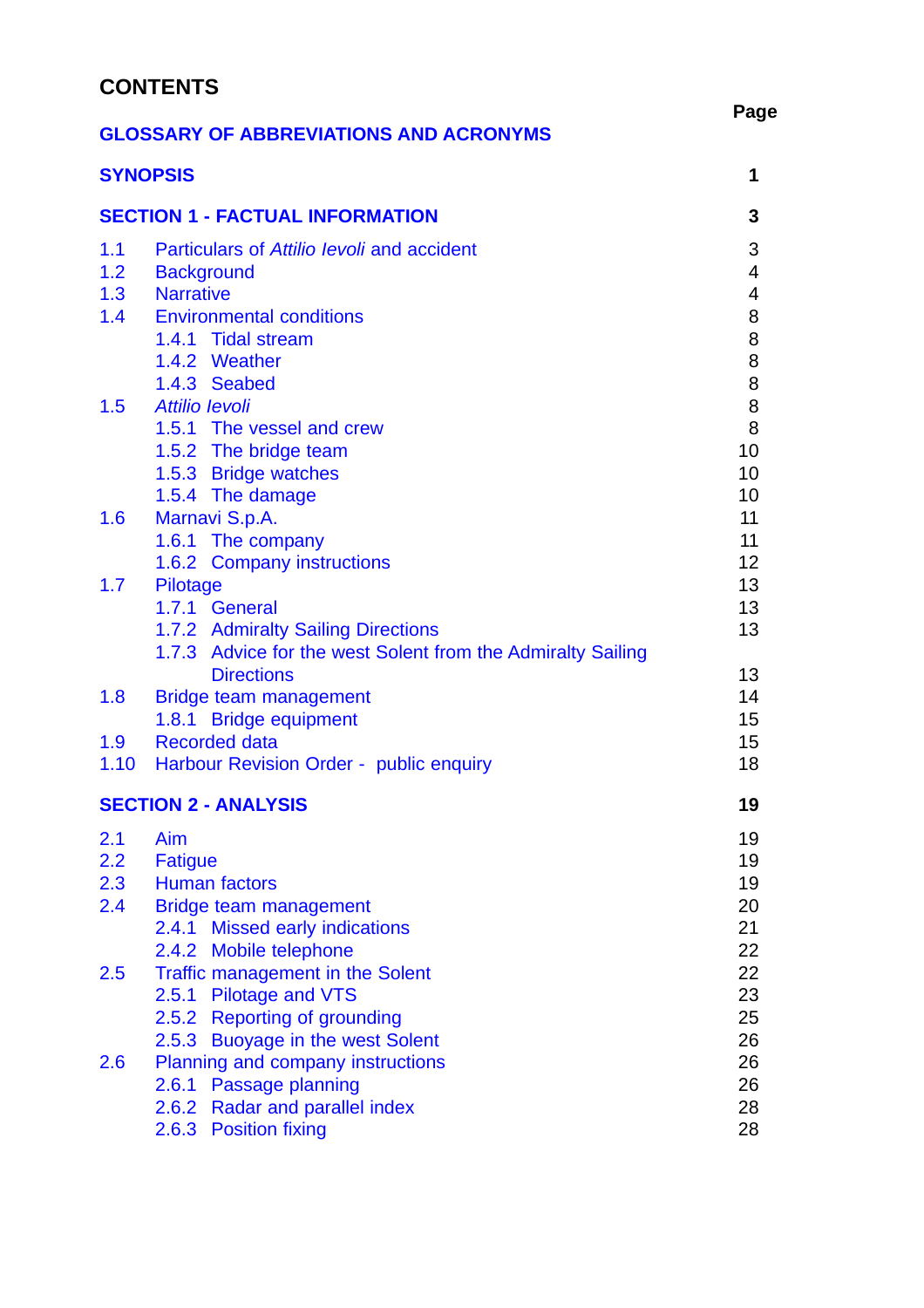<span id="page-3-0"></span>

| 2.7<br>2.8<br>2.9                  | <b>Charter party agreements</b><br><b>International Safety Management System</b><br>Independent ship audit | 29<br>29<br>30 |
|------------------------------------|------------------------------------------------------------------------------------------------------------|----------------|
| <b>SECTION 3 - CONCLUSIONS</b>     |                                                                                                            |                |
| <b>SECTION 4 - ACTION TAKEN</b>    |                                                                                                            |                |
| <b>SECTION 5 - RECOMMENDATIONS</b> |                                                                                                            |                |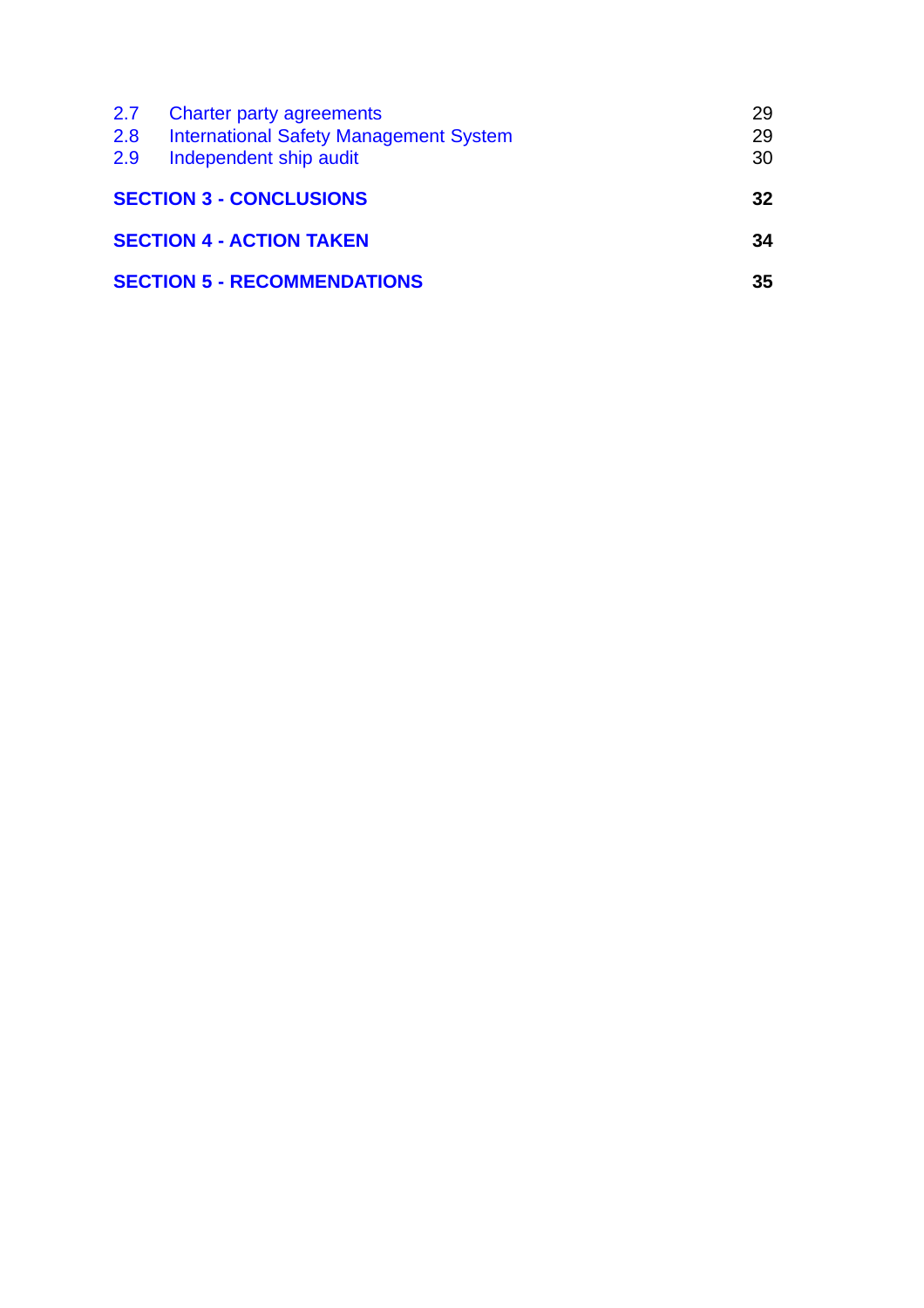# <span id="page-4-0"></span>**GLOSSARY [OF ABBREVIATIONS AND ACRONYMS](#page-2-0)**

| <b>ABP</b>     |                          | <b>Associated British Ports</b>                               |  |  |
|----------------|--------------------------|---------------------------------------------------------------|--|--|
| <b>ARPA</b>    | $\overline{\phantom{0}}$ | <b>Automatic Radar Plotting Aid</b>                           |  |  |
| <b>CDI</b>     |                          | <b>Chemical Distribution Institute</b>                        |  |  |
| <b>EBL</b>     |                          | Electronic bearing line                                       |  |  |
| <b>ECS</b>     |                          | Electronic chart system                                       |  |  |
| <b>GPS</b>     |                          | Global positioning system                                     |  |  |
| HW             |                          | <b>High Water</b>                                             |  |  |
| <b>ICS</b>     |                          | International Chamber of Shipping                             |  |  |
| <b>IMO</b>     |                          | International Maritime Organization                           |  |  |
| <b>INS</b>     | ۰                        | <b>Integrated Navigation System</b>                           |  |  |
| <b>ISM</b>     | ۰                        | International Safety Management Code                          |  |  |
| <b>Kts</b>     | $\overline{\phantom{a}}$ | Knots (one nautical mile per hour)                            |  |  |
| LW             | ۰                        | Low Water                                                     |  |  |
| m              | ۰                        | metre                                                         |  |  |
| <b>MHWS</b>    | ۰                        | Mean High Water Springs                                       |  |  |
| <b>MLWS</b>    | ۰                        | <b>Mean Low Water Springs</b>                                 |  |  |
| mm             |                          | millimetre                                                    |  |  |
| <b>OOW</b>     |                          | Officer of the watch                                          |  |  |
| <b>RINA</b>    |                          | Registro Italiano Navale                                      |  |  |
| <b>SMC</b>     |                          | <b>Safety Management Certificate</b>                          |  |  |
| <b>SOSREP</b>  |                          | Secretary of State's Representative for Salvage and Pollution |  |  |
| STCW 95 Code - |                          | Standards of Training Certification and Watchkeeping 1995     |  |  |
| <b>UKHO</b>    |                          | United Kingdom Hydrographic Office                            |  |  |
| <b>UMS</b>     |                          | Unmanned machinery space                                      |  |  |
| <b>UNCLOS</b>  |                          | United Nations Convention on the Law of the Sea               |  |  |
| <b>UTC</b>     |                          | <b>Universal Co-ordinated Time</b>                            |  |  |
| <b>VTS</b>     |                          | <b>Vessel traffic services</b>                                |  |  |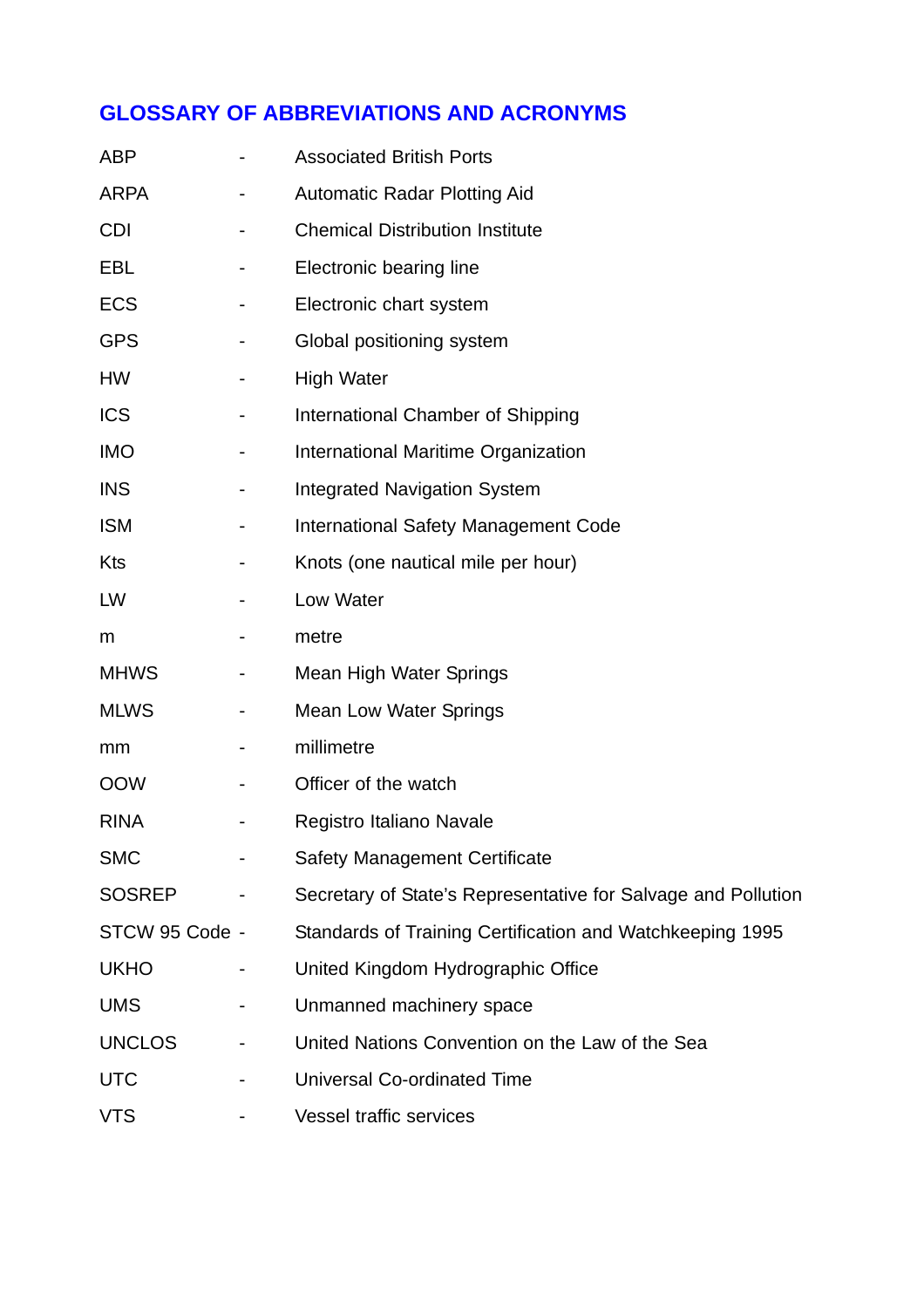# <span id="page-5-0"></span>**[SYNOPSIS](#page-2-0)**



At approximately 1632 (UTC +1) on 3 June 2004, the Italian registered, double hulled chemical tanker *Attilio Ievoli* ran aground on Lymington Banks in the west Solent. The vessel suffered bottom plate indentation forward but no hull penetration. Nobody on board was injured and there was no pollution.

Having completed loading a cargo of toluene and styrene monomer at No 9 berth, Fawley Marine Terminal, Southampton, UK, a pilot was ordered, and the vessel sailed at 1515. The master had decided to proceed to the English Channel via the west Solent and Needles Channel, as he had

done on a previous occasion 6 weeks before. This decision was contrary to his company's standing instructions that required its vessels to use the east Solent route when arriving or sailing from Southampton.

The pilot disembarked at the East Lepe Buoy, automatic steering was engaged and the vessel continued her passage through the west Solent with the master conning from his forward console chair at the starboard radar. It was a clear day, with little recreational craft traffic and no other commercial traffic in the west Solent. Neither the second officer nor the cadet were sure of who was responsible for plotting positions on the chart, although both did some rudimentary checking off of buoys passed. The master was not paying attention to the navigation of the vessel, and was distracted, using the ship's mobile telephone.

*Attilio Ievoli* ran aground on Lymington Banks at about 1632, at a speed of about 11 knots. At this point she was approximately 0.5 mile north of her intended track.

Poor bridge team management on the vessel resulted in a lack of accurate vessel positional awareness and an inappropriate division of tasks. The use of the mobile telephone distracted the master from his primary responsibilities.

The routine transit of large vessels, some carrying hazardous cargoes and some carrying large numbers of passengers through the west Solent and Needles Channel, is a cause for concern. The route passes through an environmentally sensitive area but the navigable channel is narrow, survey of the channel is not performed frequently given the shifting shingle of the seabed, there is no pilotage available and the area is not monitored by any local Vessel Traffic System.

A recommendation has been made to the Department for Transport to ensure the establishment of traffic control measures for all commercial vessels of 500gt or more using the west Solent and Needles Channel. Recommendations have also been made to Trinity House, the International Chamber of Shipping and the owners of *Attilio Ievoli.*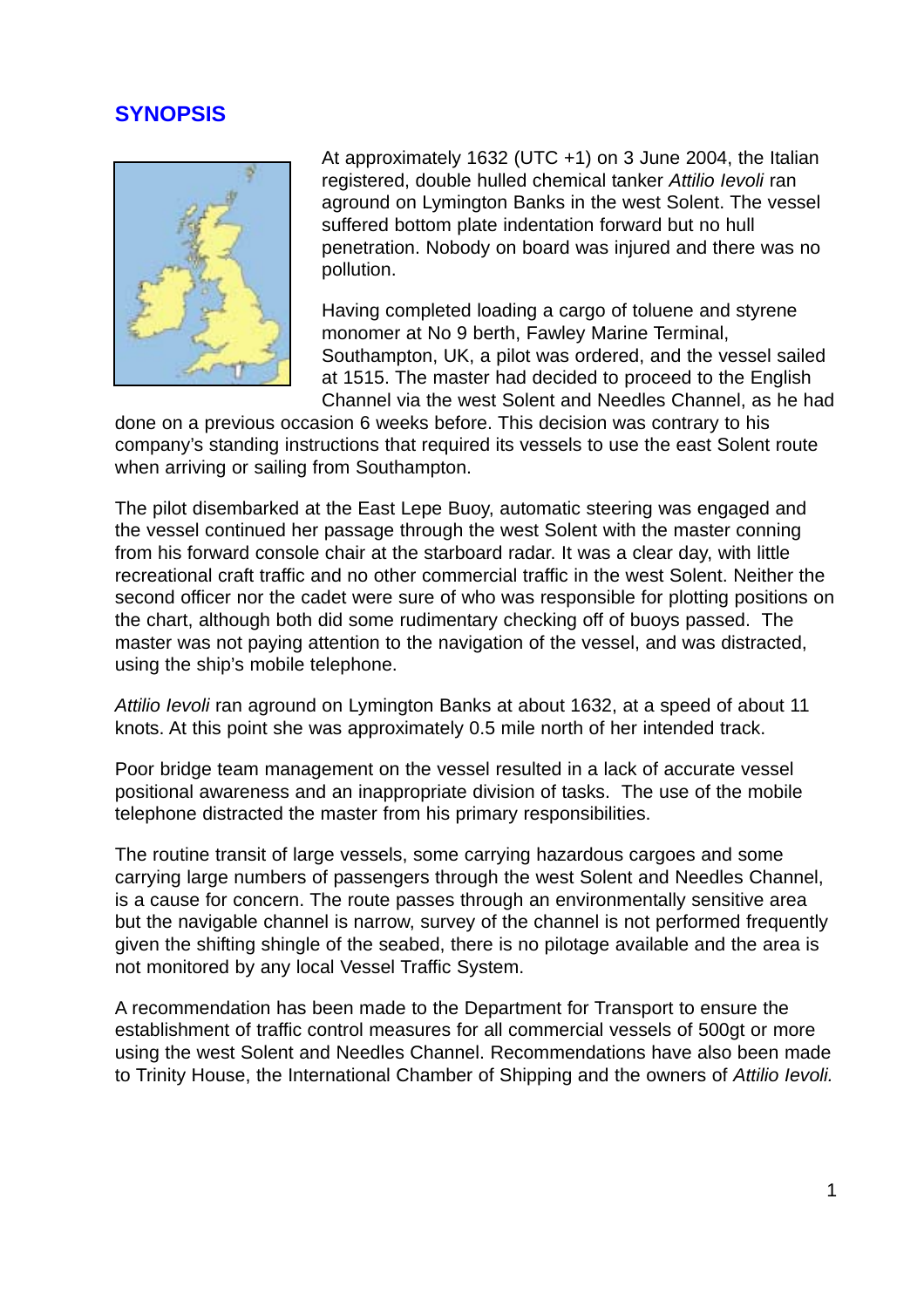

*Attilio Ievoli*



*Attilio Ievoli* - Profile

 $\overline{v}$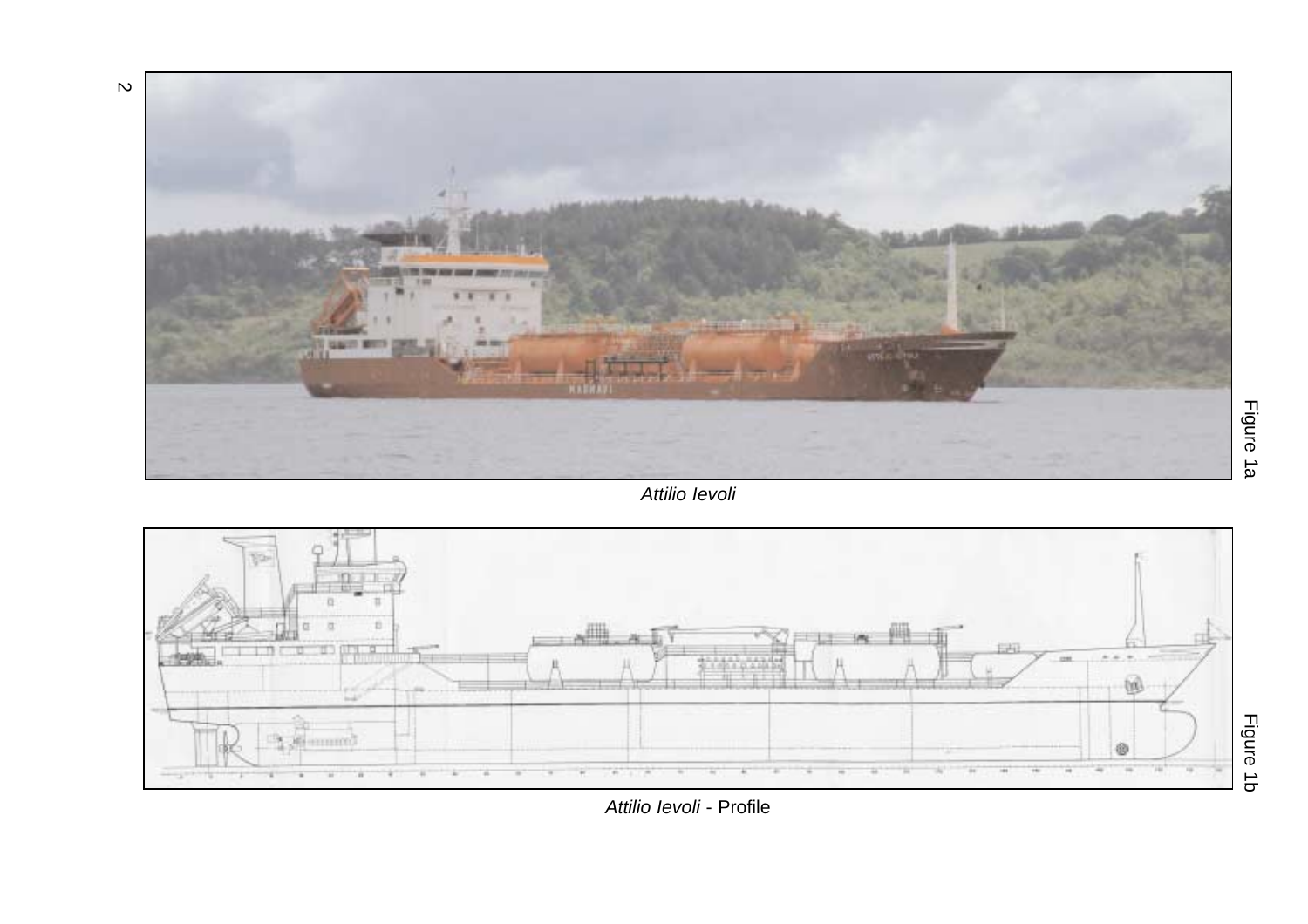# <span id="page-7-0"></span>**[SECTION 1 - FACTUAL](#page-2-0) INFORMATION**

# **1.1 PARTICULARS OF** *ATTILIO IEVOLI* **AND ACCIDENT (Figure 1)**

| <b>Vessel details</b>         |   |                                                                                                                                                                  |
|-------------------------------|---|------------------------------------------------------------------------------------------------------------------------------------------------------------------|
| Registered owner              |   | Marnavi S.p.A.                                                                                                                                                   |
| Manager(s)                    |   | Marnavi                                                                                                                                                          |
| Port of registry              |   | <b>Naples</b>                                                                                                                                                    |
| Flag                          |   | Italy                                                                                                                                                            |
| <b>Type</b>                   |   | Chemical tanker, IMO Type II                                                                                                                                     |
| <b>Built</b>                  |   | 1995 at Ancona, Italy                                                                                                                                            |
| <b>Classification society</b> |   | Registro Italiano Navale and Bureau<br>Veritas (dual classification)                                                                                             |
| Construction                  |   | <b>Steel</b>                                                                                                                                                     |
| Length overall                |   | 115.5m                                                                                                                                                           |
| As loaded draft               |   | 6.5m aft                                                                                                                                                         |
| Gross tonnage                 |   | 4450                                                                                                                                                             |
| Engine type                   |   | Oil engine geared drive to a single screw                                                                                                                        |
| Service speed                 |   | 14 knots                                                                                                                                                         |
| Other relevant info           |   | Bow thruster, controllable pitch propeller                                                                                                                       |
| <b>Accident details</b>       |   |                                                                                                                                                                  |
| Time and date                 | ÷ | 1632 (UTC +1), 3 June 2004                                                                                                                                       |
| Location of accident          |   | Lymington Banks, west Solent<br>50°43.'5N 001°30.'7W                                                                                                             |
| Persons on board              |   | 16                                                                                                                                                               |
| Injuries/fatalities           |   | None                                                                                                                                                             |
| Damage                        |   | 1 metre square indentation, approximately<br>4 metres inboard from the forward end of<br>the port side bilge keel. Extensive scoring<br>of the bottom paintwork. |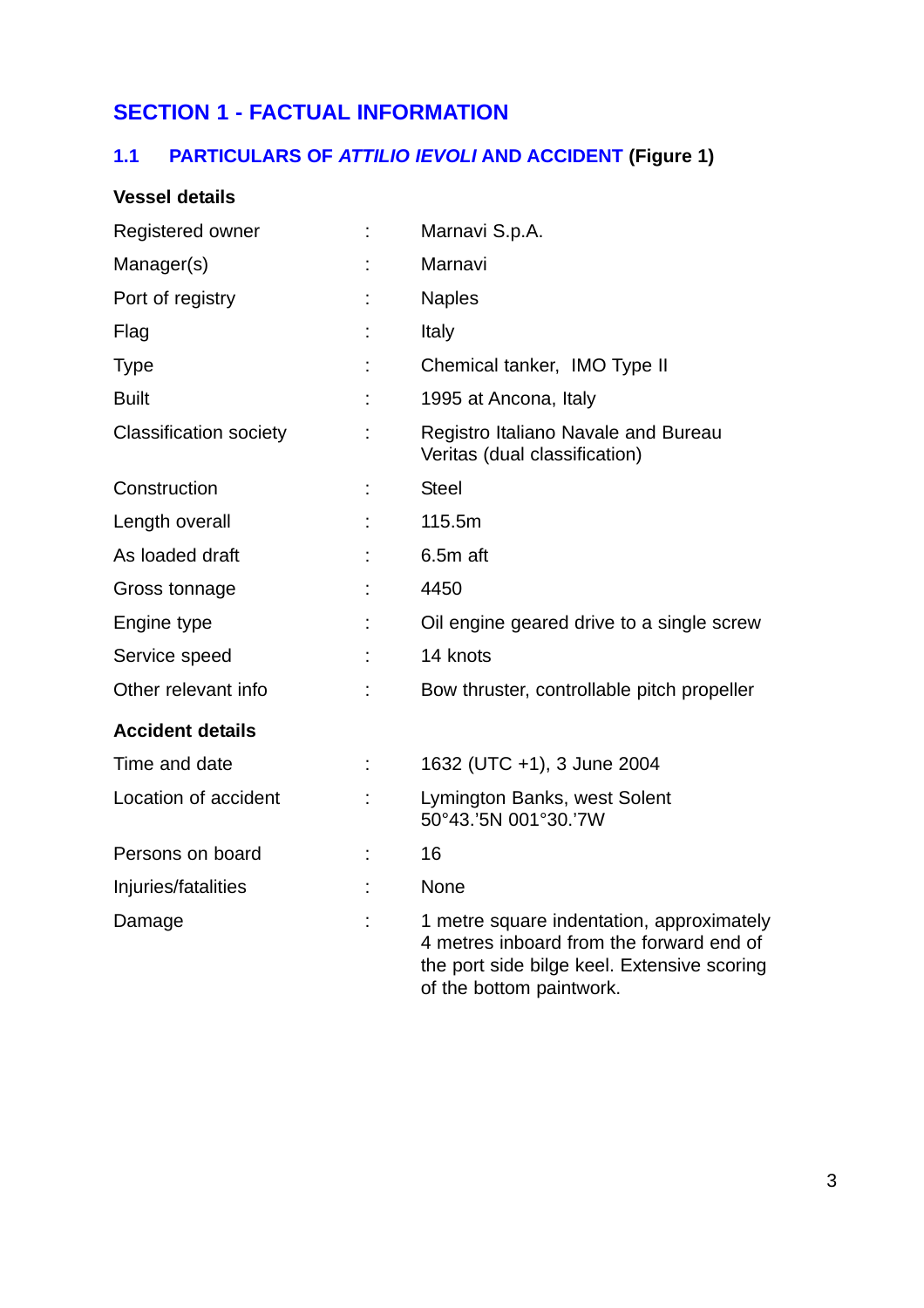## <span id="page-8-0"></span>**1.2 [BACKGROUND](#page-2-0)**

Built in 1995, the oil/chemical tanker *Attilio Ievoli* was one of 36 vessels owned and operated by the Italian company Marnavi S.p.A. She was registered in Italy, and was manned by 16 crew of various nationalities.

In May 2004, the Chemical Distribution Institute (CDI) carried out an inspection of the vessel during which four areas of concern with respect to bridge operations were highlighted.

The vessel, with the same master in command, had visited Southampton 6 weeks before the accident.

#### **1.3 [NARRATIVE](#page-2-0)**

(All courses are true, and all times are UTC+1)

*Attilio Ievoli* left Antwerp on 28 May 2004 for Rotterdam, then onward to Southampton. She arrived via the eastern Solent and anchored at 0645 on the morning of 2 June to await a berth at Fawley Marine Terminal. At 1525, the anchor was aweigh; the pilot boarded the vessel at 1540 and the vessel berthed at Fawley at 1730.

At 1805, a Fawley Terminal safety officer and a cargo surveyor boarded the vessel. At 2000, inspections of the vessel and cargo were completed and loading of a cargo of toluene and styrene monomer began. This continued overnight, under the control of the chief officer, and was completed by 1235 the following day. By 1415, pre-departure documentation had been completed and pre-sailing checks of the bridge gear had been carried out.

The pilot boarded the vessel at 1445, and discussed the plan for departure with the master. The pilot was expecting *Attilio Ievoli* to depart via the east Solent, however, the master advised him that he planned to use the shorter, west Solent route, the next port being Barcelona. At 1500, the engines were brought to stand-by and the un-mooring process started. At 1515, the vessel was clear of the berth. The pilot, master, second officer, cadet and chief engineer officer were on the bridge. The pilot was conning the vessel, the master was in command, the second officer was keeping a check on position on the chart and the cadet was steering. The master was sitting in the starboard chair at the integrated conning console. His view ahead was impaired by the navigation console in front of him, which necessitated the chair being in its highest position. The chief engineer played no part in the bridge team as he was monitoring the UMS alarms from the port side of the forward integrated conning console **(Figure 2)**. With the chief engineer sitting at the port conning console, the port radar was not available for use by the bridge team, so ranges required for the position fixes were obtained from the starboard radar. This necessitated leaning across the master to reach the controls of the radar.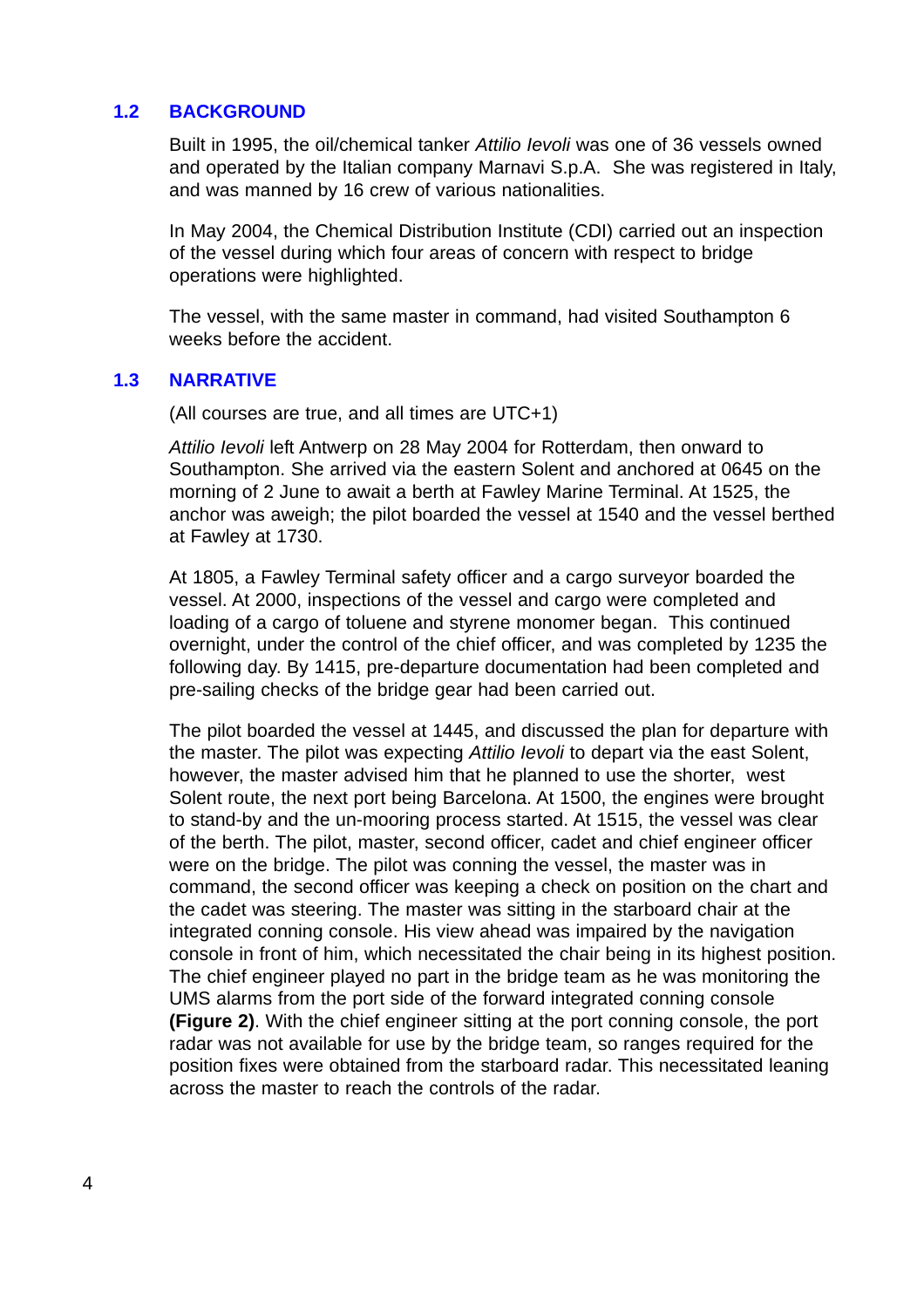

Conning position

Just before the pilot was due to disembark *Attilio Ievoli,* he received a message from the pilot boat that a flag was flying very close to the vessel's radar scanner. He passed the message to the master, who instructed the second officer to move the flag. The cadet was instructed to escort the pilot to the pilot ladder, and the steering was changed over to the autopilot. The pilot disembarked *Attilio Ievoli* at the western boarding point, south of the East Lepe Buoy **(Figure 3)**. The master continued to con the vessel from his seat behind the starboard radar.

After moving the flag, the second officer returned to the bridge and fixed a position on the chart at 1600. The cadet returned to the bridge and stood by the steering section of the console, monitoring the autopilot. Shortly afterwards, the master instructed the second officer to take down the pilot flag. The second officer fixed another position on the chart at 1610, as the vessel was abeam of the West Lepe buoy. He remembered this to be 2.1 cables off the buoy. He informed the master that the vessel was to the north of the planned track, and then went outside to the back of the bridge to take the pilot flag down. The master did not hear this report. The cadet also plotted a position at 1610, which placed *Attilio Ievoli* on track. The second officer's 1610 position was rubbed off the chart, possibly because it was mistaken for a position plotted during the vessel's last visit.

On his return to the bridge, the second officer looked at the chart and mentioned to the cadet that he thought the 1610 position was incorrect. A position at 1618 was also plotted on the chart in use, placing the vessel on track, but no-one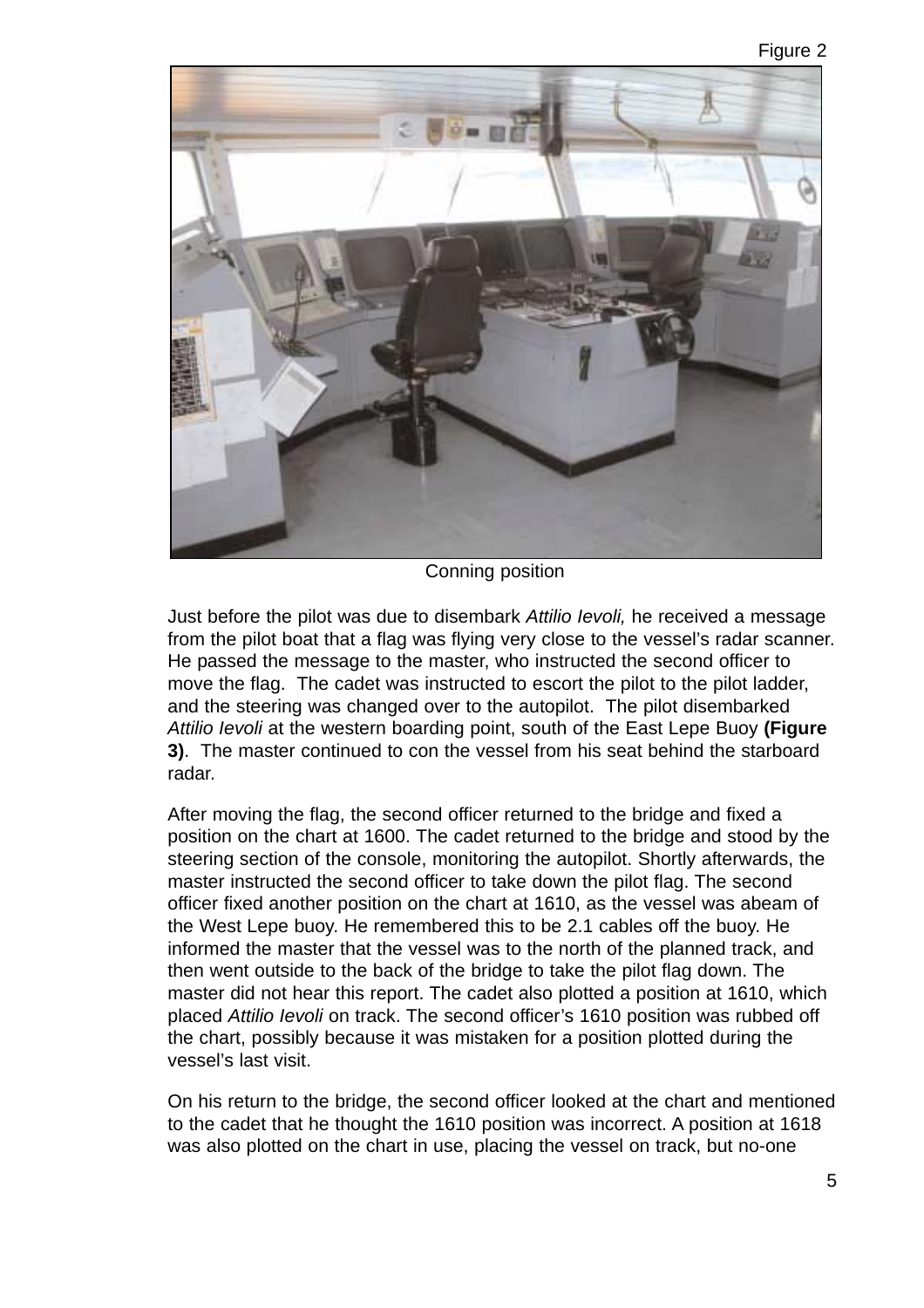remembers who plotted this. At 1631, on passing Yarmouth, the master reported his position to Southampton VTS **(Figure 4)**. Shortly afterwards, *Attilio Ievoli* started to vibrate, and her engine began to labour. The chief engineer left the bridge to go to the engine room, and the master noted that Hurst Point Castle was on his port bow. He changed the automatic steering to manual and put the helm to port, but this had no effect as the vessel was already aground on Lymington Banks, approximately 0.5 mile north of the planned track.

Evidence from mobile telephone records shows that calls were made from *Attilio Ievoli*'s mobile telephone in the minutes leading up to the accident as follows:

| <b>Time</b> | <b>Duration</b>         |  |  |
|-------------|-------------------------|--|--|
|             | <b>Minutes: seconds</b> |  |  |
| 1600        | 11:33                   |  |  |
| 1615        | 1:10                    |  |  |
| 1618        | 3:59                    |  |  |
| 1631        | 2:37                    |  |  |
| 1636        | 6:21                    |  |  |

The vessel's mobile telephone was kept on the bridge and calls were made from there.

At 1635, a yacht which was passing Lymington, called Southampton VTS to report the "gas tanker" *Attilio Ievoli* apparently aground, going full astern, with her rudder hard-to-port and with her bow thruster running. Southampton VTS acknowledged this call. At 1637, VTS informed Solent Coastguard, and the coastguard emergency action plans were activated. Attempts by the coastguard to contact *Attilio Ievoli* by VHF radio were unsuccessful until 1720.

At this time, the coastguard was informed that the ship's staff had checked the vessel's hull integrity. They had found no water ingress and no evidence of cargo leaking out of the vessel. The coastguard informed SOSREP, and a chemist working for SOSREP later boarded the vessel to advise on the extent of any pollution.

*Attilio Ievoli* refloated at 1805, and manoeuvred clear without assistance. She anchored between Hampstead Ledge and Yarmouth at 1920, to await underwater inspection by divers. SOSREP instructed the vessel not to leave until the divers and all other inspections were complete. At 1936 the following day, 4 June, SOSREP gave her clearance to sail and she was issued with new certificates by the classification societies. Sailing was further delayed until a new master joined the vessel.

At 0530 the following day, *Attilio Ievoli* continued her voyage to Barcelona.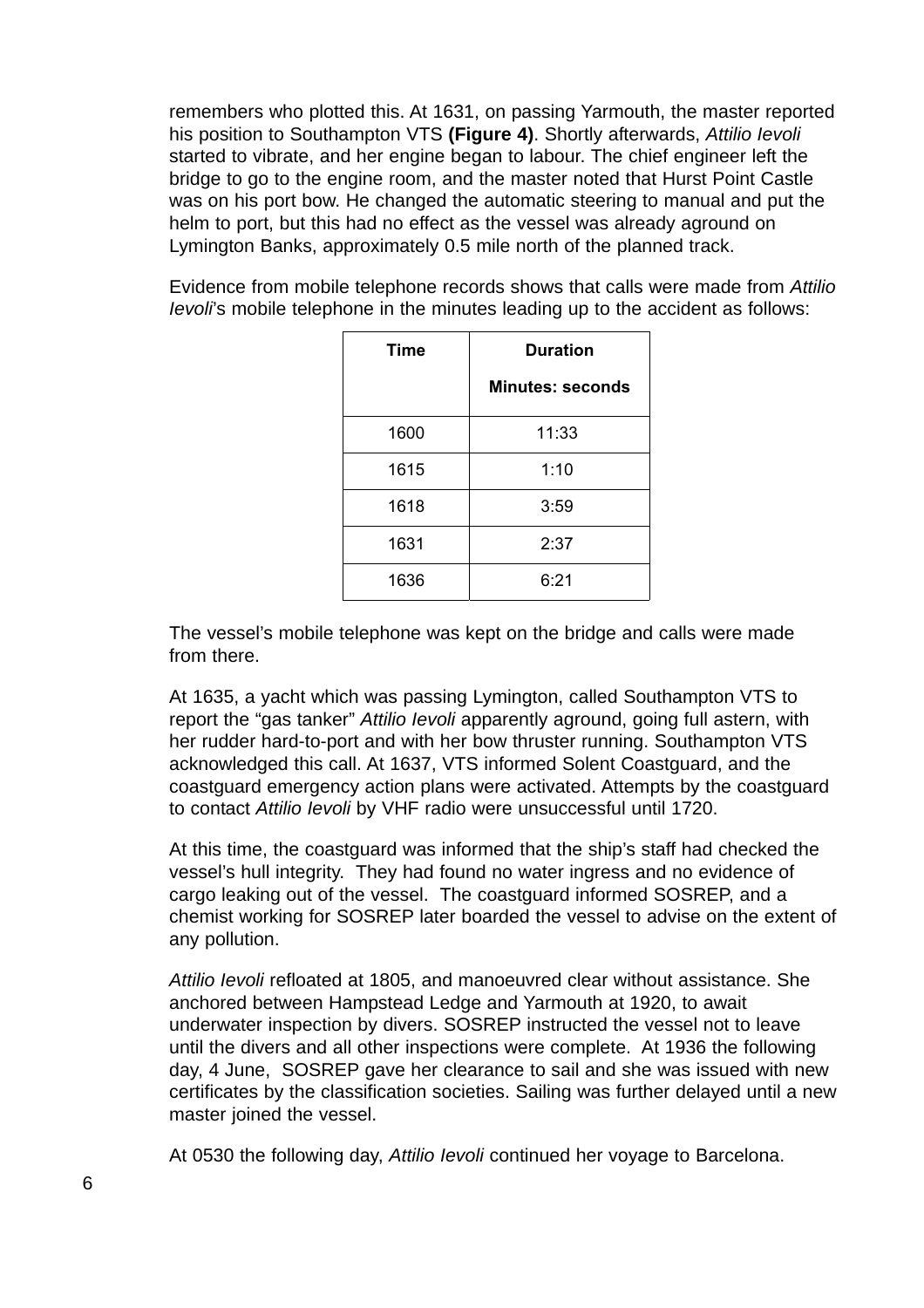# Figure 3



Southampton pilot area



Southampton VTS area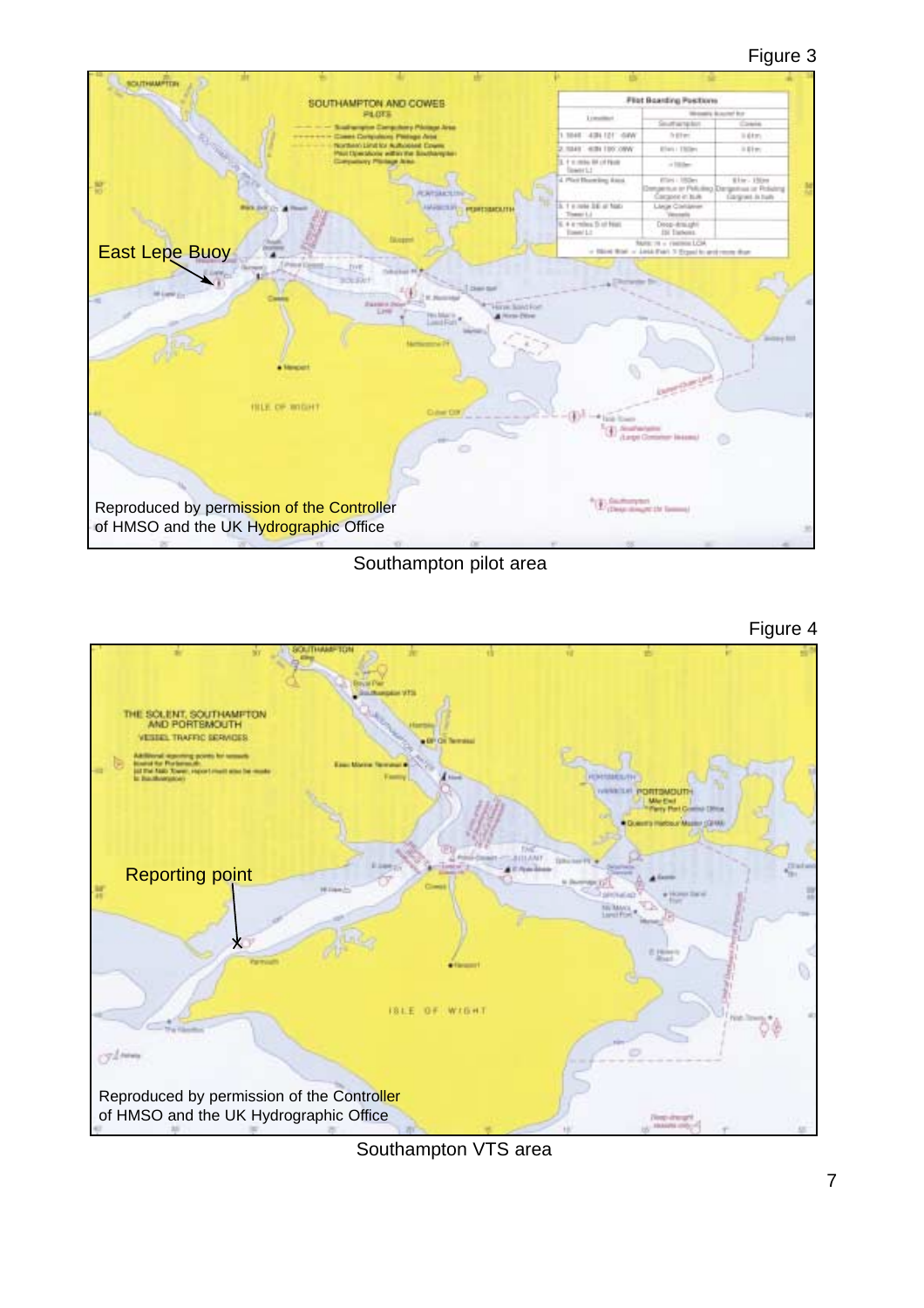# <span id="page-12-0"></span>**1.4 [ENVIRONMENTAL](#page-2-0) CONDITIONS**

#### 1.4.1 Tidal stream

Tidal streams in the west Solent are referenced to high water at Portsmouth. At the time of the grounding, the tide was an hour before low water at Portsmouth with a larger than average spring tide. The direction of the tidal stream in the vicinity of the grounding position was predicted to be 224° x 1.0 kts at 1608, and 055° x 2.3kts at 1708. The tidal stream was therefore at, or near, slack water at the time of *Attilio Ievoli*'s grounding.

#### Predicted tides at Lymington

| HW 1109 3.0m |      |      | LW 1716  0.6m | HW 2324 3.1m |  |
|--------------|------|------|---------------|--------------|--|
| MHWS         | 3.0m | MLWS | 0.7m          |              |  |

#### 1.4.2 [Weather](#page-2-0)

The visibility was good, the wind was south-westerly force 3 to 4 with a slight sea. The sun was right ahead at an altitude of about 40°, although the sky was covered with light cloud. Sunset was at 2110.

#### 1.4.3 [Seabed](#page-2-0)

The seabed in the area of the grounding was shingle.

## **1.5** *ATTILIO IEVOLI*

#### 1.5.1 [The vessel and crew](#page-2-0)

*Attilio Ievoli* is a chemical tanker, built in 1995 for Marnavi S.p.A. of Naples, Italy. She was registered in Naples, and was classed by both the Registro Italiano Navale and Bureau Veritas. She is an IMO type II chemical tanker, therefore no cargo tank is in contact with the outer shell plating, the vessel having 'J' shaped ballast tanks surrounding the cargo tanks **(Figure 5)**.

The vessel was mainly employed in trade between Mediterranean and North European ports, her last three voyages being Tarragona to Antwerp, Antwerp to Rotterdam and Rotterdam to Fawley. She was on passage to Barcelona when the accident occurred.

Her crew of 16 were Italian, with the exception of the Russian chief officer and Ukrainian second officer, first engineer and fitter. Her complement included one deck cadet and one engineer cadet. The official working language on board was English, however, the crew tended to communicate in their own language, unless the communication was between different nationalities when English would be used. Earlier that year, the vessel had been sailing with a total of four different nationalities among her crew.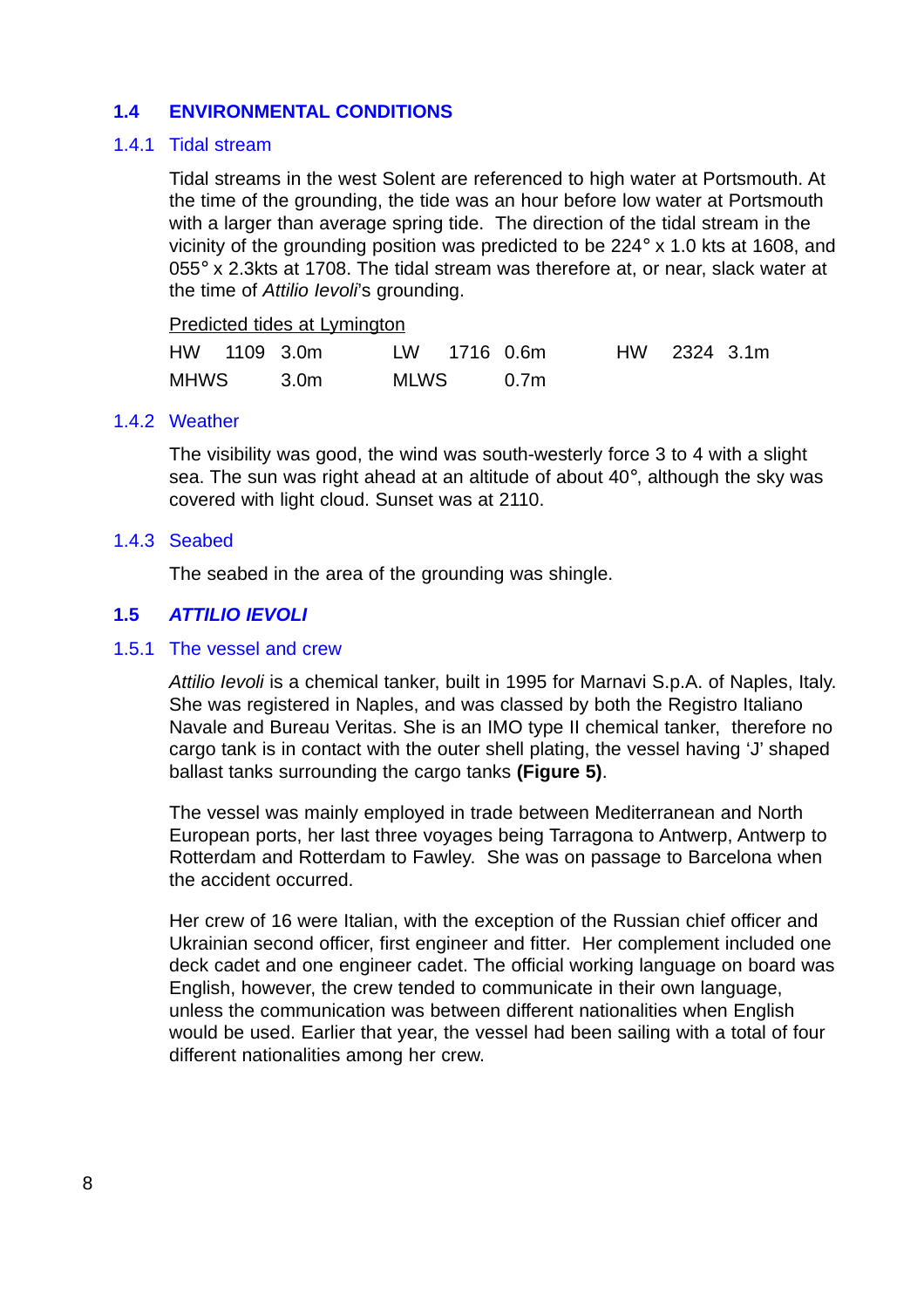



Cross section of ship from general arrangement plan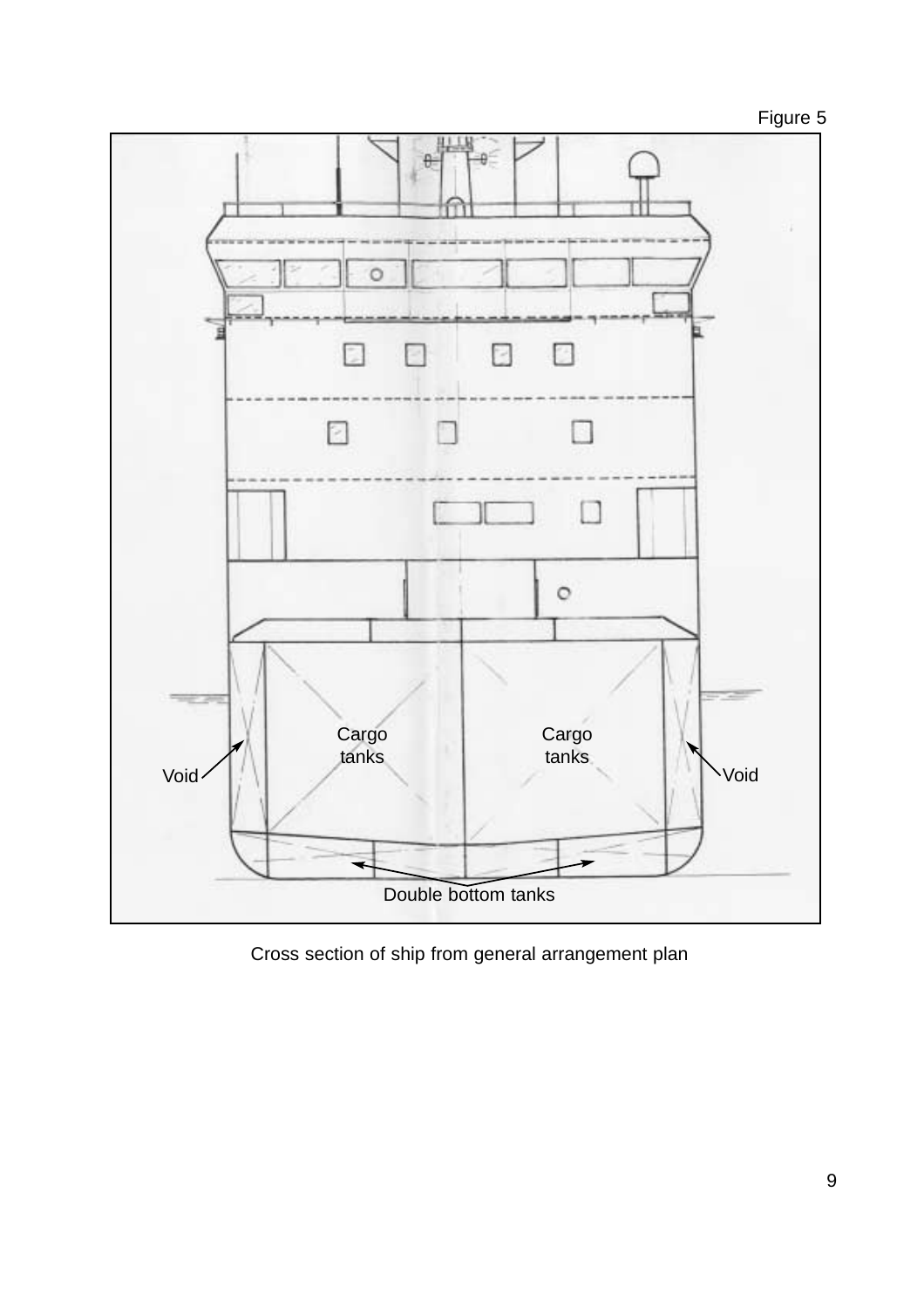## <span id="page-14-0"></span>1.5.2 [The bridge team](#page-2-0)

#### The master

The master had been on board since March 2004, and was near the end of his 4 month tour of duty. He first went to sea in 1976, and had been serving as master since 1990. He had been employed by Marnavi S.p.A. for 3 years, and this was his third time in command of *Attilio Ievoli*.

## The second officer

The second officer had been on board *Attilio Ievoli* for a week since joining her in Antwerp. He held a chief mate's Certificate of Competency, and had previously sailed as chief officer with other companies. This was the first time he had been employed by Marnavi S.p.A., and he had been given a five-day handover from the previous second officer, who had left the vessel in Rotterdam.

## The deck cadet

The deck cadet had been on board for 4 months. He had attended a nautical college in Naples for 5 years, and this was his first year at sea. He had been employed as a deck boy with Marnavi S.p.A. for the first 2 months of this tour of duty, before being appointed as a cadet.

## The chief engineer officer

Although the chief engineer officer was on the bridge at the time of the grounding, he was not part of the bridge team. However, he was positioned monitoring the UMS alarms and collating his figures at the port workstation.

## 1.5.3 [Bridge watches](#page-2-0)

At sea, the master and the cadet kept the 8 - 12 bridge watch, the second officer the 12 - 4 and the chief officer the 4 - 8. In port, the chief officer and second officer shared the cargo work, with the second officer taking the 12 - 6, and the chief officer the 6 - 12 deck watch. The cadet also kept the 8 -12 deck watch in port to assist the chief officer.

On this occasion, the chief officer had been involved in cargo work throughout the stay at Fawley, so the master was taking the first 4 - 8 bridge watch to allow him to rest.

## 1.5.4 [The damage](#page-2-0)

On 4 June 2004, UMC International carried out an underwater inspection of *Attilio Ievoli* following the grounding, on behalf of the Maritime and Coastguard Agency (MCA) and the classification society RINA.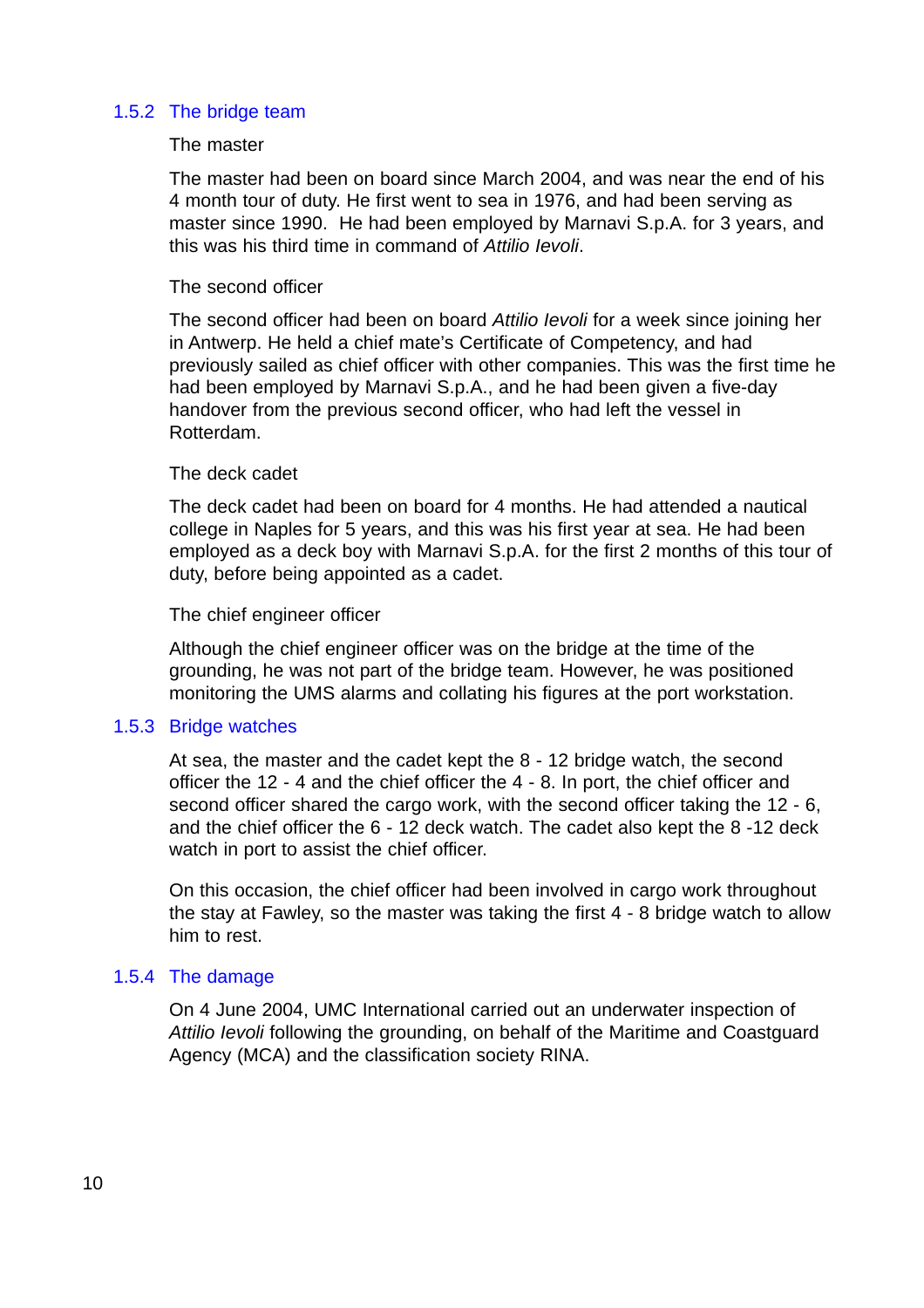<span id="page-15-0"></span>Use of the divers was restricted due to the strong tidal stream, so the inspection was limited to the area around the port bow. Longitudinal linear abrasion marks were noted in the paint system, starting about 1m aft of the forward draught marks, and extending to a position just aft of the forward end of the bilge rails. The abrasion was through to bare metal in many places, and estimated to be 1mm in depth at the forward end, decreasing to 0.5mm depth moving aft **(Figure 6)**. An indentation area of approximately 1m x 1m and 30mm depth was discovered, located approximately 4m inboard of the turn of the bilge, in line with the forward end of the bilge rail. No other significant damage was noted.



Still from the underwater hull examination video on 4th June 2004

# **1.6 [MARNAVI S.p.A.](#page-2-0)**

## 1.6.1 The company

Marnavi S.p.A., an Italian company, was founded in 1980. It was the registered owner of 36 vessels, in three general groups: tankers, offshore supply, and oil pollution prevention.

The company was ISM compliant, and certified to ISO 9002.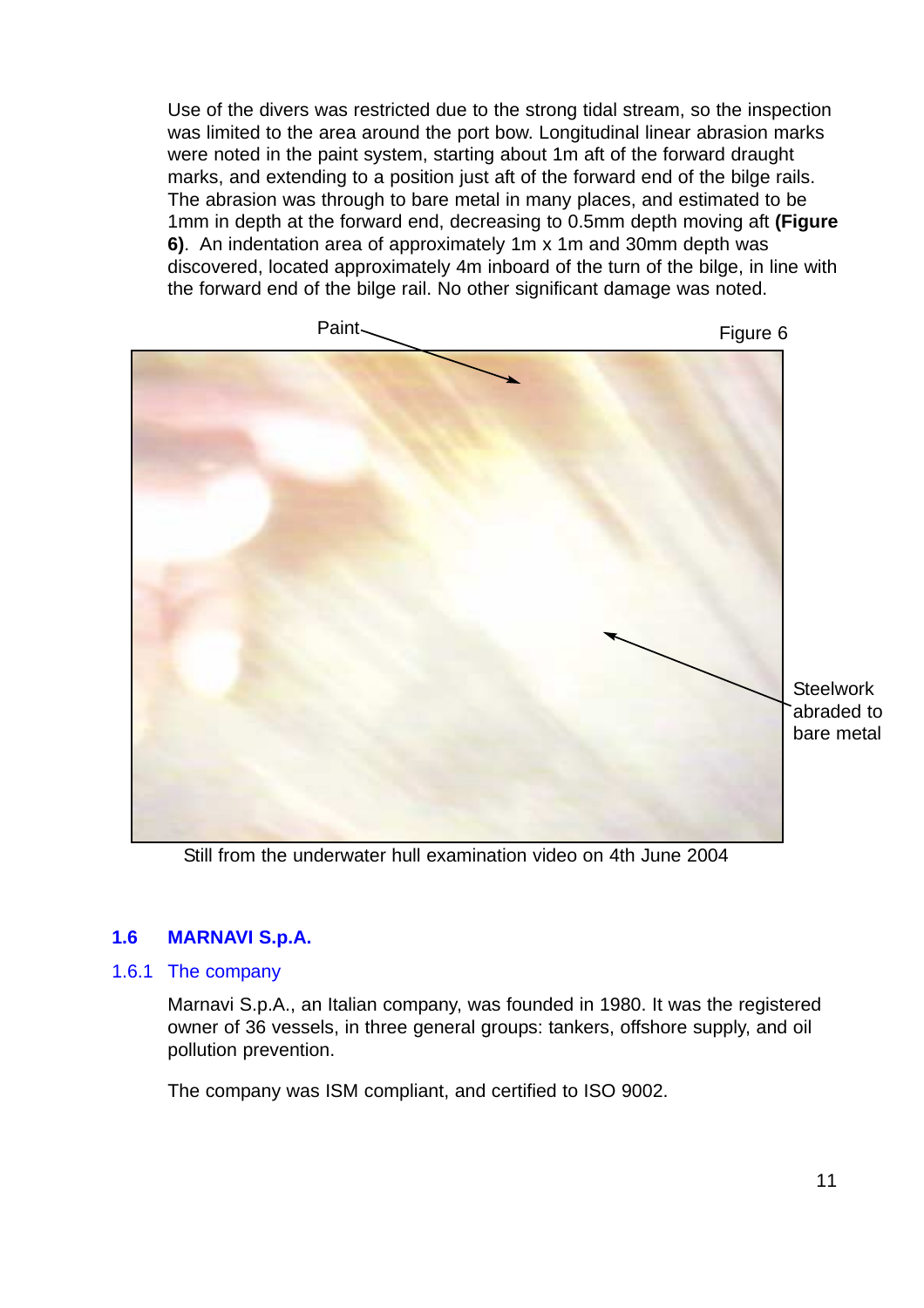<span id="page-16-0"></span>As a result of two previous near miss navigational incidents in the east Solent, and in consultation with ABP Southampton, a company instruction was issued requiring all Marnavi operated vessels to take a pilot from the Nab Tower when using Fawley Marine Terminal. A further incident, involving an injury to a pilot boarding these relatively small vessels at the Nab Tower, caused the instruction to be changed, and pilots were required to embark and disembark at St Helens Box, which is a more sheltered area in the eastern approaches to the Solent **(Figure 7)**.



## 1.6.2 [Company instructions](#page-2-0)

The company had produced a comprehensive *Bridge Organisation Manual*, which was printed along with the *Company Permanent Standing Orders*. The section on *Navigational Safety* was written only in English, and quotes extensively from the ICS *Bridge Procedures Guide* and the Nautical Institute's *Bridge Team Management*.

The bridge permanent standing orders were printed in Italian with a translation into English printed beneath. The English used is a literal translation of the original Italian, and might have caused comprehension difficulties for a reader whose first language was not English.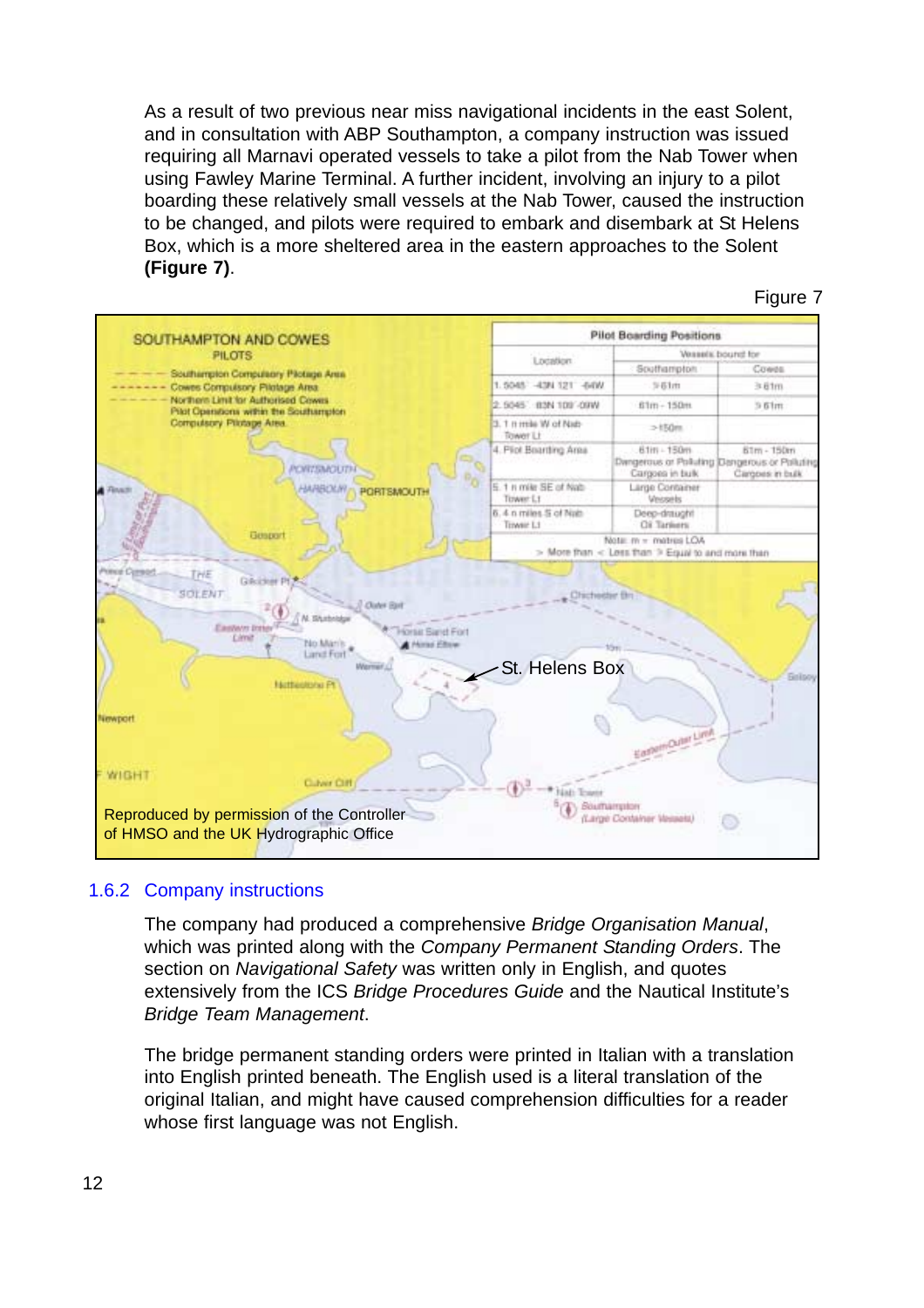<span id="page-17-0"></span>In addition to the above, the company issued fleet circulars regularly. These circulars required responses from the fleet's masters to ensure that they had been read and understood. On 19 November 2003, one such circular included instructions for embarking and disembarking pilots at St Helens Box in the eastern approaches to the Solent, thereby requiring Marnavi vessels to enter and leave the Solent from the east.

## **1.7 [PILOTAGE](#page-2-0)**

#### 1.7.1 General

Pilotage for this size of vessel was compulsory within the limits of the port of Southampton. The western limit of the port of Southampton is formed by a line joining Stansore Point and Egypt Point, with a pilot boarding point south of the East Lepe Light Buoy. The west Solent, including the Needles Channel, is not a pilotage area **(see Figure 3)**. The IMO had adopted a recommendation stating that laden tankers of over 10,000gt should avoid this channel. A further restriction on the use of the west Solent is in place for gas tankers of 8,000m<sup>3</sup> or 6,000gt. However, use by vessels of any other size and type is unrestricted.

## 1.7.2 [Admiralty Sailing Directions](#page-2-0)

The *Channel Pilot*, NP27, gives the following information:

*Vessel traffic services (VTS) Centre embracing VHF communications, pilotage, navigational advisory services, traffic information, data collection and evaluation from Berth 37, Eastern docks, Southampton, for co-ordination of movement of all vessels of 20m LOA or over in The Solent and Southampton Water excluding the Port of Portsmouth N of a line joining Gillkicker Point and Horse Sand Fort Light*.

*The requirement to maintain contact with Southampton VTS Centre cannot be over-emphasised, particularly in the event of unforeseen circumstances developing within the limits of the port*.

*Radar coverage extends from almost as far as Solent Bank in the west, to Nab Tower in the east, with a service area from the East Lepe Buoy in the west Solent, to No Man's Land Fort in the east Solent*.

#### 1.7.3 [Advice for the west Solent from the](#page-2-0) Admiralty Sailing Directions

The route described is for a vessel entering the port, as in all Admiralty Sailing Directions. Warnings on the use of the Needles Channel refer to vessels with a draught of 9.5m or more, so would not apply to *Attilio Ievoli*. Advice concerning tidal streams in the west Solent informs the mariner that set is mainly in the direction of the channel.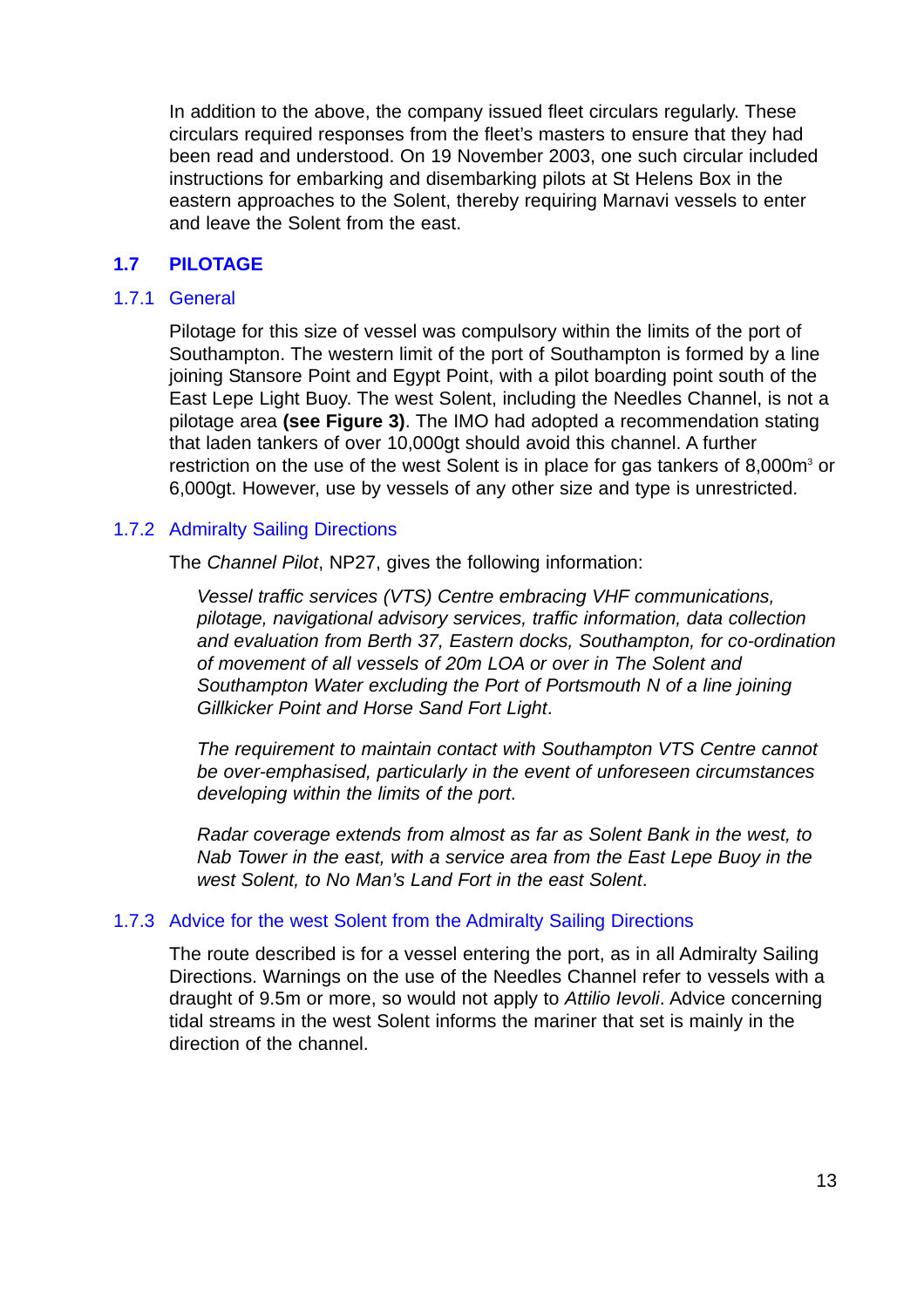<span id="page-18-0"></span>Further detail on the route through the west Solent concerns the offlying ledges and banks, which are clearly marked on the UKHO charts of the area (2035, 2036) which were in use on the vessel at the time of the accident. The eastbound route uses Hurst Point Light as a stern mark, and the reciprocal bearings to those given in the sailing directions could have been used when proceeding on a westerly course.

## **1.8 [BRIDGE TEAM MANAGEMENT](#page-2-0)**

Bridge team management can be described as a method of working that ensures reliable, consistent standards of navigation are maintained when based on sound principles and reinforced by effective organisation.

In his book, *Bridge Team Management<sup>1</sup>*, published by the Nautical Institute, AJ Swift states the following, which is also repeated in section 1.3 of the *Navigational Safety* section of Marnavi S.p.A's *Bridge Organisation and Company Permanent Standing Orders:*

*An efficient bridge organisation will include procedures that :*

- *1. Eliminate the risk that an error on the part of one person may result in a disastrous situation.*
- *2. Emphasise the necessity to maintain a good visual lookout and to carry out collision avoidance routines.*
- *3. Encourage the use of all means of establishing the ship's position so that in the case of one method becoming unreliable others are immediately available.*
- *4. Make use of passage planning and navigational systems which allow continuous monitoring and detection of deviation from track when in coastal waters.*
- *5. Ensure that all instrument errors are known and correctly applied.*
- *6. Accept a pilot as a valuable addition to a bridge team.*

It is the operation of these standard procedures that will help ensure the safe navigation of the vessel. There are many different procedures, and types of procedure, that can be used, and their use will depend on the personalities of the team members, their experience and their relationships with one another. The procedures will only be effective if each member of the bridge team is aware of their position within the team, and the actions that they will be required to carry out. The vessel's safety should never depend on the decisions of one

<sup>&</sup>lt;sup>1</sup> This book builds on the principles established in the ICS Bridge Procedures Guide, and as part of the Bridge Operations programme run by the Nautical Institute and Videotel Marine International, is endorsed by IMO.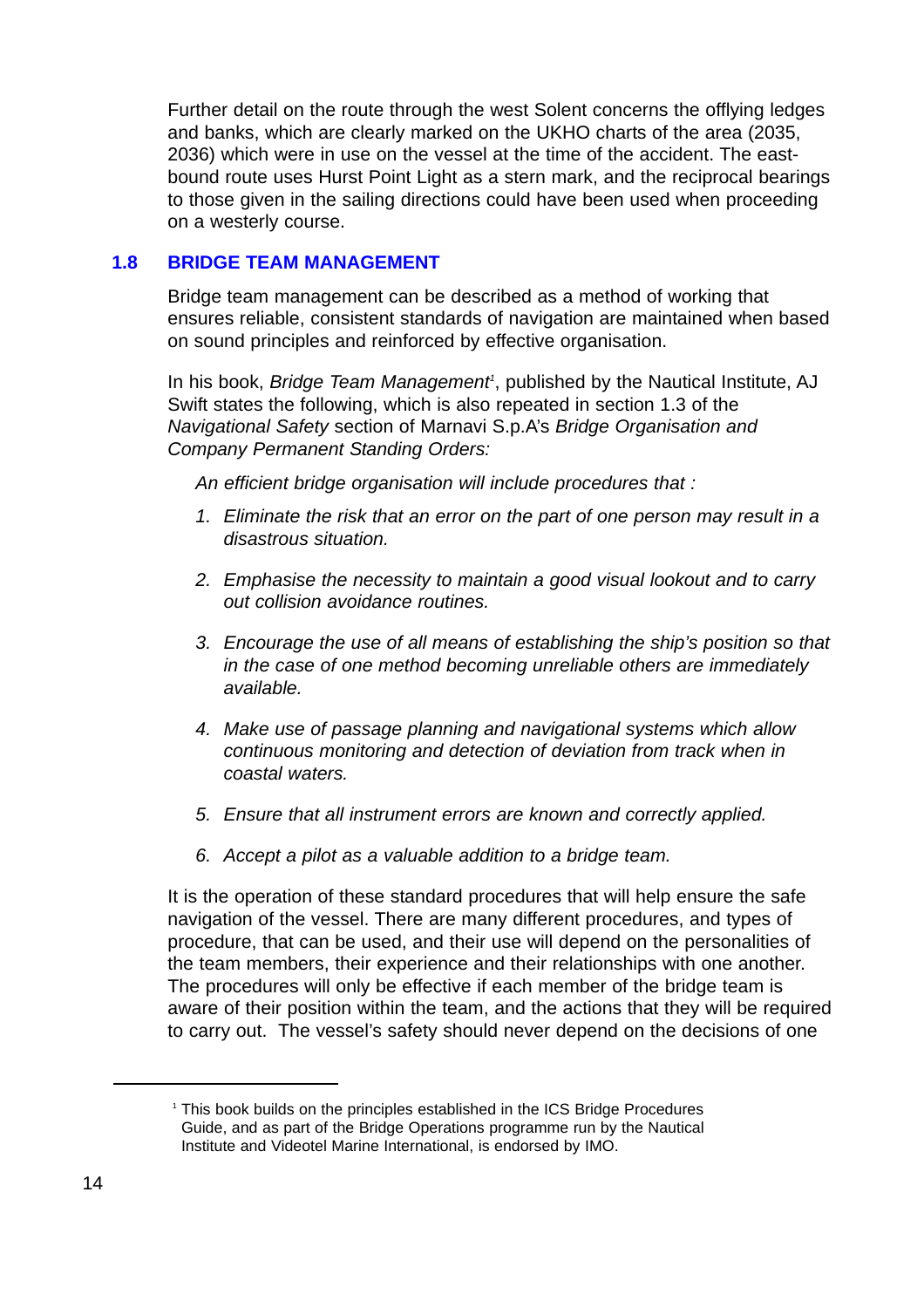<span id="page-19-0"></span>person only, with all decisions or orders checked by other members of the team, and the effectiveness of the action monitored. Junior members of the team should be encouraged to question decisions if they think the outcome might endanger the vessel. Effective team management, therefore, is a combination of personal ability, supported by effective routines, which allow for the differing abilities and experience which may be exchanged between the changing members of the team. This will help to ensure that the most effective use is made of resources, both technical and human.

#### 1.8.1 [Bridge equipment](#page-2-0)

The only defect in the navigation equipment on the bridge was that the echosounder trace was not working. Because of the chief engineer officer's position at the port radar, the starboard radar was the only one available for navigation.

The echo sounder had an alarm function available, but this was set to zero in contradiction of Marnavi S.p.A's instructions stating that the alarm must be set to the draught plus the required underkeel clearance. In addition, the bridge team did not routinely monitor the displayed depth.

# **1.9 [RECORDED DATA](#page-2-0)**

Recorded data was available from a number of sources to assist in incident reconstruction. VTS radar recordings at ABP Southampton, combined with the VHF radio recordings, gave a single replay of the events as seen and heard by the VTS operators **(Figure 8)**. *Attilio Ievoli* carried an operational course recorder, which showed the time, heading and rudder angle applied **(Figure 9)**.

A voyage data recorder was not fitted, and there is no current legislation requiring one to be fitted to a vessel of this type and age.

An Integrated Navigation System (INS) was fitted, but this did not have the facility to record historic positional data for future replay.

A GPS unit was fitted above the chart table, but its removal from the vessel, to attempt to download historic positional data which might have been stored, was not considered necessary given the evidence already obtained from other sources.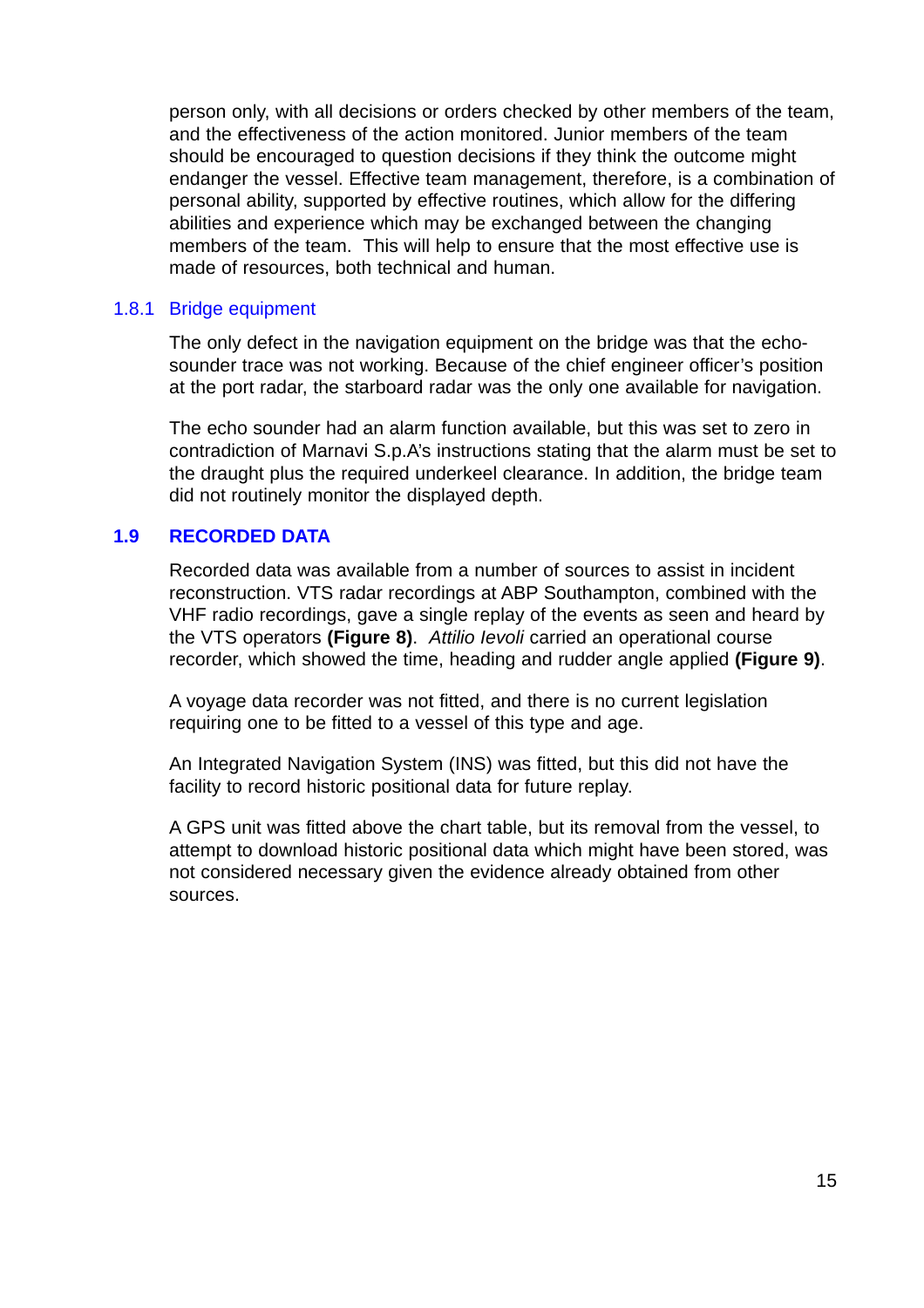

Figure 8

VTS recording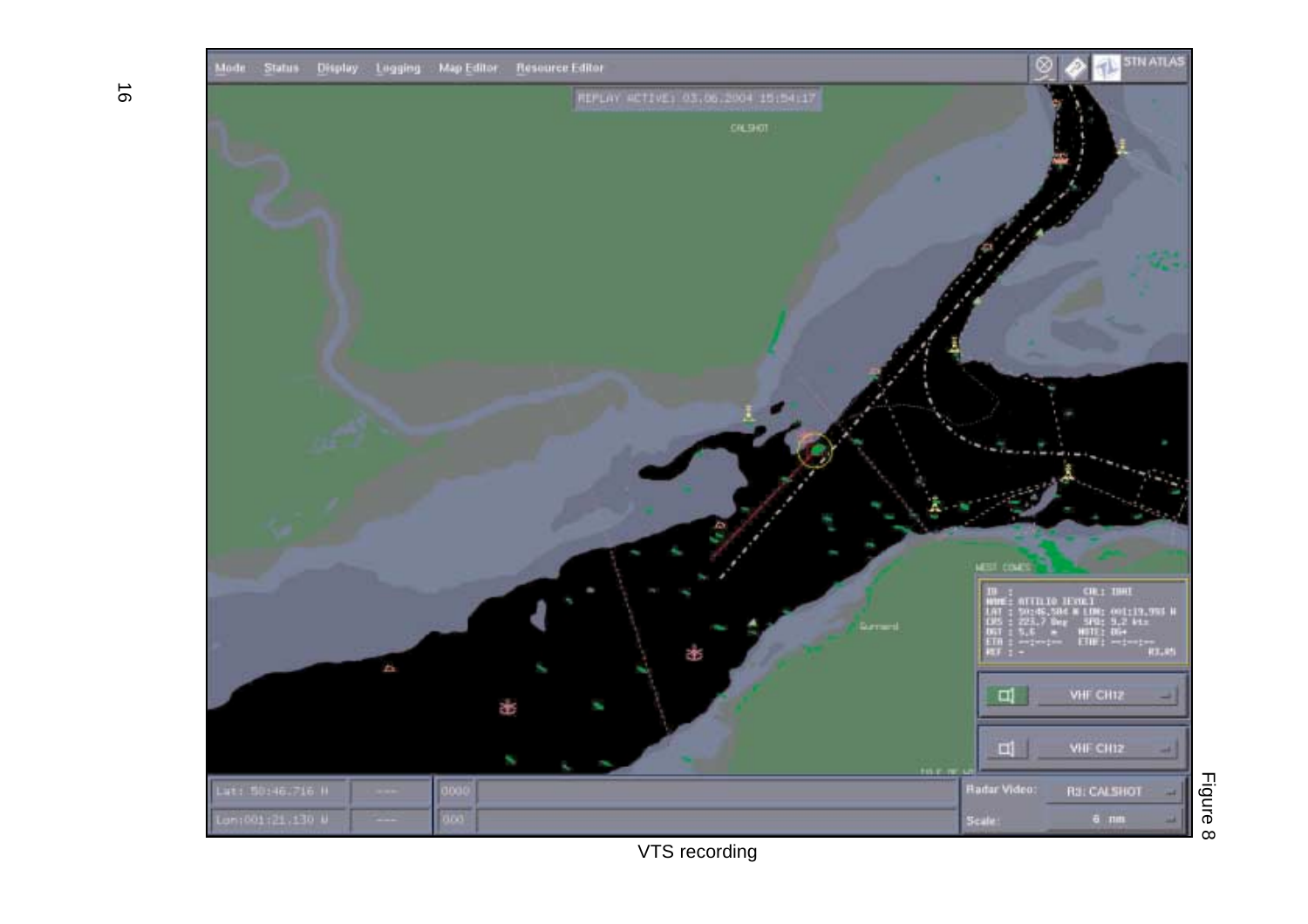

Course recorder 3 June 2004

Figure 9

 $\overrightarrow{1}$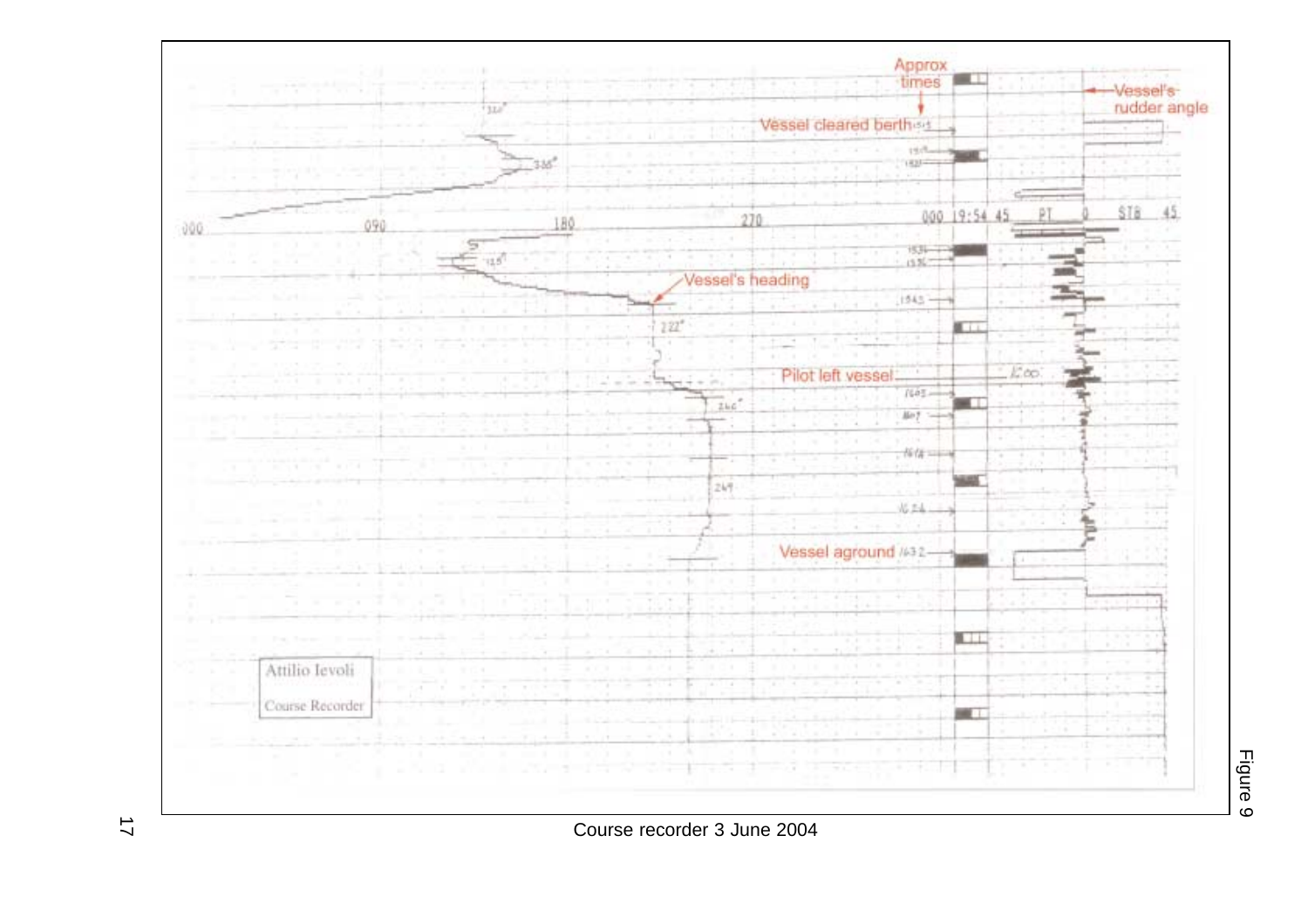# <span id="page-22-0"></span>**1.10 [HARBOUR REVISION ORDER - PUBLIC ENQUIRY](#page-2-0)**

With the changes brought about by the Pilotage Act 1987, pilotage in the Solent and Southampton water changed from the control of Trinity House to the competent harbour authority. In the case of Southampton Water, this was ABP Southampton. The west Solent was outside the harbour limits of the port of Southampton, but it was decided to maintain a service in the west Solent as previously offered by Trinity House. Due to the fairly low volumes of traffic using this approach to the Solent, ABP Southampton decided that a limited pilotage service for the Needles Channel and the west Solent was necessary. To this end, four pilots were authorised to provide a service in this area.

In 1993, ABP Southampton decided to apply for a Harbour Revision Order, to extend the limits of the Port of Southampton to the west to include the Needles Channel. This would have required them to provide a full pilotage service for the west Solent, and included the requirement to maintain a regular survey of the depths in the Needles Channel, and the maintenance of buoyage and navigation marks. Trinity House had previously provided these services, including quarterly surveys of the Needles Channel. Once Trinity House was no longer the pilotage authority for the Solent, these surveys reverted to a less regular cycle. Consequently, pilots were required to demonstrate local knowledge in an area of shifting banks and strong cross-currents, using survey information which could have been out of date.

A public enquiry was held in October 1995 into ABP Southampton's application for a Harbour Revision Order. The application was finally rejected on three grounds<sup>2</sup>. These were:

- *a) ABP do not need control over the Western Solent to extend the Harbour Master's radar coverage there - most commercial traffic uses the eastern approach where radar coverage begins outside the port limit;*
- *b) The main difficulties for ships using the port are alleged to be at the Brambles Turn where ships enter Southampton Water from the Solent these do not justify a westward extension of the port limit of over nine miles;*
- *c) It would be not desirable to increase commercial use of the Needles Channel and it is already managed to the satisfaction of the relevant authorities.*

ABP Southampton had no wish to provide a pilotage service which they could not support thoroughly, so withdrew the pilotage service from the west Solent. Pilotage in the west Solent is now available only from the East Lepe Buoy, just outside the western limit of the port.

<sup>2</sup> As reported in 'Lloyd's List' July 26 1996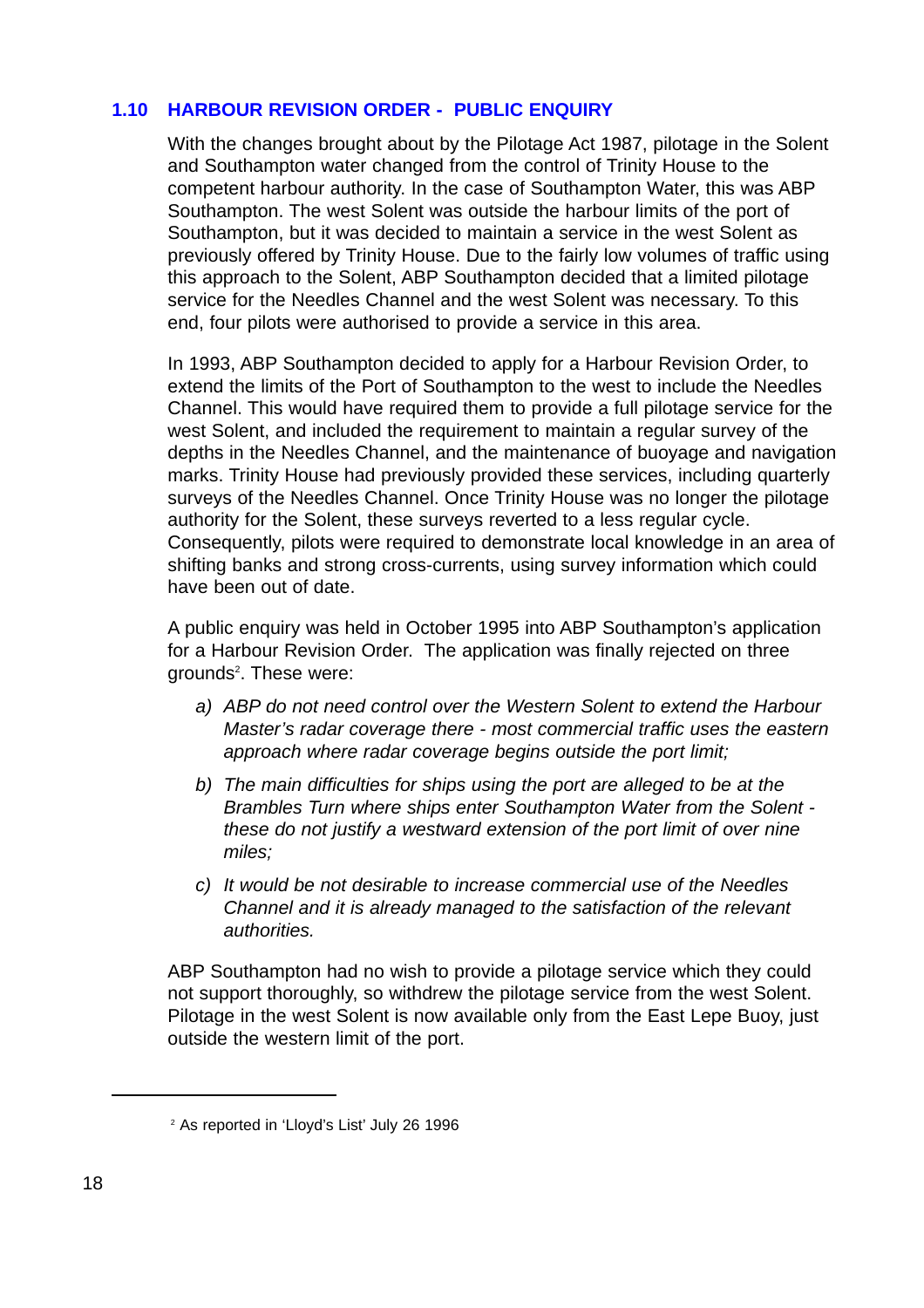# <span id="page-23-0"></span>**[SECTION 2 -](#page-2-0) ANALYSIS**

## **2.1 AIM**

The purpose of the analysis is to determine the contributory causes and circumstances of the accident as a basis for making recommendations to prevent similar accidents occurring in the future.

## **2.2 [FATIGUE](#page-2-0)**

Fatigue was not an issue in this accident. *Attilio Ievoli*'s master had not been involved in the cargo work in port, and had benefited from a full night's rest. The second officer was rested, but his work/rest periods were analysed using the Fatigue Analysis tool developed for the MAIB by QinetiQ. This gave him a "slight risk" fatigue rating. The cadet had maintained his 4 on, 8 off, sea watch routine in port so he, too, was rested.

#### **2.3 [HUMAN FACTORS](#page-2-0)**

The MAIB contracted QinetiQ's Centre for Human Sciences to research the human factors aspects of this accident, specifically with regard to bridge teamwork. QinetiQ's report is included in **Annex 1**, and is summarised below.

The human factors failures started with the master's decision to use the west Solent, even though he knew this to be contrary to company instructions. Sea conditions and visibility were good, and there would have been a possible 4 hour saving of steaming time by using the western passage instead of the eastern passage.

From the departure of the pilot at 1600, the crew members do not appear to have been clear as to their own and others' roles and responsibilities. Task performance was not co-ordinated, and there was little overt management and supervision. The ultimate consequence of this was that, at the time of the grounding, the bridge team had no shared appreciation of *Attilio Ievoli*'s position.

Language was not an issue here, as both master and second officer spoke adequate English. However, the contrast of cultures was significant. Different cultures have different attitudes to the importance of hierarchy in the workplace. For example, research has shown that eastern European cultures (such as Ukrainian) expect a far greater deference to be shown to superiors than most western cultures, such as the Italians. This is known as the "*Power Distance".*

With this in mind, it is possible that the second officer was reluctant to question the master's authority or competence, and was unsure how to act after 1600 when his own watch had ended, knowing that the master and the cadet were taking the next watch. He was given no instruction by the master, who assumed that the second officer would "know what to do". In any event, the master accepted a poor standard of teamwork, which, when combined with the cultural differences between the team members, led to role confusion among them.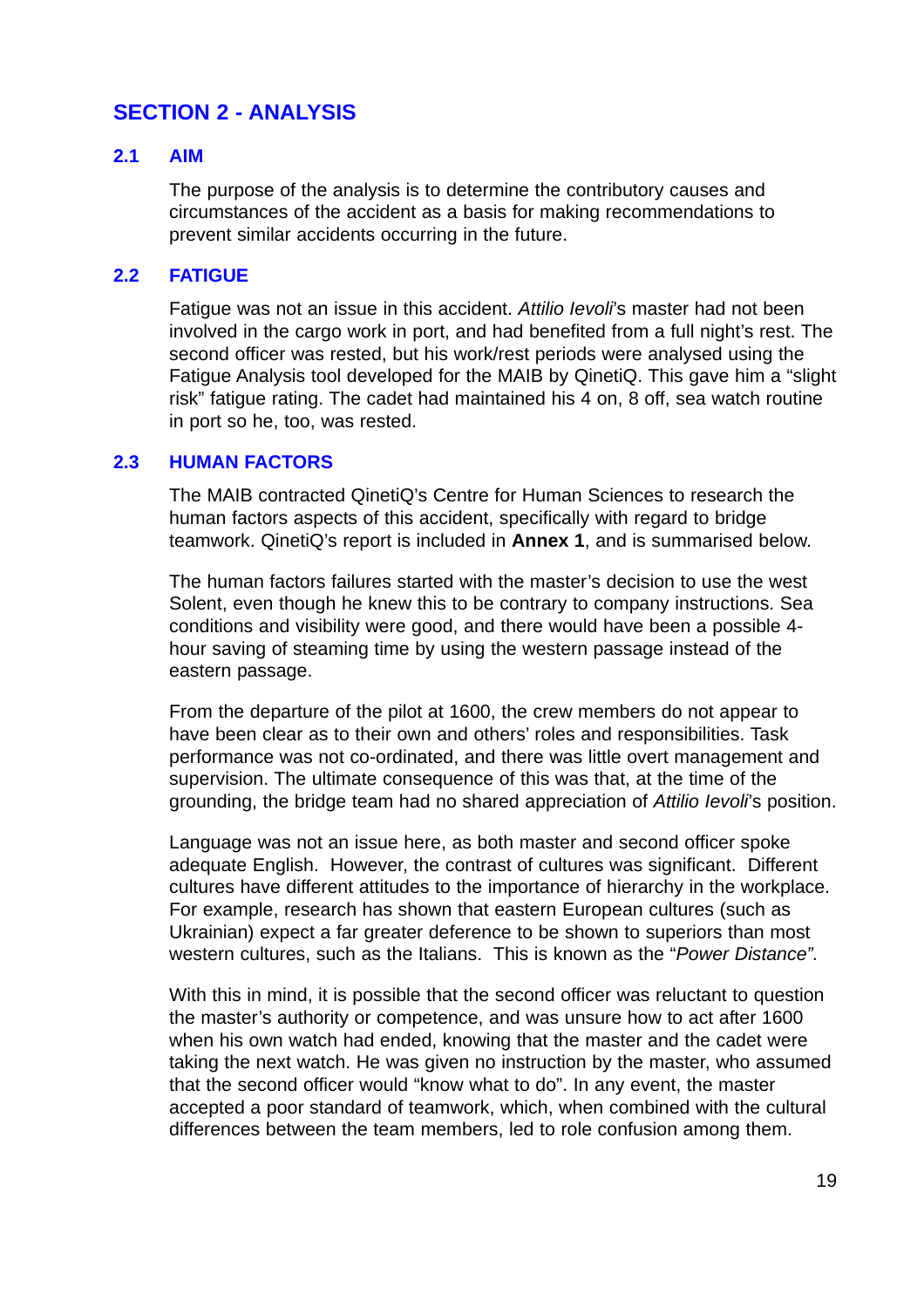<span id="page-24-0"></span>The QinetiQ report concluded that:

*… the Master's decision to take the vessel through relatively hazardous waters, without a pilot, and under automatic steering must be questioned. The risks inherent in this scenario were compounded by poor team management, resulting in an inappropriate division of tasks, and a lack of accurate positional awareness. The 2/O knew that the vessel was not following an appropriate course but failed to communicate this to the master. The poor standard of teamwork accepted by the master probably contributed to this failure. Language difficulties probably did not play a part, but cultural differences and communications practice may well have made a contribution.* 

## **2.4 [BRIDGE TEAM MANAGEMENT](#page-2-0)**

For a bridge team to work effectively, each member of the team must know precisely what duties are expected of them. This can be achieved by holding a short departure briefing, at which each member of the team is told the plan for the departure, and their role in it. This has the added advantage that everyone is clear about everybody else's responsibilities.

In this case, no briefing took place, and assumptions were made as to the job each was required to perform. Neither the second officer nor the cadet was sure who was responsible for fixing positions on the chart, and the master did not clarify the situation. Further, the second officer was unable to concentrate on monitoring the vessel's position because he was used for more menial tasks such as taking down the pilot flag. The cadet should have been employed for this task. The cadet was plotting "positions" on the chart when abeam of buoys and assumed that *Attilio Ievoli* was on track. This did not confirm her position, since only one position line was in use (a minimum of two are required to fix the vessel's position). The second officer was plotting the position as a range and bearing off the buoys, ie using two position lines. Subsequent reconstruction of the ship's track, using VTS radar information, confirms the second officer's fixes were correct. When he voiced his concern that the vessel was to the north of the planned track, and received no response from the master, he did nothing further to bring the master's attention to the approaching problem. As described in the QinetiQ report, this reluctance to challenge the master is thought to be a result of a combination of cultural differences and communications practice on board. This would have been exacerbated by the fact that he had only joined *Attilio Ievoli* recently, and had not been told what was expected of him.

Procedures are also required to ensure that the electronic aids to navigation are correctly used. Two radars were available to the bridge team. The port radar, although fully operational, was not in use because the chief engineer was sitting in front of it, monitoring the UMS alarms and performing his fuel consumption and other voyage calculations. The port workstation should have been available to the second officer who could then have monitored the vessel's progress using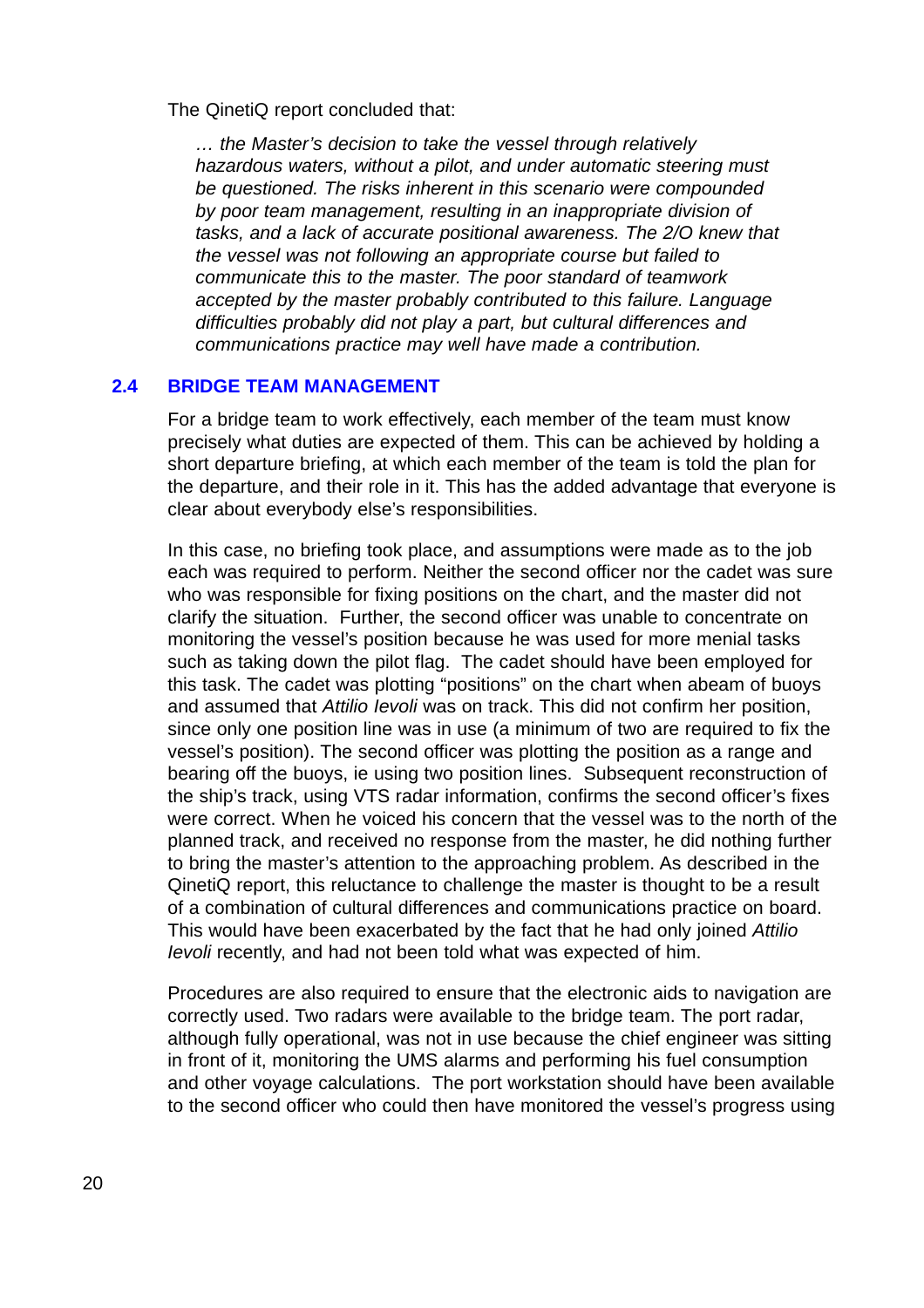<span id="page-25-0"></span>the port radar and parallel indices. The echo sounder had an alarm function available, but this was set to zero in contradiction of the Marnavi S.p.A's company instructions, which stated that the alarm must be set to the draught plus the required underkeel clearance. In addition, there was no system for the routine monitoring of the displayed depth, and the echo-sounder trace was not working.

Throughout the time that *Attilio Ievoli* was transiting the west Solent, her master was sitting in the chair on the starboard side of the console, while the chief engineer was sitting on the port side. These two workstations correspond to the description given by the IMO's *Guidelines on Ergonomic Criteria for Bridge Equipment and Layout*, which state that the workstation for navigating and manoeuvring should be on the starboard side, and the workstation for monitoring to port. However, the guidelines state that the workstation for monitoring *serves for relieving the navigator at the workstation for navigating and manoeuvring and/or for carrying out control and advisory functions by master and/or pilot*. Clearly, the second officer should have had access to the port console to take information from the second radar, instead of having to lean past the master to use the starboard radar. Had the bridge team conducted a formal pre-departure briefing, this problem might well have been identified and addressed before the vessel sailed.

In conclusion, there was no pre-sailing briefing to define the roles to be assumed within the bridge team, no regular fixing of the ship's position was undertaken, the port radar was not available to the second officer and the echo sounder was not being operated effectively.

#### 2.4.1 [Missed early indications](#page-2-0)

Analysis of the recording of *Attilio Ievoli'*s heading and rudder angle showed that, initially, when alongside Fawley, the course recorder was aligned to a heading of 320°. This indicated that it was correctly aligned with the gyrocompass, as the line of the berth is also 320°. Later, it showed that the vessel was on a steady heading of approximately 249° from about 1614 to 1624. This coincided with the passage from the East Lepe Buoy through the west Solent. It is of note that the planned track at that stage was 246°, and that a heading of 249° would have increased the vessel's displacement to the north of the planned track. From 1624 to 1632, the heading altered slowly to port, from 249° to 240°, yet the autopilot had applied starboard helm. This indicated that before grounding, *Attilio Ievoli* was experiencing bank effect/interaction, which was pushing her bow to port. The autopilot attempted to counteract this heading change by applying starboard helm, to a maximum of 10 degrees. This early indication of reducing depth of water was consistent with the increase in vibration and engine noise which caused the chief engineer officer to leave the bridge before the grounding. However, the bridge team did not appreciate the cause.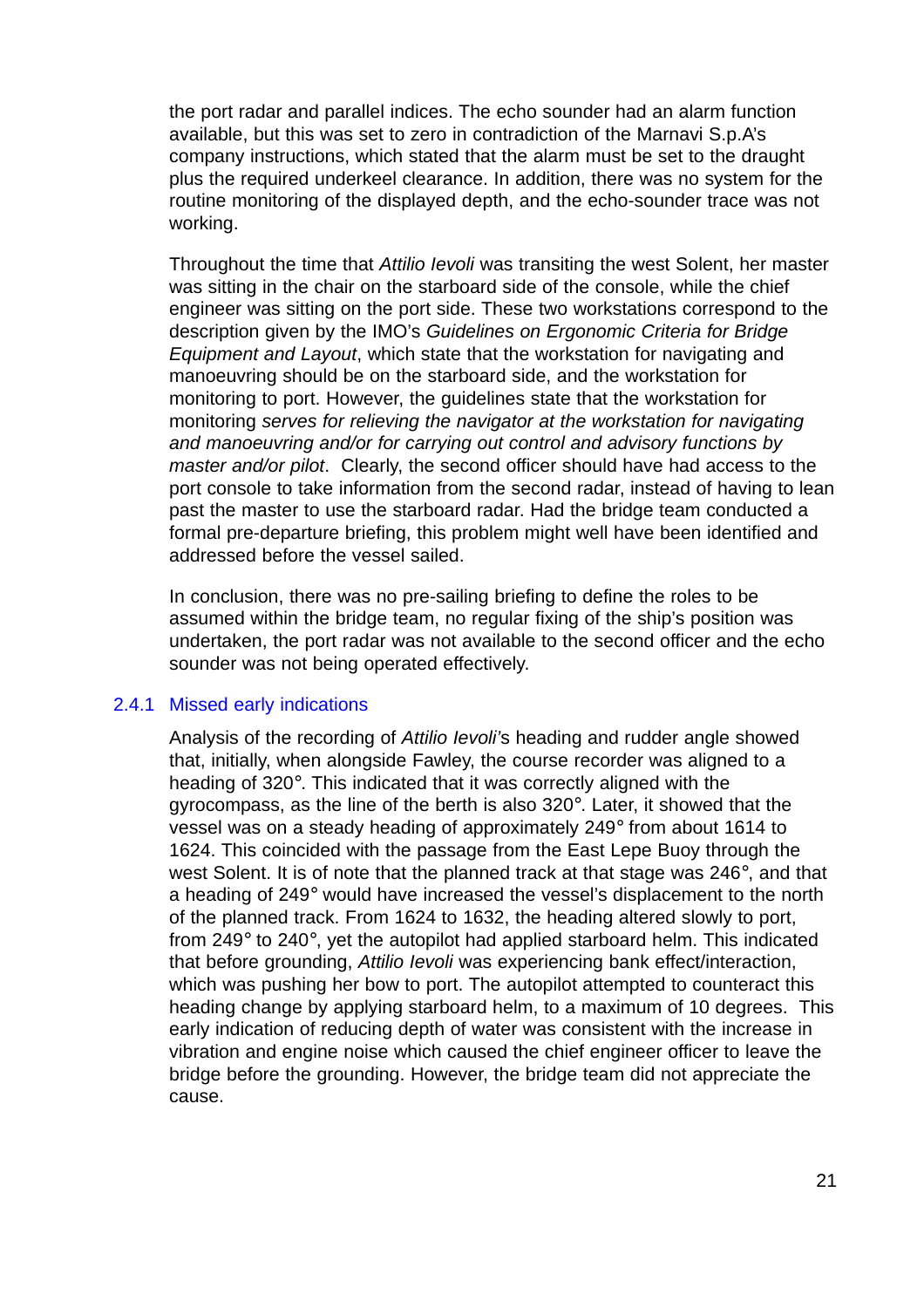#### <span id="page-26-0"></span>2.4.2 [Mobile telephone](#page-2-0)

The mobile telephone was in use on the bridge for the majority of the time between the pilot disembarking and the vessel grounding. It is known that the master made some, if not all, of the calls during this period. With the remainder of the bridge team unclear of their relative responsibilities for navigation, and the master distracted on the telephone, no-one appears to have been concentrating on the safety of the vessel.

It was reported that the master failed to hear the second officer's position reports at 1600 and 1610 stating that *Attilio Ievoli* was to the north of the planned track. The fact that the master was most likely on the telephone at the time could account for this. Nevertheless, if the bridge team had been working effectively, the second officer would have ensured the master acknowledged the position report.

Use of mobile telephones in the approaches to a port should be restricted, for both incoming and outgoing calls. This can be achieved by designating pilotage, and other restricted waters, as 'red zones', in which outgoing mobile telephone calls are prohibited, and incoming calls must be diverted to a message service. Use of this technique, or similar control measures, ensures that mobile telephones are not a distraction for the bridge team at a time when they should be concentrating fully on the navigation of the vessel.

## **2.5 [TRAFFIC MANAGEMENT IN THE SOLENT](#page-2-0)**

Because of the available depth of water for vessels using the Needles Channel and the west Solent, the majority of vessels visiting Southampton do so from the east. Pilotage is offered from the Nab Tower, and a VTS service covers the area, through agreement with the Queen's Harbour Master (QHM) Portsmouth. From a navigation perspective, the eastern approach to Southampton is less challenging than the western approach, yet only the eastern approach is provided with a pilotage service.

Various vessels and vessel types use the west Solent to approach ports in the Solent. These range from small coasting vessels, both tankers and dry cargo, to large passenger vessels. None, regardless of size, have an official pilot onboard, few have local knowledge, and their movements are not monitored by any shore-based traffic management system.

The foreshore on both sides of the west Solent is designated as either a *Special Protection Area*, a *Special Area of Conservation*, or both **(Figure 10)**. The potential for severe environmental consequences, following a marine accident in this conservation and protection area, are clear. It was fortunate that *Attilio Ievoli* ran aground on shingle, which, while damaging the vessel's external paintwork, did not lead to penetration of her hull.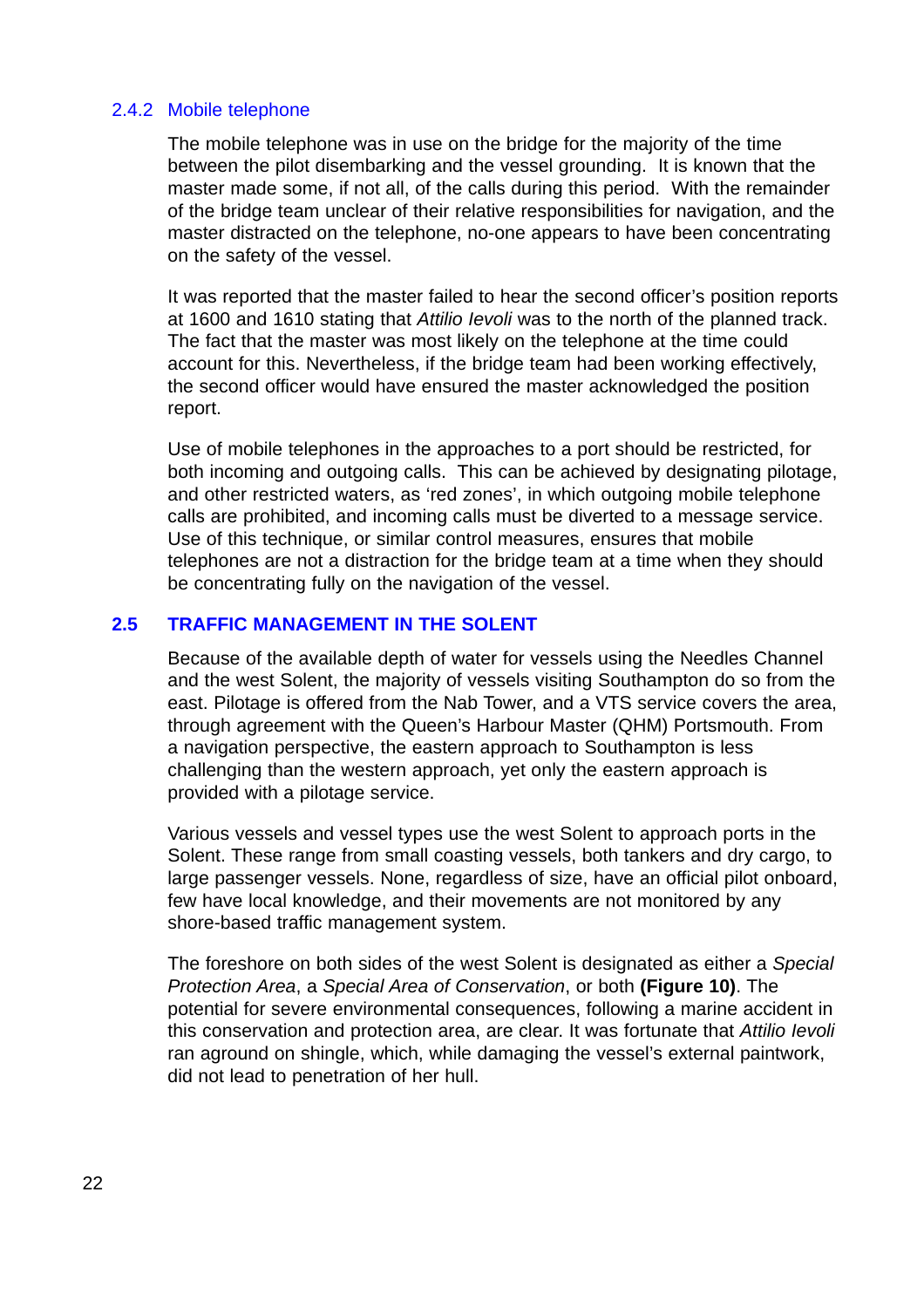<span id="page-27-0"></span>

Special conservation areas

# 2.5.1 [Pilotage and VTS](#page-2-0)

Before the change of pilotage authority from Trinity House Pilots to ABP Southampton on 1 October 1988, the west Solent had been a compulsory pilotage area under Trinity House. The Port of Southampton had applied for a harbour revision order in 1995, to extend the harbour limits to include the west Solent and so provide a pilotage service there. After a public inquiry, the application was rejected. The west Solent lies outside the harbour limits of the port of Southampton, and a pilotage service is not offered, neither is the area covered by shore-based traffic monitoring systems.

The application for a harbour revision order was made to improve the safety of navigation in the west Solent. The implementation of this revision order would have included the re-introduction of compulsory pilotage and the inclusion of the area in the radar coverage of Southampton VTS. Additionally, ABP Southampton would have taken responsibility for buoyage and survey in the west Solent. Trinity House still retains this responsibility. Before 1988, Trinity House surveyed the Needles Channel approximately every 3 months, and the position of the Shingles Bank was closely monitored. Since 1988, the survey of the channel has reverted to less regular intervals, and up to date information concerning depths and the position of the banks is scanty.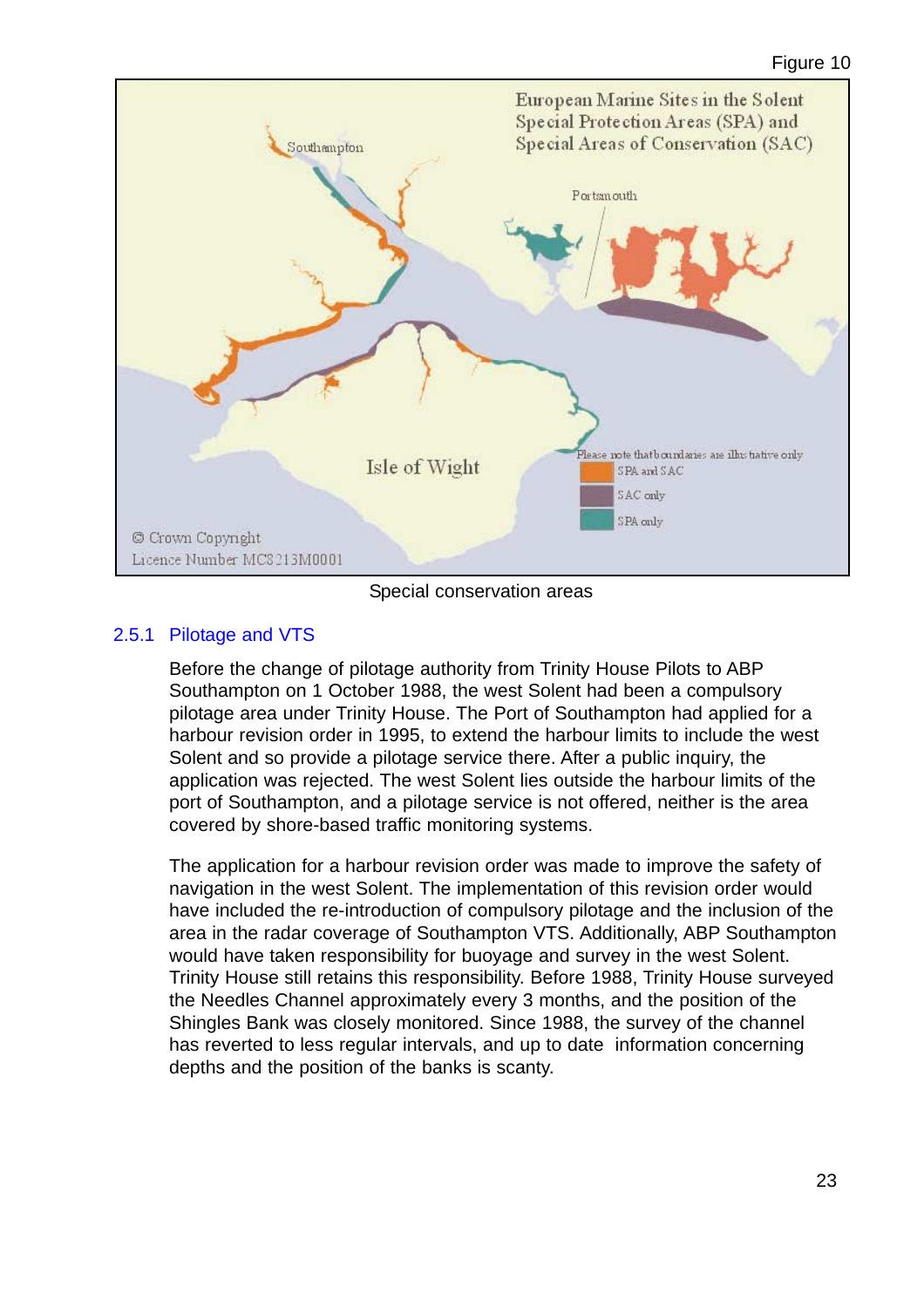A VTS service can be described as *a service intended to assist in the navigational decision-making process on board and to monitor its effects.* To provide this service, a port must be able to effectively track a vessel's movements, and for most service providers this means the use of radar to cover the port and approaches.

VTS radar coverage of the west Solent is limited to the areas described in section 1.7.2 and covers the area of the pilot boarding area at the East Lepe Buoy, and a little further into the west Solent. VTS reporting points were established for the west Solent **(Figure 4)**, but these are to give Southampton VTS warning of vessels entering and leaving from/to the west. VTS had no authority to organise the movement of vessels in the west Solent since this area lies outside the western limit of the port of Southampton.

The waters of the west Solent are classed as UK internal waters, and vessels may transit them under the rights given in UNCLOS for innocent passage when proceeding to or from a port. This means that any vessel transiting these waters does so without hindrance.

On the day of the grounding, the ship's agent had ordered a pilot for passage to the east, which was in accordance with Marnavi S.p.A's company instructions. However, on boarding, the master informed the pilot that he intended to make a passage via the west Solent. The pilot was employed to pilot the vessel to the edge of the pilotage area, and had no authority to insist on which route should be taken. Therefore, after discussing the plan with the master, the pilot navigated *Attilio Ievoli* to the western disembarkation point, and left the vessel. VTS was aware of Marnavi S.p.A's company instructions, but did not have the authority to stipulate which route she should take.

The powers of a harbourmaster to give directions, are described in the Port Marine Safety code, which refers to Section 52 of the Harbours, Docks and Piers Clauses Act 1847, stating:

*The harbour master duly appointed by a harbour authority has powers of direction to regulate the time and manner of ships' entry to, departure from and movement within the harbour waters, and related purposes*

This confers the harbourmaster authority over shipping movements within the port, the condition of the vessel (trim, list, heel, seaworthiness) before movement within the port, and the use of tugs for towage, escort or berthing. It does not, however, confer authority over the route to be taken by the vessel outside the harbour limits. Section 1.3.8 of the Port Marine Safety Code describes the harbourmaster's "*powers to regulate the movement of vessels carrying dangerous goods"*, given under the Dangerous Vessels Act 1985. Again, this does not grant the authority to stipulate the route to be followed by a vessel; instead it relates to such things as notice periods, clear channel routines, and moving safety zones.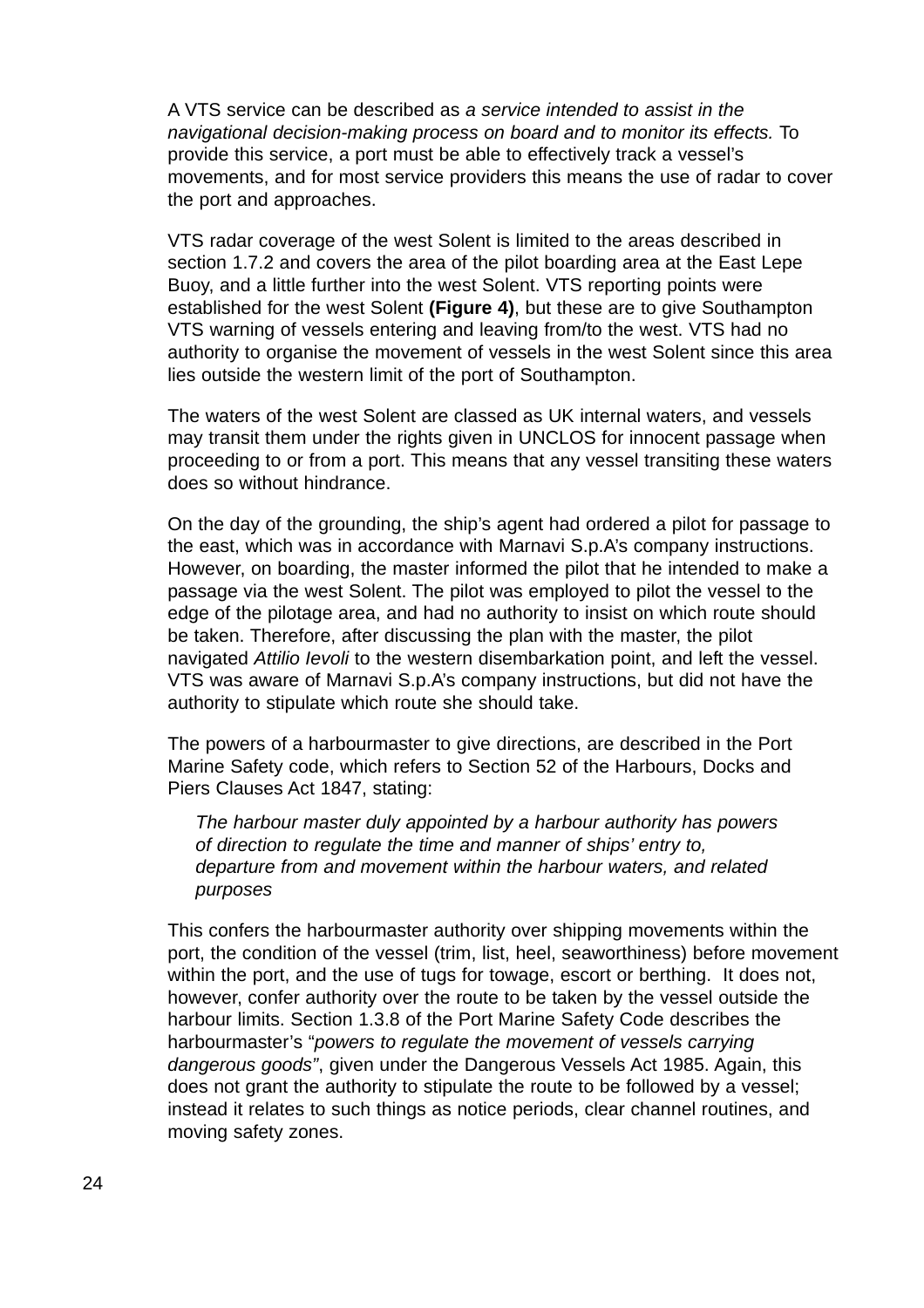<span id="page-29-0"></span>This leaves the harbourmaster, and by extension the VTS officers as his authorised assistants, in only an advisory capacity with respect to the route a master may wish to follow. In this case, the VTS and the pilot did not advise the vessel's master that he should take the east Solent passage.

In conclusion, the west Solent is an environmentally sensitive area, where the foreshore on both sides is either a *Special Protection Area*, a *Special Area of Conservation*, or both. Under UNCLOS rights of innocent passage, it cannot be closed to transiting vessels. To have this area outside the coverage of a VTS system, and not in a pilotage area, puts it at risk, as demonstrated by the grounding of *Attilio Ievoli,* the recent grounding of *Katia* (see MAIB report No 8/2004) and other associated reports of hazardous incidents in the area.

The MAIB believes the need for effective control of shipping in the west Solent and Needles Channel is compelling if a major accident is to be avoided in the future. It further believes the decision of the public inquiry to deny ABP the opportunity to extend its port limits to the west and, either by powers of direction, or through the provision of a pilotage service, provide effective control of shipping in the area, should be revisited. In this respect, the MAIB recommends the Department for Transport to ensure the establishment of traffic control measures for all commercial vessels over 500gt using the west Solent and its approaches.

## 2.5.2 [Reporting of grounding](#page-2-0)

The records of VHF radio conversations between *Attilio Ievoli* and VTS showed that these were entirely routine reports, as required for transit of the west Solent. However, the report made by *Attilio Ievoli* off Yarmouth, at 1631, was indistinct, and although the VTS operator asked her to confirm that the call had been for passing Yarmouth, the reply received was "*OK*". It is not certain that this response came from *Attilio Ievoli*, but, if it did, the lack of positive response might have indicated that she was already aware of her predicament. Four minutes later, at 1635, the yacht *Lone Star* called VTS to report a tanker apparently aground off Lymington. VTS alerted Solent Coastguard to the fact that a vessel had gone aground off Lymington.

Attempts by Solent Coastguard to contact *Attilio Ievoli* by VHF radio were unsuccessful until 1720, when a report was received from her saying that she was being checked for ingress of water, and that this task would not be finished for about 30 minutes.

It is of concern that, in this environmentally sensitive area, a chemical tanker could have been aground for some 45 minutes without it being reported to the coastguard, except by a chance passing yacht. VTS radar coverage and compulsory pilotage would redress this concern.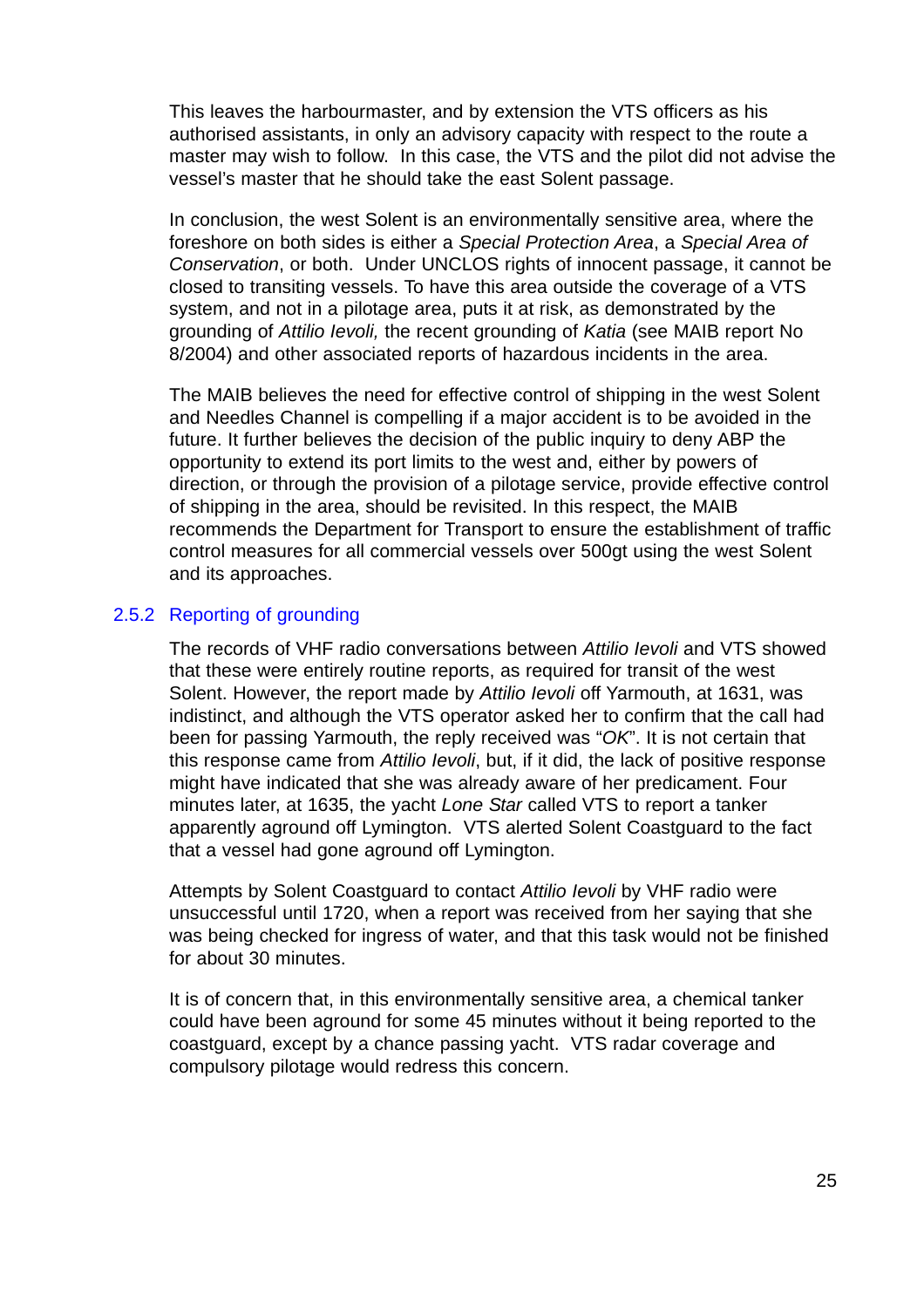#### <span id="page-30-0"></span>2.5.3 [Buoyage in the west Solent](#page-2-0)

The deep water of the west Solent is confined mainly to the southern side of this stretch of water. This channel is not well defined with navigational buoys. The two dangers in this area off the coast of the Isle of Wight are marked with starboard hand buoys, which are approximately 3 miles apart. Other than seasonal yacht racing buoys, the northern side is unmarked from the West Lepe buoy to Hurst Point, a distance of 6 miles.

For a vessel travelling at 12 knots, this means that there is a period of 30 minutes in which there are few visual references to indicate position with respect to the deep water. Although Hurst Point is normally visible, and can be used as a head mark, the vessel's displacement to the left or right of a planned track can be noted but not evaluated. The placing of additional buoys in the west Solent to mark the deeper water, would give the mariner a ready reference to his proximity to danger, and help to improve the safe navigation of this waterway. However, while this measure would reduce one of the hazards to vessels transiting the area, it would not obviate the compelling need to provide an effective regime of traffic control in the west Solent and Needles Channel as discussed in 2.5.1.

## **2.6 [PLANNING AND](#page-2-0) COMPANY INSTRUCTIONS**

The only specific company instructions regarding navigation in the Solent were contained in the company circular of 19 November 2003. These prescribed the embarkation and disembarkation of pilots at St Helens Box in the eastern approaches to the Solent, designed to ensure that their vessels always use the eastern Solent. The master chose to disregard these instructions when departing, on both this and his previous visit to Fawley 6 weeks earlier. The decision to depart using the western Solent was based on the reduction in the length of the passage to the next port, which would have been about 4 hours.

Marnavi S.p.A's instructions for passage planning were contained in its *Bridge Organisation Manual and Company Standing Orders*. The instructions followed closely the requirements detailed in the IMO resolution A 893(21) *Guidelines for Passage Planning,* and was printed only in English.

#### 2.6.1 [Passage planning](#page-2-0)

The plan was "berth to berth", and was divided into three stages, namely berth to sea buoy, sea buoy to sea buoy, and sea buoy to berth. For each stage, a printed form was available, within the ISM documentation, for listing the waypoints, courses and distances, position fix interval and method, references such as tide tables and pilot books, VHF radio working channels, currents and parallel index information. Finally, a remarks column allowed for additional information to be added to the plan. The form could be computer generated with the information typed in, or printed and hand-written.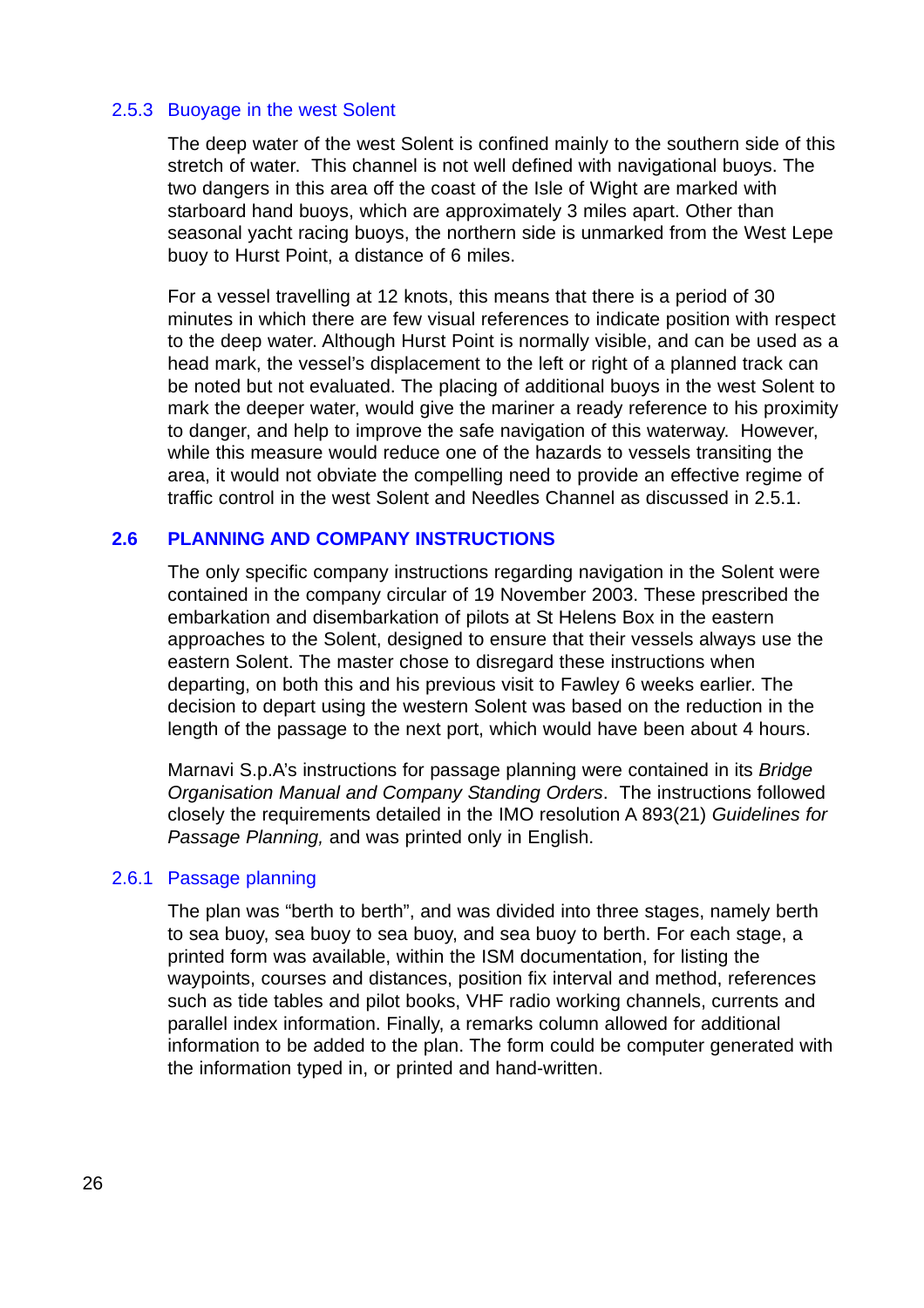Both this passage plan, and a previous plan for the departure from Southampton via the west Solent, had been part-typed and part hand-written. The typed columns were those concerning waypoint number, position, course, distance, with the parallel index information typed as *see chart*, and the position fixing method typed as *visual/radar/GPS*. This gave the impression that the plan was created by linking a series of stored waypoints. While this procedure might have used a previously tried and tested route, it did not mean that the navigator had decided why he was using that route, and an important part of the appraisal stage of passage planning had been lost. The result was that the passage plan became an exercise in joining waypoints, rather than a proper evaluation of the safe route for the vessel.

In assessing the areas of safe water for a vessel to transit, it is good practice to highlight the areas where the depth of water is insufficient for safe navigation. The minimum depth of water to permit safe navigation is calculated taking into account height of tide and vessel's draught and the effect of squat. It is known as the "safe water limit". This technique is often referred to as marking the "nogo" areas. The lines have to be prominent in order to highlight the immediate danger quickly and effectively at any time under any light condition. One method is to draw a pencil line connecting the minimum depths as shown on the chart, and then to hatch the line on the side where danger exists. The Marnavi S.p.A. company instructions detailed this technique, and recognised that the safe water limits should be marked using a *UniMarkerase* pen, which was an erasable water-based marking pen. This would allow the safe water limits to be changed, if necessary, for the next visit to the port. However, on this occasion, the safe water limits had been marked in red crayon at a depth slightly under 10 metres. This did highlight the minimum depth, but it would not have been possible to erase this line for future visits.

In producing the passage plan, the assessment did not include all available information. The planning stage employed a series of previously used waypoints, which were not positioned to follow the routing advice in the Admiralty Sailing Directions. The planned monitoring of the track through the Solent was poor, since it relied on position fixing (of doubtful quality in this case), and the use of parallel indexing off buoys, some of which were seasonal yacht racing buoys.

There was no independent method planned by the navigator to confirm his cross track error or, more importantly, his position within the available width of navigable water.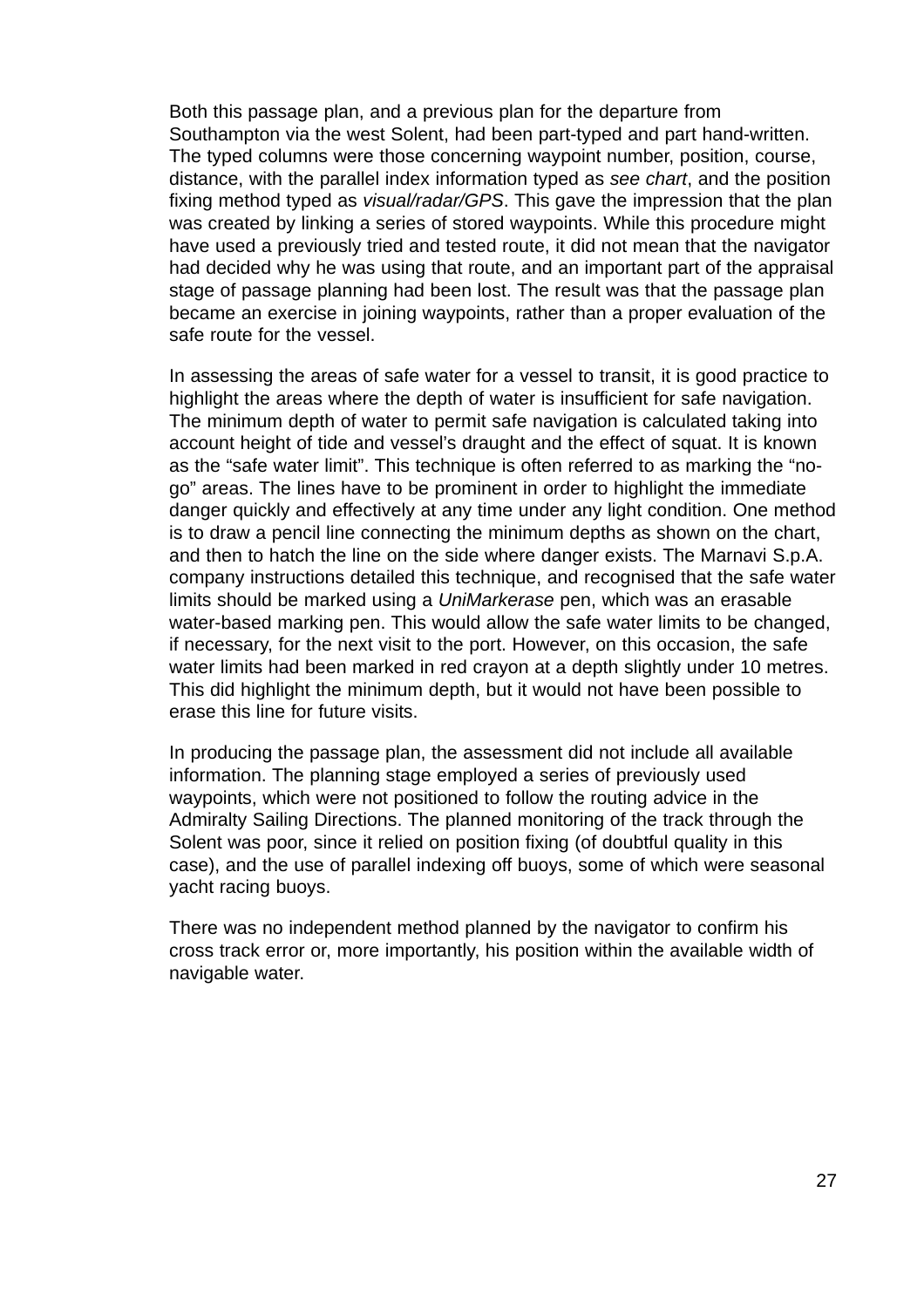#### <span id="page-32-0"></span>2.6.2 [Radar and parallel index](#page-2-0)

The passage plan included parallel index information. This technique, when properly applied, allows for continuous monitoring of the vessel's position in relation to the planned track, and has the advantage that displacement from the planned track is readily apparent from a glance at the radar screen. The system relies on the navigator setting up the parallel index information correctly, but this can be confirmed by plotting the vessel's position on the chart at regular intervals.

The radar on *Attilio Ievoli* did not have a specific parallel index function. Instead, the navigator had to drop the electronic bearing line (EBL) onto a cursor. The EBL was then aligned with the planned track, and the cursor moved to the correct lateral position from the centre of the display using a tracker ball control. Although the system worked, there was a possibility of accidental movement of the tracker ball without the operator noticing. This was not an ideal application of the technique. The cursor was also used to identify those targets to be acquired by the ARPA. When a new target appeared on screen, the cursor was moved over the top of the target, and an acquire button was pressed to start the ARPA tracking process. To use the ARPA facility required the parallel index to be moved, increasing the chance that it would be incorrectly replaced.

A software fix is available to allow the addition of an independent parallel index function to the radar.

#### 2.6.3 [Position fixing](#page-2-0)

Marnavi S.p.A's company instructions required continuous monitoring techniques such as parallel indexing to be in use in restricted waters, and also required that positions were fixed on the chart, using, where possible, three visual bearings. This would cross-check the parallel index information. The frequency of the fixing should be established in the passage plan and the whole approved by the master. Since a position marked on the chart is mainly historical, in confined waters an estimated position should be developed for the next fix interval to give early warning that the vessel is running into danger. The second officer did not do this, so was unable to warn the master that the vessel was heading for the shoals off Lymington.

The second officer was plotting positions as a range and bearing off the buoys as they were passed. This at least used two position lines and could be seen as positively identifying the vessel's location. The cadet, however, was simply putting an estimated position along the track line marked on the chart at the time the buoys passed abeam of the vessel. This provided an indication of the vessel's progress along the track, but did not provide the bridge team with an indication of any cross track error.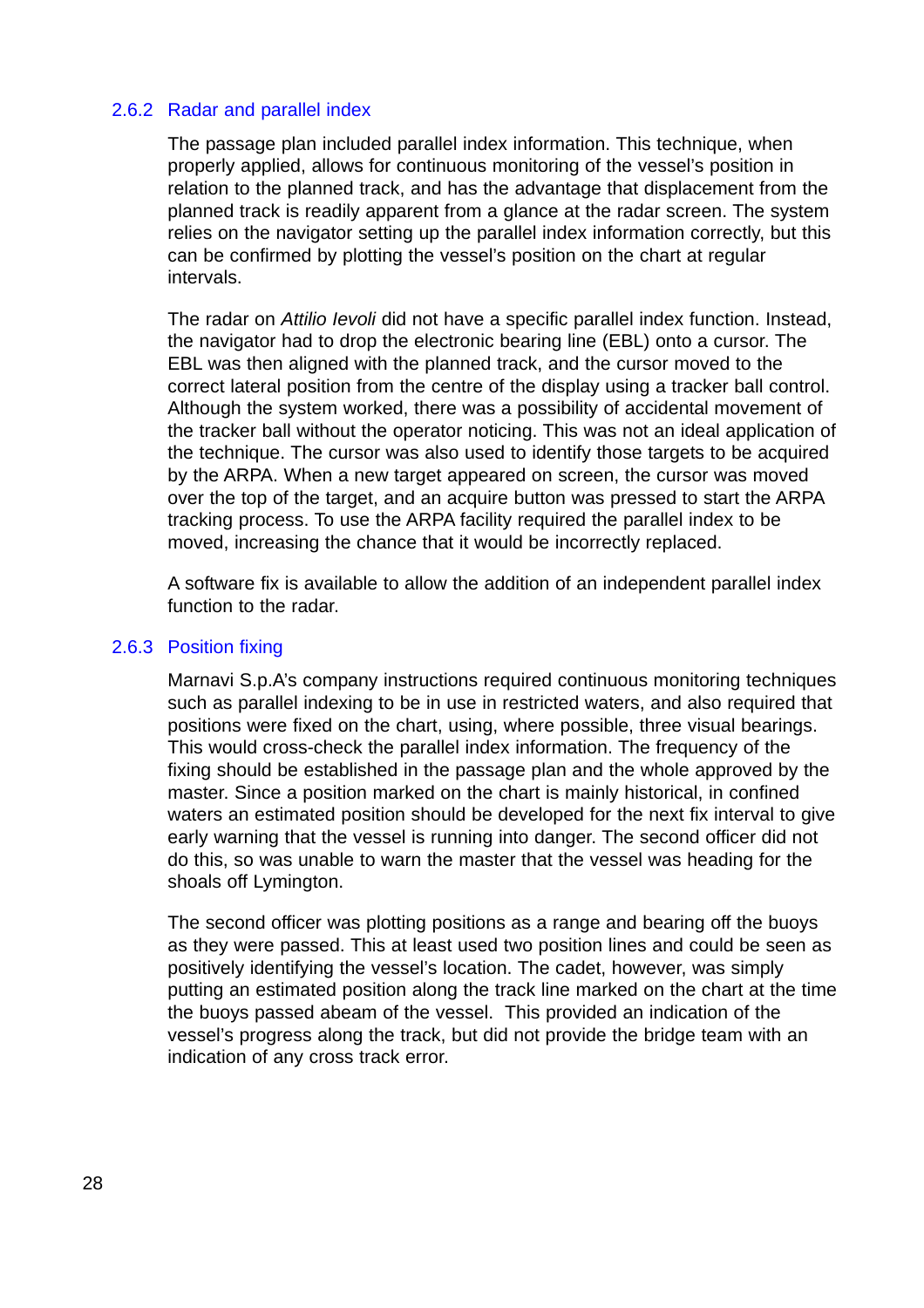# <span id="page-33-0"></span>**2.7 [CHARTER PARTY](#page-3-0) AGREEMENTS**

Charter party agreements are contractual agreements between a shipper and a vessel operator, and determine how a cargo is to be loaded and carried between ports. In general, charter party agreements consist of a series of standard clauses, with additional voyage-related clauses inserted as required. These clauses may well give details of the routes to be followed between ports, special requirements for weather routing, speeds, fuel consumption etc. It is usual for large operators to have a series of standard charter party agreements, to which will be added particular clauses as required. The vessel is told the identity of the standard charter party agreement and any additional clauses, or clauses that do not apply. The vessel then needs to have available the standard charter party clauses to ensure that the voyage was carried out in compliance with the charter party agreement to honour the contract.

At the time of the grounding, Marnavi vessels did not have on board the full charter party agreement. The vessels were informed of cargo data, lay days, speed, consumption, tank cleaning clauses, shippers, receivers and draught/port restrictions if any, but they could not refer to the standard clauses. As a result, the vessels were unaware of all the contractual obligations of the charter party agreement in force at the time.

Since the accident, the company has instigated a procedure for all its vessels to carry the standard agreements.

#### **2.8 INTERNATIONAL SAFETY [MANAGEMENT SYSTEM](#page-3-0)**

*Attilio Ievoli* was certificated under the ISM Code, having last been audited for its SMC on 31 December 2000 by Registro Italiano Navale.

The company's instructions and standing orders formed the relevant part of the vessel's safety management system with regard to bridge operations. MAIB considered these to be comprehensive.

As the company and the bulk of the crew were Italian, it might have been useful for all relevant documentation to have been translated into Italian. However, since the working language on board was English, no translations were required.

The safety management system was satisfactory and, had the procedures and instructions regarding the use of the navigational procedures been adhered to, the accident would not have happened.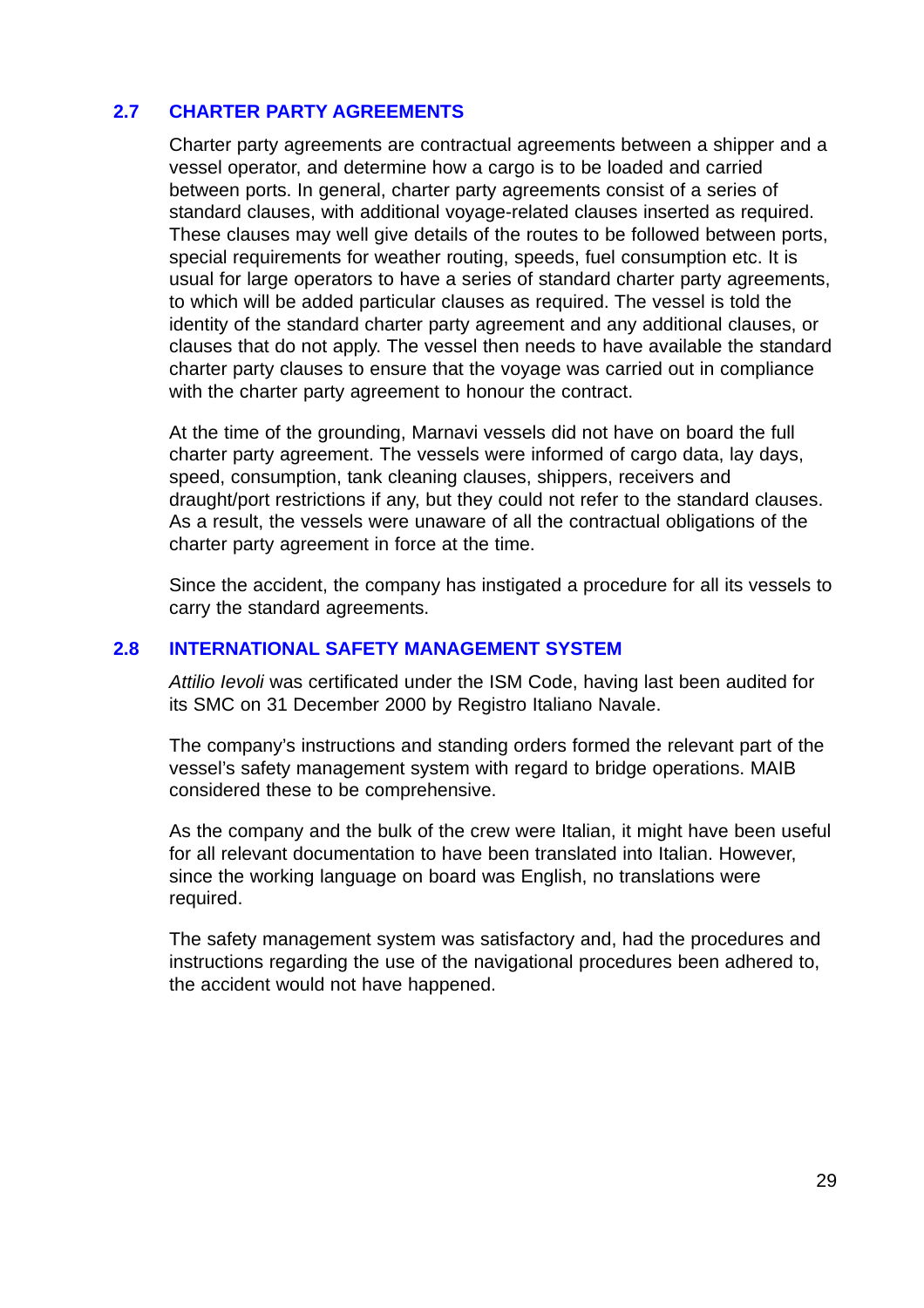# <span id="page-34-0"></span>**2.9 [INDEPENDENT SHIP](#page-3-0) AUDIT**

Chemical Distribution Institute (CDI) inspected *Attilio Ievoli* on 12 May 2004. This was valid for 13 months, and was used by the chemical industry as part of a risk assessment process. The inspection was designed to confirm the operational and statutory status of the vessel. The inspection took approximately 10 hours to complete, and consisted of a list of questions to which the answer was either "yes" or "no"; a short explanation being required for the "no" answers. The questions were divided into groups by operational area, and further sub-divided depending on whether it referred to a statutory requirement, a recommendation, or a desirable addition.

In Section 3 of the report, dealing with navigation and bridge organisation, 4 of the 89 questions were negative answers. These were:

- *3.26 The NAVTEX is operating on the appropriate station(s) for the ship's location*
- *3.32 A record of compass error is maintained*
- *3.46 The ship is fitted with an Electronic Chart Display System*
- *3.70 The operational condition of the Echo Sounder appears satisfactory*

This independent review of the vessel's status had, therefore, highlighted four areas of concern with the bridge operation, three of which were relevant to the grounding accident on 3 June 2004.

The Navtex must be set to the appropriate stations for the vessel to receive navigation warnings for the area. This is a straightforward operation and can be corrected in minutes. There were no warnings for the area at the time, so this was not considered a factor in the grounding.

*Attilio Ievoli* was being steered using the autopilot, fed from the gyrocompass. The course recorder showed that, while she was alongside, the gyrocompass was correctly aligned with the direction of the berth. Since during the MAIB visit to the vessel on the day following the grounding, all the gyrocompass repeaters were aligned to the same heading, it was expected that the compass was reading correctly throughout. However, the vessel had turned through 180°, which may have affected the reliability of the heading information, and there were no checks carried out using the many transits available in the Solent. The routine checking of compasses did not form part of the bridge team's routine procedures, since no transits had been highlighted in the passage plan and no results recorded.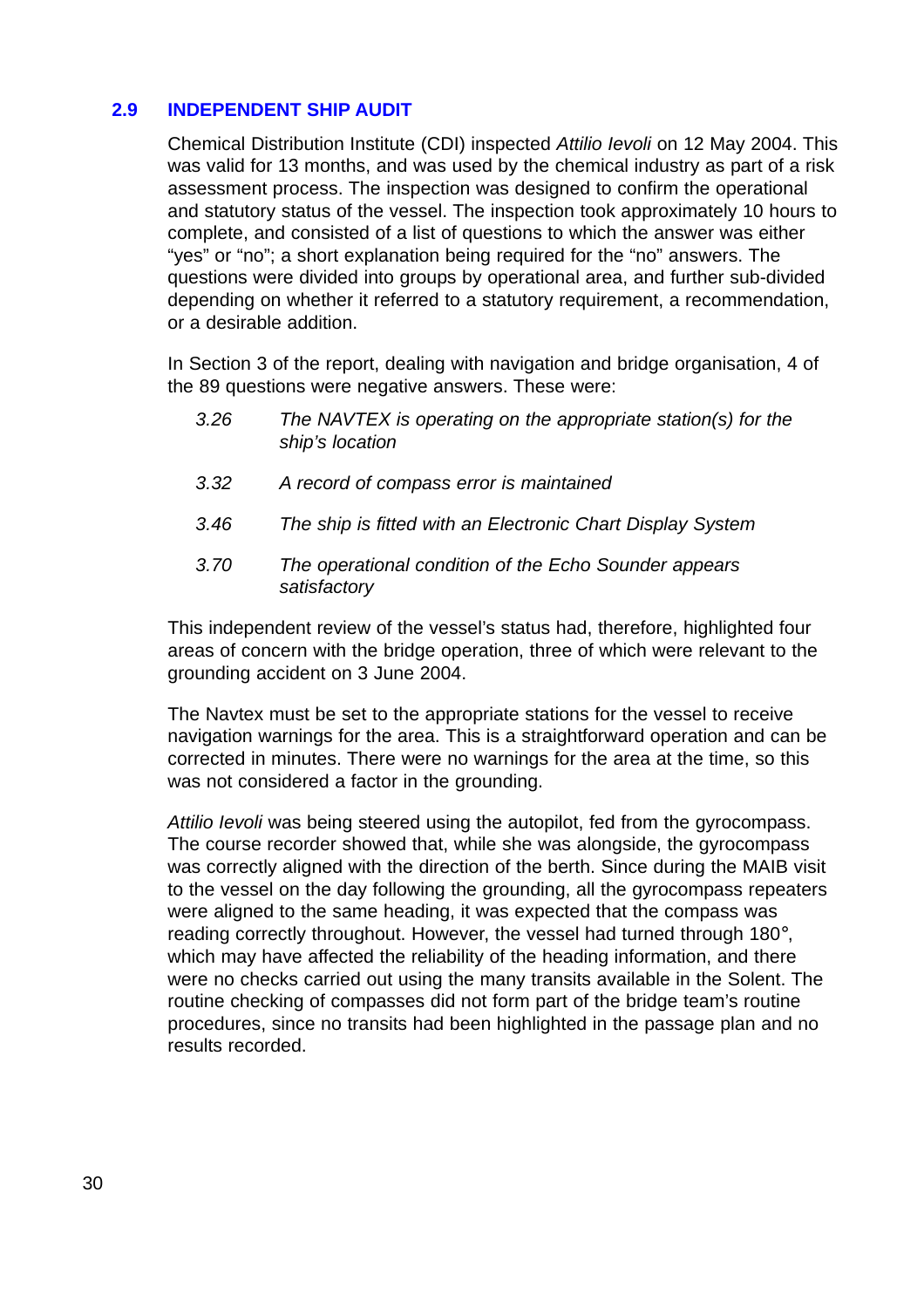*Attilio Ievoli* was neither fitted with, nor was required to be fitted with, an Electronic Chart System (ECS). Available to the bridge team was an Integrated Navigation System (INS), which did display a rudimentary chart, but due to the scale of the display this was used mainly for monitoring track when in open waters. Had the vessel been fitted with an ECS, the bridge team would have had an indication of their track at a scale commensurate with the area being navigated. Alarm settings, had they been in use and correctly set up, could have given early warning of the approaching danger of grounding, and the probability that the vessel would have run aground would have been reduced.

The echo sounder recorder was faulty at the time of the accident, although spares had been ordered. However, an indication of the depth of water was available from a number of digital readouts around the bridge. The echo sounder was fitted with an alarm function, but as this was set to zero, it was of no assistance in giving the bridge team an early warning of the reduced depth of water.

In conclusion, Marnavi S.p.A. was made aware of the four areas of concern identified by the CDI inspection, three of which had some relevance to the grounding accident in the west Solent.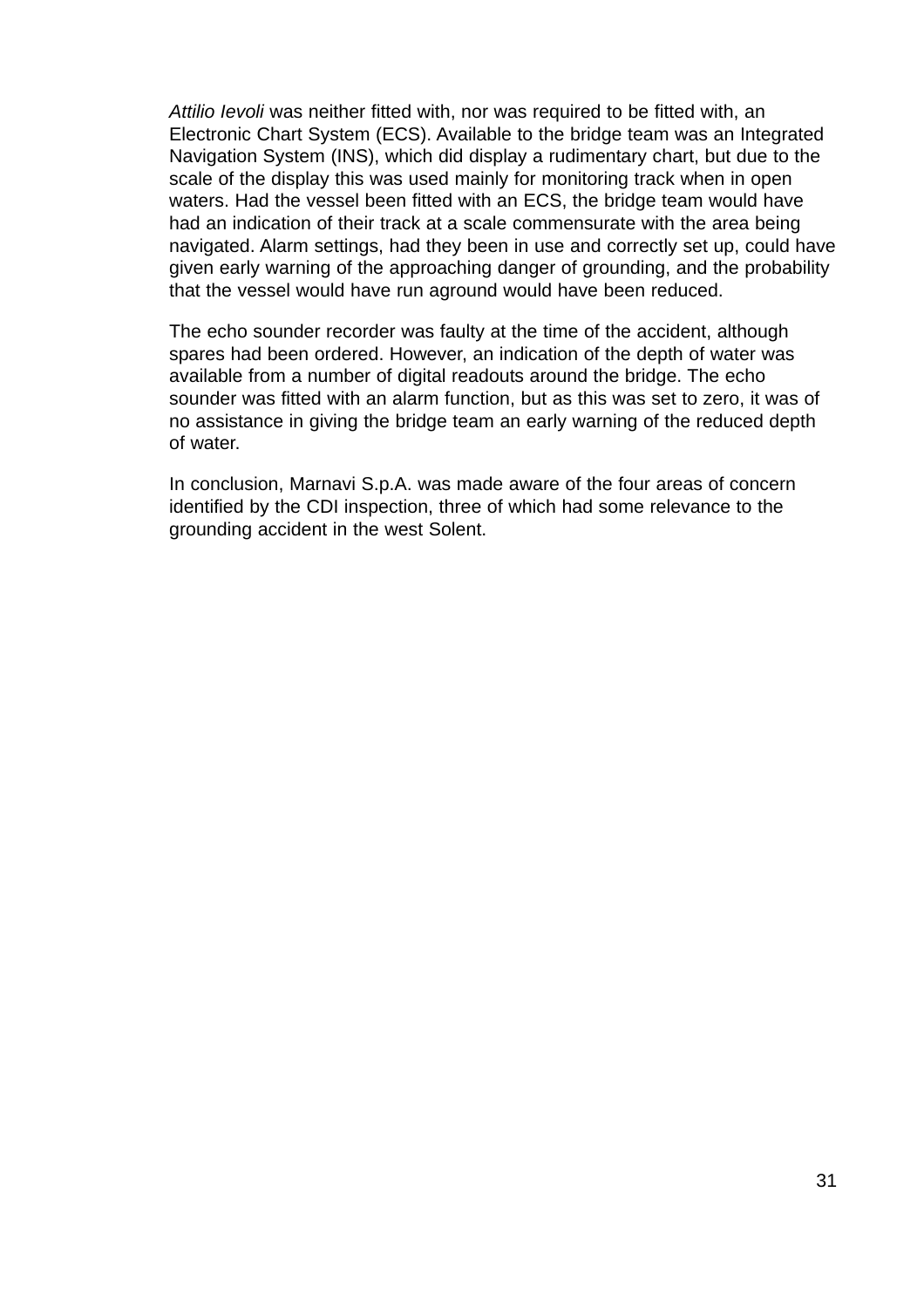# <span id="page-36-0"></span>**[SECTION 3 - CONCLUSIONS](#page-3-0)**

The following are the safety issues which have been identified as a result of the MAIB's investigation. They are not listed in order of priority, but in the order in which they appear in Section 2.

- 1. Fatigue was not an issue in this accident. [2.2]
- 2. Poor teamwork, exacerbated by cultural differences, was a significant factor in the accident. [2.3]
- 3. No pre-sailing briefing was given to define the roles to be assumed within the bridge team. [2.4]
- 4. The port radar was not available to the second officer as the chief engineer was using the workstation to monitor the UMS alarms. [2.4]
- 5. Contrary to company instructions, the echo sounder alarm was set to zero, and the echo sounder trace was not functioning, giving the bridge team no early warning of the reducing depth of water. [2.4]
- 6. The vessel's mobile telephone was in use on the bridge before the accident. The use of mobile telephones can detract from the safe navigation of a vessel in confined waters. [2.4.2]
- 7. No pilotage service was available for the west Solent, and this restricted waterway was not under VTS surveillance. [2.5.1]
- 8. The need for effective control of shipping in the west Solent and Needles Channel is compelling if a major accident is to be avoided in the future. [2.5.1]
- 9. The vessel did not report the grounding to the coastguard. [2.5.2]
- 10. There is a lack of navigational buoys in the west Solent. [2.5.3]
- 11. The course being steered was not that planned, and this increased the displacement to the north of the planned track. [2.4.1]
- 12. The passage plan did not follow company instructions or IMO advice. [2.6.1]
- 13. A parallel indexing technique was not in use, although the function was available on the radar and was a requirement of the company instructions. Planned parallel index marks were unsuitable. [2.6.2]
- 14. The bridge team did not comply with the specific requirements of the company safety management system, as it affected passage planning and navigation. [2.8]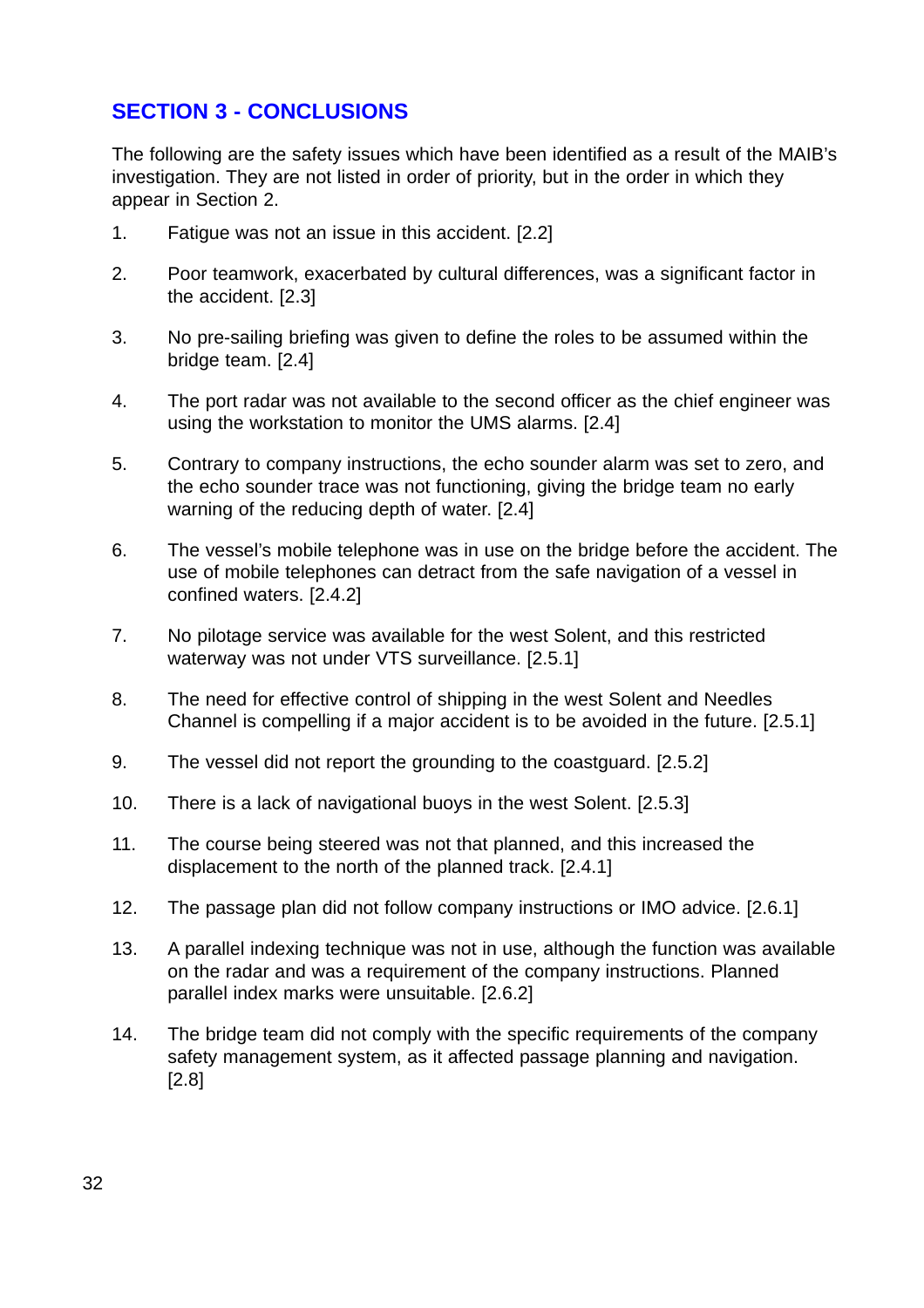- 15. The responsibility for position fixing was not defined and the method of position fixing was inadequate. [2.6.3]
- 16. The vessel's staff were unaware of any restrictions or requirements of the charter party agreement. [2.7]
- 17. Marnavi S.p.A. was made aware of four areas of concern relating to the bridge equipment 3 weeks before the accident. Three of these had relevance to the grounding. [2.9]
- 18. The vessel was not fitted with an electronic chart system, which would give the navigator a virtually continuous and accurate position of the vessel shown on a chart of the appropriate scale. Had one been fitted, and monitored, the probability that the vessel would have run aground would have been reduced. [2.9]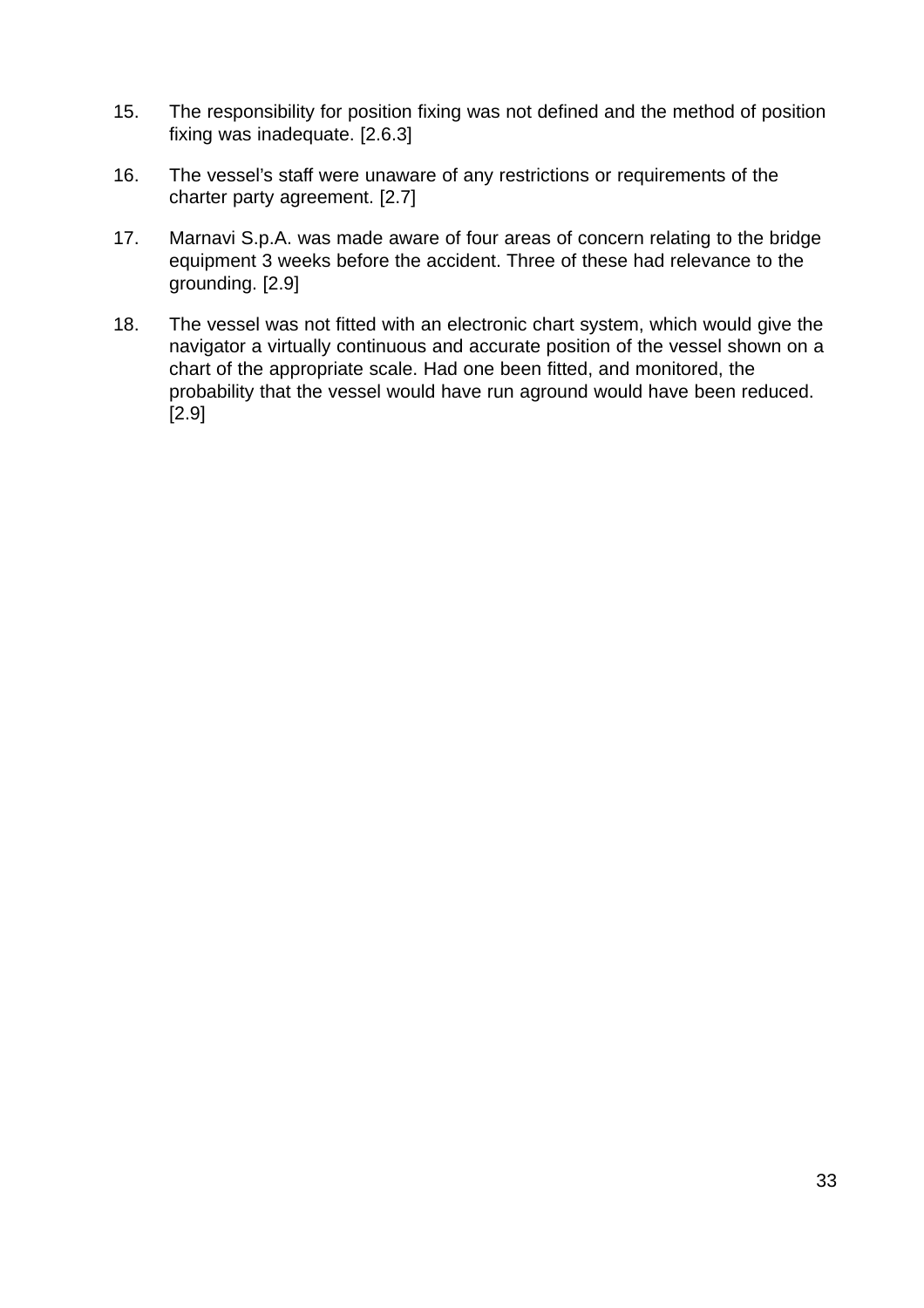# <span id="page-38-0"></span>**SECTION 4 - [ACTION TAKEN](#page-3-0)**

Since the grounding, Marnavi S.p.A. has introduced a *Shipping Operations and Improvement Plan* which includes the following actions:

- Company instructions on using the east Solent have been reinforced.
- A fleet-wide letter from the owner has been issued, reminding all personnel of the necessity of complying with company instructions.
- A series of unannounced on board technical and safety audits has been initiated.
- A company director is to visit each vessel at least once a year.
- Vessel visits by office staff are to be monitored against a defined programme.
- The findings from the vessel visits are to be presented to the board of company directors every 6 months.
- All masters are to be briefed on recent incidents, together with why the company is concerned, and will be reminded of company instructions and procedures.
- Additionally, standard charter party agreements are now available on all vessels in the fleet.
- The company is also considering the provision of bridge resource management courses for deck officers.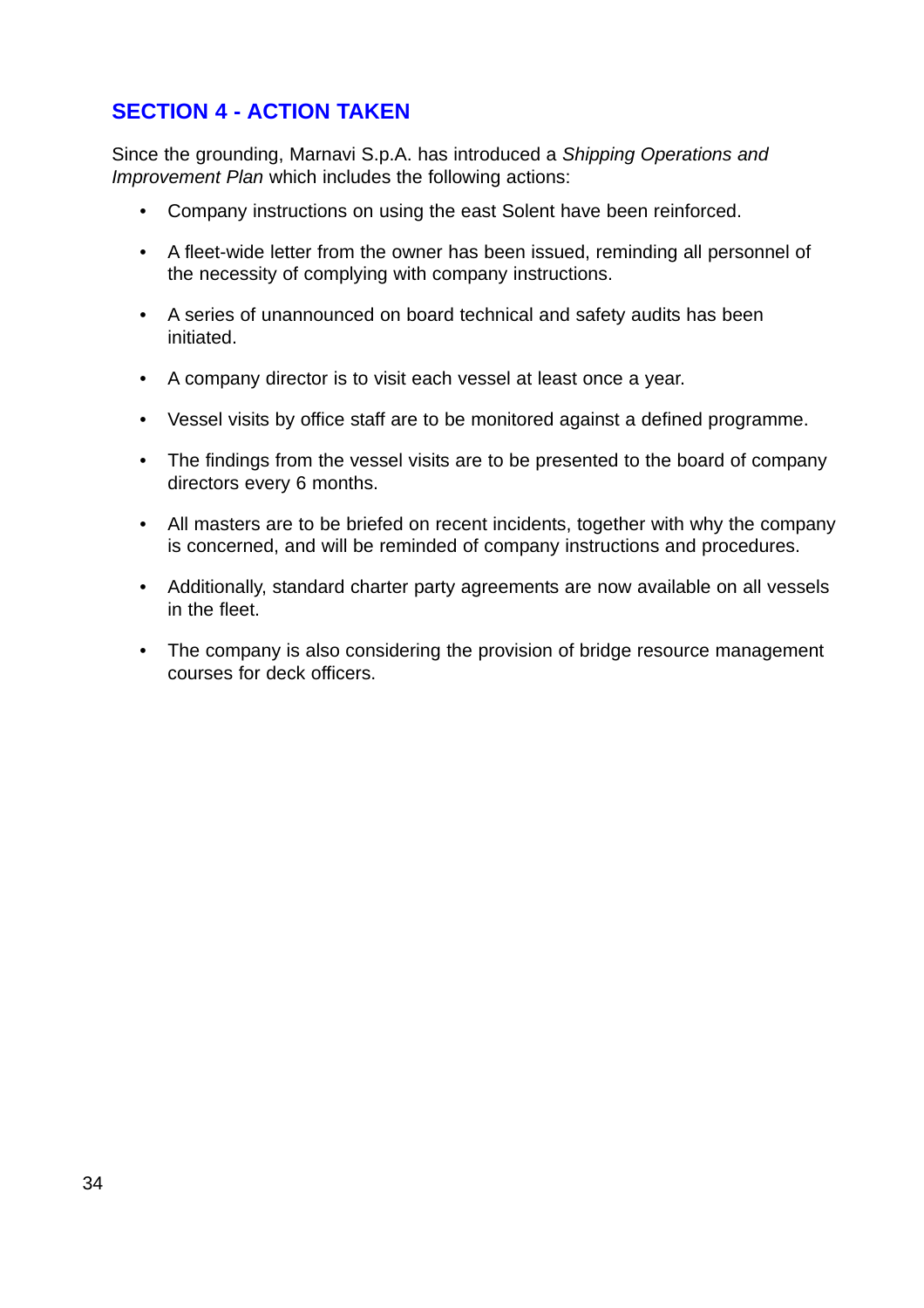# <span id="page-39-0"></span>**[SECTION 5 - RECOMMENDATIONS](#page-3-0)**

**The Department for Transport** is recommended to:

2005/105 Take action, working as necessary with the Competent Harbour Authorities of Southampton, Cowes, Lymington and Yarmouth IoW, to ensure the establishment of an effective regime for the control and direction of all commercial shipping of 500gt or above using the western Solent or Needles Channel. Such action should include the provision of appropriate VTS coverage, a suitable pilotage service and improved survey of navigable waters.

**The Corporation of Trinity House** is recommended to:

2005/106 Review the buoyage in the west Solent in order to better define the available deep water route.

**Marnavi S.p.A.** is recommended to:

- 2005/107 Ensure that all deck officers receive training and, where necessary, refresher training in bridge team management as recommended by Section B-VIII/2 of the STCW 95 Code.
- 2005/108 Consider the fitting of an ECS system to all its vessels.

**The International Chamber of Shipping** is recommended to encourage its member shipping companies to:

- 2005/109 Ensure internal procedures are in place to verify compliance with company instructions.
- 2005/110 Consider cultural and social issues when appointing and training crews, so that the capability and effectiveness of the bridge team is not degraded.
- 2005/111 Introduce a routine of restricted use of mobile telephones in pilotage and other restricted waters.

**Marine Accident Investigation Branch February 2005**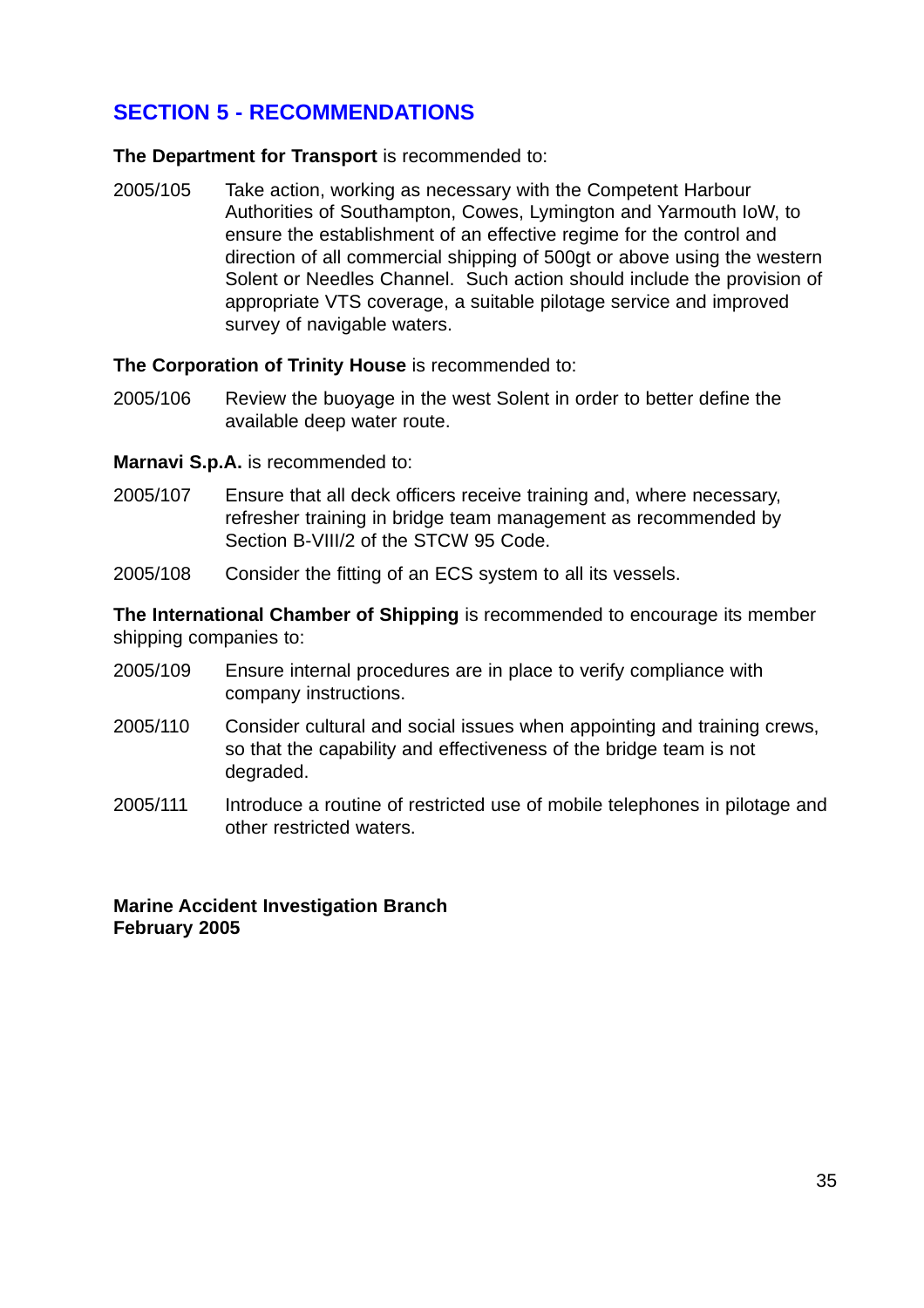Analysis of Human Factors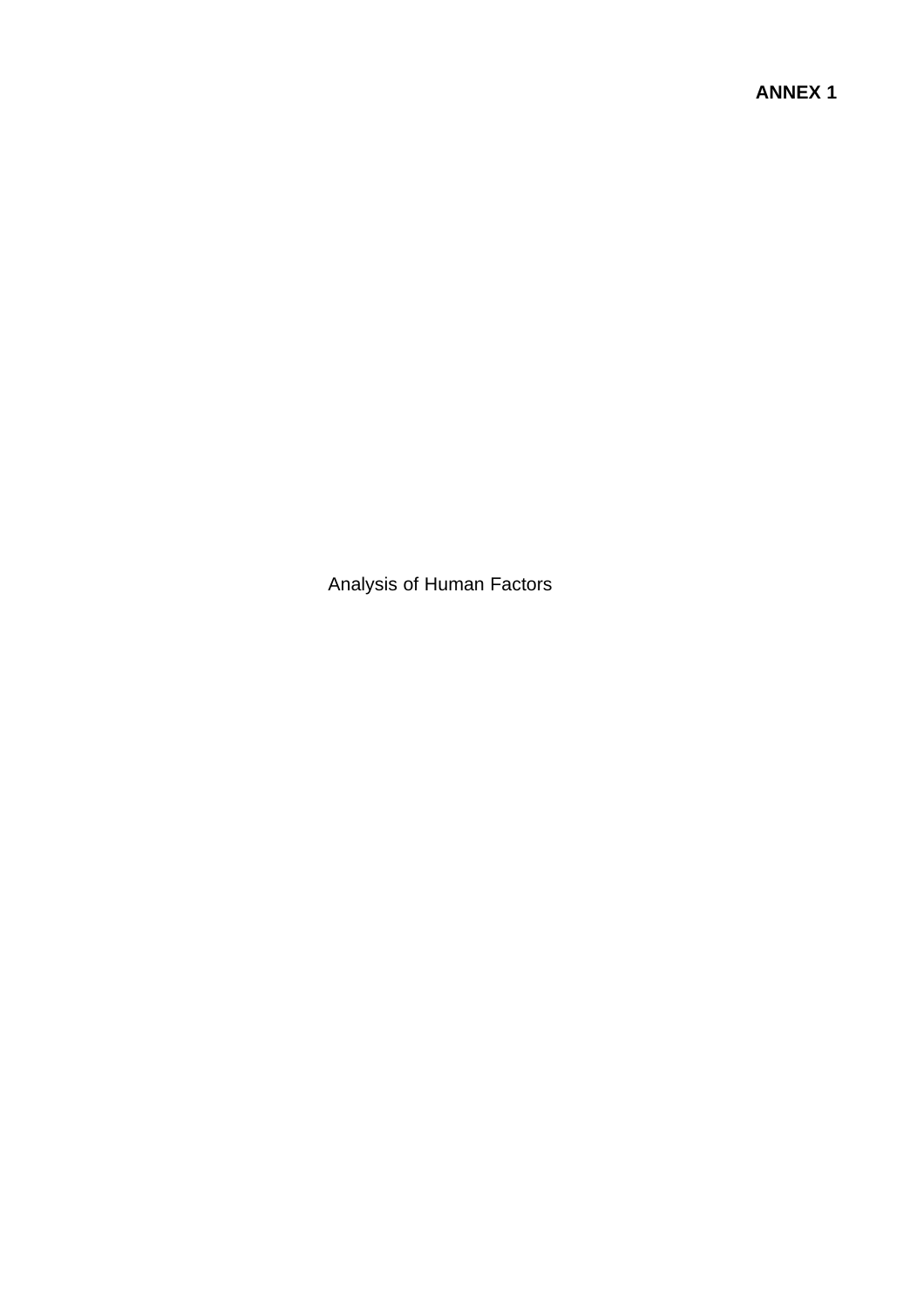

Marine Accident Investigation Branch Carlton House Carlton Place Southampton SO15 2DZ United Kingdom

MAIB 2 7 SEP 2004 **RECEIVED** 

OinetiO Ltd. Rm 1011 Bldg A50 Centre for Human Sciences Cody Technology Park Ively Road Farnborough Hampshire GU14 OLX United Kingdom

Our Ref. 347620 0001 22 September 2004

#### The grounding of the Attilio levoli - Analysis of Human Factors.

- 1. The nature of the errors that appear to have caused the grounding of the Attilio levoli has been examined with a view to judging the contribution of human factors, specifically teamwork.<sup>1</sup>
- 2. The initial human factors failure that contributed to this event was the Master's decision to take the vessel through the West Solent against his company's policy. It is relevant that, when the Master made this decision, he knew that this routing required the vessel to pass through an area of complex tides and navigational hazards without a pilot.
- 3. This initial error of judgement was later compounded by inadequate teamwork on the bridge. Following the departure of the pilot at 1600, the crewmembers do not appear to have been clear as to their own and others' roles and responsibilities. Task performance was not co-ordinated and there was little overt management and supervision. The ultimate consequence of this lack of responsibility management was that, at the time of the grounding, no member of the bridge team had an accurate appreciation of the ship's position.
- 4. In terms of teamwork best practice, it is possible to identify three areas where action should have been taken to mitigate against this state of affairs.
- 5. First, the Master should have prepared a plan for responsibility management during the first few sea watches. This plan should have been briefed to the officers undertaking those watches prior to sailing. The plan should have included the Master's instructions for each individual a. while the pilot was on board, b. in the period between the pilot's disembarkation and the watch handover at 1600, and c. in the period after 1600.
- 6. Second, a formal handover of watches should have occurred at 1600. As well as establishing a shared appreciation of the ship's situation at that point, such a handover should have been used to reiterate each crewmember's responsibilities during the watch to come, and formally to relieve officers who were going off watch.
- 7. Third, the Master, as officer of the watch, should have engaged in appropriate supervision during his watch. He should have communicated with the bridge team to provide feedback, to set goals and priorities, and to ensure that all team members had an appropriate and compatible understanding of the ship's situation and their own, and others', role in its management. Had this been done, it is possible that the Master would

A team is defined as two or more persons with differentiated roles acting collaboratively and interdependently in pursuit of shared goals.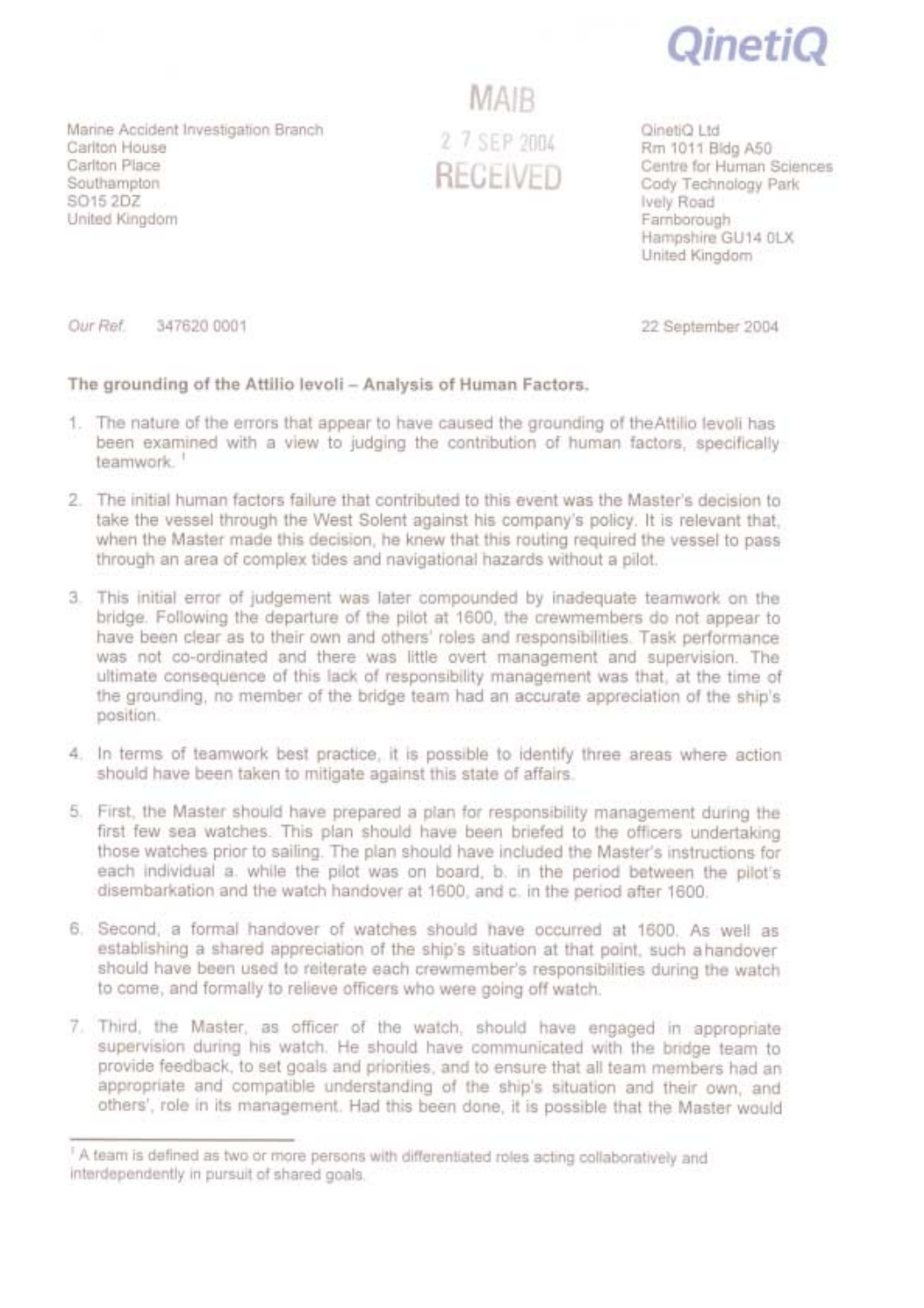have been aware that the cadet, who was apparently taking positions, was merely marking the vessel's progress on the assumption that it was following the planned track.

- 8. The fact that the vessel was following an inappropriate course was identified by the 2/O at 1610, well in advance of the grounding. He informed the Master of this. However, the Master later claimed not to have heard.
- 9. There is some evidence to suggest that the Master was speaking on the telephone when the 2/O warned him that the vessel was off course. This provides a possible explanation for the master not hearing the 2/O's communication. It seems probable, given that they were co-located on the bridge, that the 2/O would have been aware that the Master was on the telephone and that this would make it difficult for him to attend to other communications. Consequently, whether or not the Master was on the telephone, it is important to consider why the 2/O did not ensure that the Master had heard him. Several possible causal factors have been identified and are discussed below.
- 10. Owing to the different nationalities involved the Master was Italian and the 2/O Ukrainian - the issue of language was investigated by the inquiry. It was established that English was used as the common language on the Bridge and that, in this case, the individuals were both competent in its use.
- 11. Language having been discounted, it is necessary to consider social factors. It is possible to speculate that when the 2/O told the Master that he believed the vessel to be off track. he misinterpreted the fact that he did not receive a response. One explanation is that he believed that the Master had heard, but assumed that the Master felt it was appropriate not to respond.
- 12. The 2/O was new to the vessel, having joined only five days previously. At the time of the event, he would still have been learning about his new colleagues, adapting to the team 'climate' and forming a view as to what his role was, how he should behave, and how he should expect to be treated. Earlier, the Master had instructed him to go and lower a flag. a task that arguably would more appropriately have been given to the cadet. The 2/O may have formed the view that the Master saw him as a junior crewmember and that the lack of acknowledgement was consistent with this. Moreover, had the Master been engaged on a telephone call, and the 2/O aware of it, then, given the 2/O's likely conception of his relative status, this presents a further perceived barrier to his pressing the Master for acknowledgement.
- 13. Teamwork best practice emphasises the requirement to achieve 'closed-loop communication'. Thus, not having received a response, it was incumbent on the 2/O to ensure that the message had been received and understood by the Master. The 2/O's apparent reluctance to do this may have stemmed from a concern that he would irritate the Master. In effective teams, even junior members understand that if they have information that they believe to be important, they are expected to communicate it to the appropriate person. Such behaviour should be reinforced and encouraged by managers and other team members. The inquiry noted that at the time of the event, the 2/O had not received a personal briefing from the Master. As such, he was left to form his own expectations about appropriate behaviour.
- 14. It is possible that a cross-cultural factor contributed to the failure of this interaction. Research suggests that, on average, Eastern European cultures, such as that of the Ukraine, are higher on 'power distance' than is the Italian culture. That is, subordinates expect to show greater respect and deference to superiors and are more likely to expect to be led in the workplace. As with all cross-cultural observations, there is no suggestion